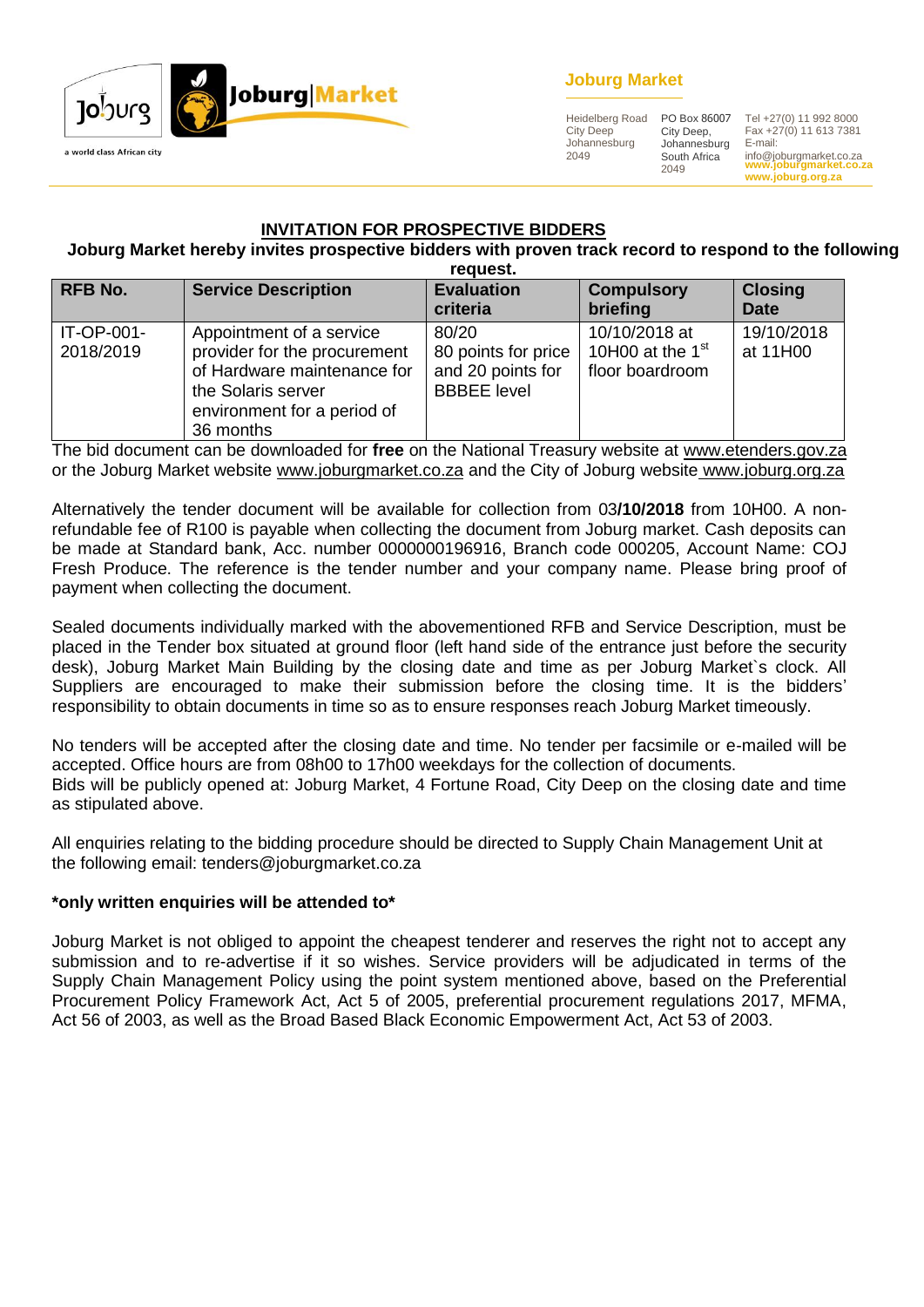#### **IMPORTANT NOTICE**

- 1. Bidders are reminded that for any and all alterations in the bid document must be initialled / signed in full by the bidder's authorised signatory and or provide an accompanying letter on the bidder's official letterhead will indicate such alterations.
- 2. This bid, correctly endorsed, is to be addressed to the Supply Chain Management and must be deposited into the tender/ bid box at the Ground Floor: Main Entrance, Joburg Market, 04 Fortune Street, City Deep, at the time and date shown herein. Under no circumstance will late tenders be accepted.
- 3. Failure to attend the compulsory briefing session (if applicable to the bid l) will result in disqualification of the bid.
- 4. Failure to submit samples, if requested will result in disqualification of the bid.
- 5. The bid document is to be completed in ink and in full. It is not to be re-typed at all.
- 6. The bid document is to be submitted in full in the same order as issued, with all the sections attached.
- 7. In bid where Consortiums and Joint Ventures are involved, an agreement endorsed with signatures of all parties involved, must be submitted.
- 8. Micro Exempted Enterprises (EME's) are required to submit a certificate issued by an Auditor or Accounting Officer on a letter head with a practise number and contact number clearly Specified on the face of the certificate

# **FAILURE TO COMPLY WITH THE ABOVE REQUIREMENTS MAY DISQUALIFY THE BID**

**Bidder /s:………………………………………………………………………………………………**

|  | Cell:………………………………………………… E-Mail:………………………………………………… |
|--|-----------------------------------------------------|
|  |                                                     |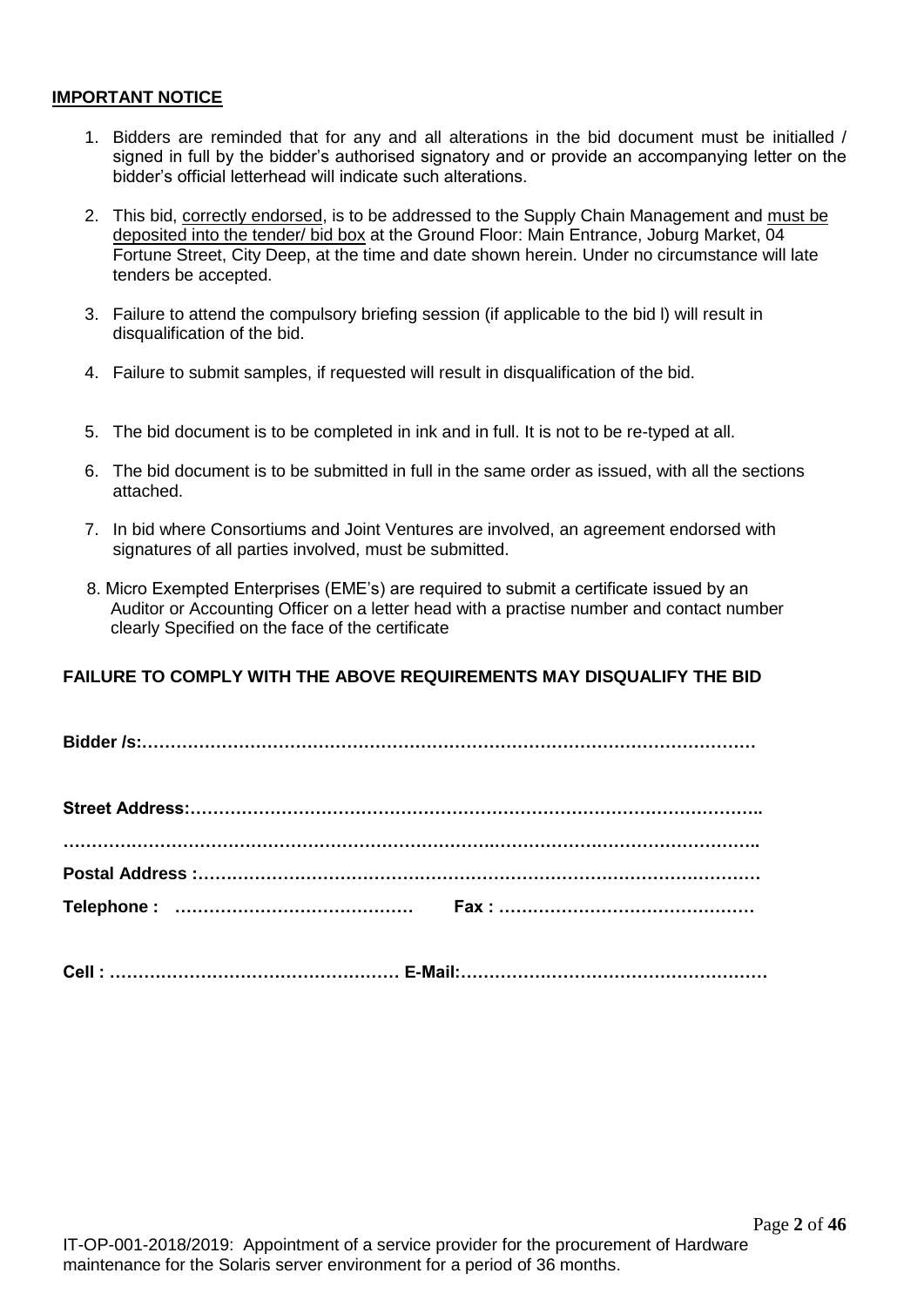# **INDEX**

| No.              | <b>TABLE OF CONTENTS</b>                            | <b>SOURCE DOCUMENT</b> |
|------------------|-----------------------------------------------------|------------------------|
| $\mathbf{1}$ .   | <b>INVITATION TO BID</b>                            | MBD <sub>1</sub>       |
| 2.               | <b>DECLARATION OF INTEREST</b>                      | MBD <sub>4</sub>       |
| 3.               | <b>PREFERENCE POINTS CLAIMS</b>                     | <b>MBD 6.1</b>         |
| 4.               | <b>DECLARATION OF BIDDERS PAST SCM PRACTICE</b>     | <b>MBD8</b>            |
| 5.               | <b>CERTIFICATE OF INDEPENDENT BID DETERMINATION</b> | MBD <sub>9</sub>       |
| 6.               | <b>GENERAL CONDITIONS OF CONTRACT</b>               |                        |
| $\overline{7}$ . | <b>TERMS OF REFERENCE</b>                           |                        |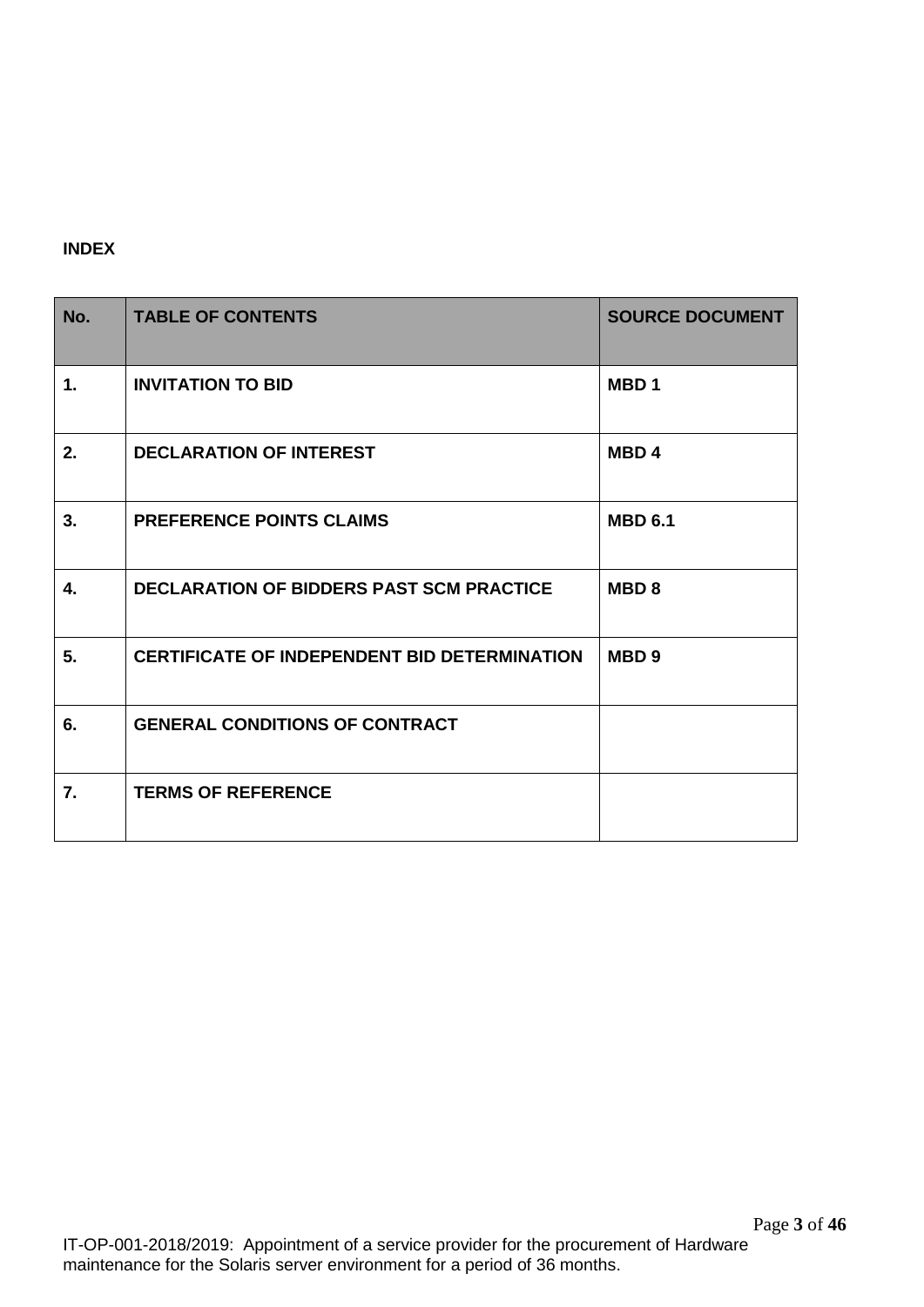# **BID DOCUMENTS CHECK LIST:**

# **A completed and signed BID document must be submitted in a sealed envelope together with the returnables. That is:**

| <b>Item</b>               | <b>Description</b>                                                                                                                                                                                                                  | Submitted -         |
|---------------------------|-------------------------------------------------------------------------------------------------------------------------------------------------------------------------------------------------------------------------------------|---------------------|
|                           |                                                                                                                                                                                                                                     | <b>Indicate YES</b> |
|                           |                                                                                                                                                                                                                                     | or NO               |
| $\mathbf{1}$              | Completed Registration on the National Treasury Central Supplier Database                                                                                                                                                           |                     |
| $\mathbf{2}$<br><b>NB</b> | Completed and signed MBD 1,4,6.1,8, 9,<br>Failure to fully complete all sections will lead to a disqualification of the bid.                                                                                                        |                     |
| 3                         | General Condition of Contract (GCC) to be signed                                                                                                                                                                                    |                     |
| $\overline{4}$            | Rates and taxes account not older than three months or lease agreement                                                                                                                                                              |                     |
| 5                         | ID copies of shareholders / directors and share certificates; certification not older<br>than three months                                                                                                                          |                     |
| 6                         | Signed JV agreement for Joint Venture companies. Separate National Treasury<br>Central Supplier Database registration and consolidated BBBEE certificate (where<br>applicable)                                                      |                     |
| $\overline{7}$            | Initial / sign for all alterations in the tender document                                                                                                                                                                           |                     |
| 8                         | Registration with CIDB (where applicable)                                                                                                                                                                                           |                     |
| 9                         | B-BBEE Status Level of Contribution certificate OR SWORN AFFIDAVIT - B-BBEE<br><b>EXEMPTED MICRO ENTERPRISE</b> OR an Accounting Officer as contemplated in the<br>Close Corporation Act (CCA) in order to claim preference points. |                     |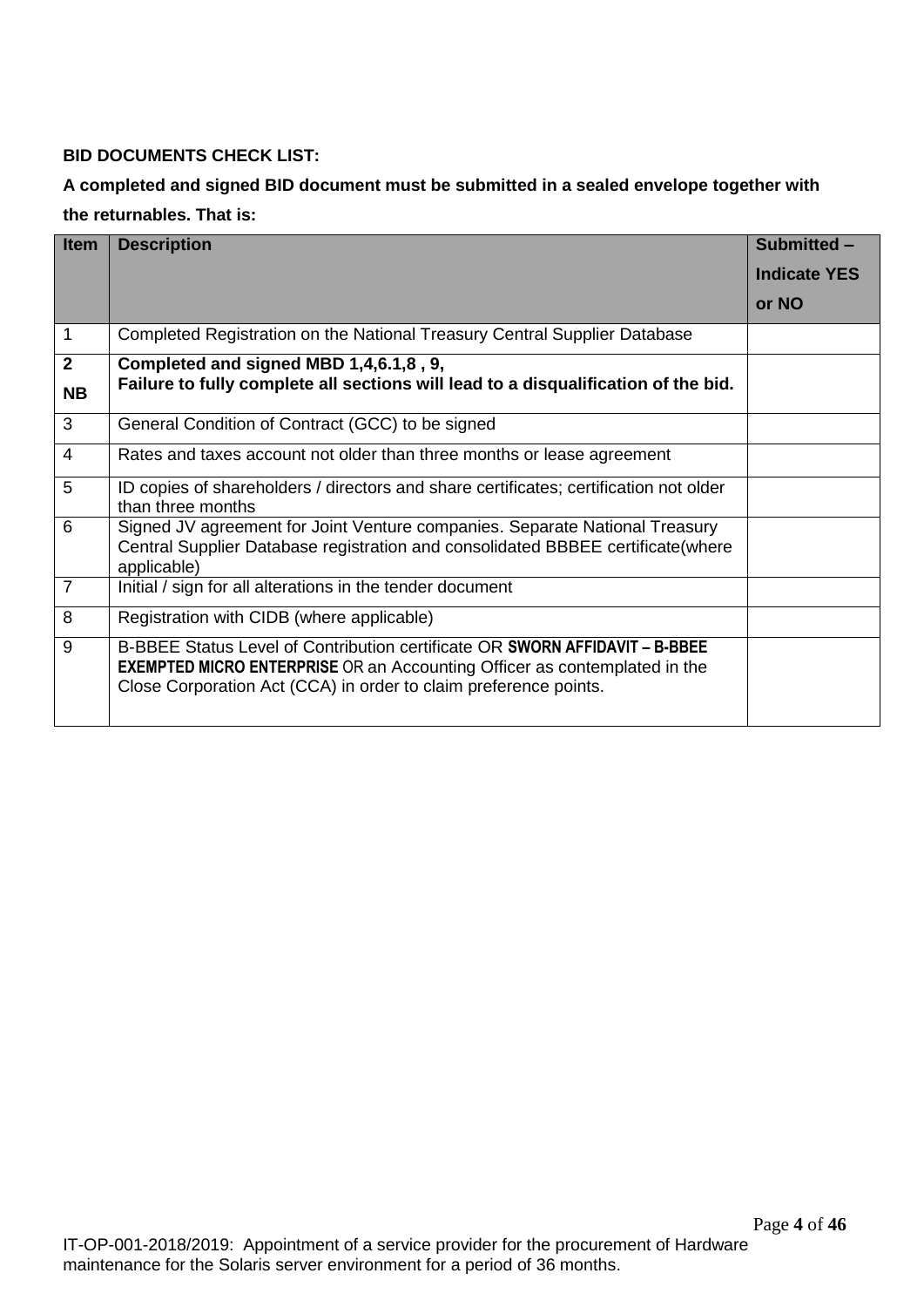# **PART A INVITATION TO BID**

| YOU ARE HEREBY INVITED TO BID FOR REQUIREMENTS OF THE JOBURG MARKET                                                                                                                                                           |                                                                                                                                                                                                                                                                                               |                      |  |            |                                            |  |                      |       |
|-------------------------------------------------------------------------------------------------------------------------------------------------------------------------------------------------------------------------------|-----------------------------------------------------------------------------------------------------------------------------------------------------------------------------------------------------------------------------------------------------------------------------------------------|----------------------|--|------------|--------------------------------------------|--|----------------------|-------|
|                                                                                                                                                                                                                               | <b>IT-OP-001-</b>                                                                                                                                                                                                                                                                             |                      |  |            |                                            |  |                      |       |
| <b>BID NUMBER:</b>                                                                                                                                                                                                            | 2018/2019                                                                                                                                                                                                                                                                                     | <b>CLOSING DATE:</b> |  | 19/10/2018 |                                            |  | <b>CLOSING TIME:</b> | 11:00 |
| DESCRIPTION:                                                                                                                                                                                                                  | Appointment of a service provider for the procurement of Hardware maintenance for the<br>Solaris server environment for a period of 36 months                                                                                                                                                 |                      |  |            |                                            |  |                      |       |
|                                                                                                                                                                                                                               | THE SUCCESSFUL BIDDER WILL BE REQUIRED TO FILL IN AND SIGN A WRITTEN CONTRACT FORM (MBD7).                                                                                                                                                                                                    |                      |  |            |                                            |  |                      |       |
|                                                                                                                                                                                                                               | BID RESPONSE DOCUMENTS MAY BE DEPOSITED IN THE BID BOX SITUATED AS FOLLOWS                                                                                                                                                                                                                    |                      |  |            |                                            |  |                      |       |
|                                                                                                                                                                                                                               | <b>Attention: Head of Supply Chain Management</b>                                                                                                                                                                                                                                             |                      |  |            |                                            |  |                      |       |
|                                                                                                                                                                                                                               | DEPOSITED IN THE BID BOX SITUATED AT GROUND FLOOR (left hand side of the entrance just before the<br>security desk), Joburg Market Main Building by the closing date and time as per Joburg Market's clock. All<br>Suppliers are encouraged to make their submission before the closing time. |                      |  |            |                                            |  |                      |       |
| <b>4 Fortune Road</b><br><b>City Deep</b><br>Johannesburg                                                                                                                                                                     |                                                                                                                                                                                                                                                                                               |                      |  |            |                                            |  |                      |       |
| accepted for consideration.                                                                                                                                                                                                   | Bidders should ensure that bids are delivered timeously to the correct address. If the bid is late, it will not be                                                                                                                                                                            |                      |  |            |                                            |  |                      |       |
|                                                                                                                                                                                                                               | The bid box is open 24 hours a day, 7 days a week.                                                                                                                                                                                                                                            |                      |  |            |                                            |  |                      |       |
| <b>SUPPLIER INFORMATION</b>                                                                                                                                                                                                   |                                                                                                                                                                                                                                                                                               |                      |  |            |                                            |  |                      |       |
| NAME OF BIDDER                                                                                                                                                                                                                |                                                                                                                                                                                                                                                                                               |                      |  |            |                                            |  |                      |       |
|                                                                                                                                                                                                                               |                                                                                                                                                                                                                                                                                               |                      |  |            |                                            |  |                      |       |
| POSTAL ADDRESS                                                                                                                                                                                                                |                                                                                                                                                                                                                                                                                               |                      |  |            |                                            |  |                      |       |
|                                                                                                                                                                                                                               |                                                                                                                                                                                                                                                                                               |                      |  |            |                                            |  |                      |       |
| STREET ADDRESS                                                                                                                                                                                                                |                                                                                                                                                                                                                                                                                               |                      |  |            |                                            |  |                      |       |
| <b>TELEPHONE NUMBER</b>                                                                                                                                                                                                       |                                                                                                                                                                                                                                                                                               | CODE                 |  |            | <b>NUMBER</b>                              |  |                      |       |
| <b>CELLPHONE NUMBER</b>                                                                                                                                                                                                       |                                                                                                                                                                                                                                                                                               |                      |  |            |                                            |  |                      |       |
| <b>FACSIMILE NUMBER</b>                                                                                                                                                                                                       |                                                                                                                                                                                                                                                                                               | CODE                 |  |            | <b>NUMBER</b>                              |  |                      |       |
| <b>E-MAIL ADDRESS</b>                                                                                                                                                                                                         |                                                                                                                                                                                                                                                                                               |                      |  |            |                                            |  |                      |       |
| VAT REGISTRATION NUMBER                                                                                                                                                                                                       |                                                                                                                                                                                                                                                                                               |                      |  |            |                                            |  |                      |       |
| TAX COMPLIANCE STATUS                                                                                                                                                                                                         |                                                                                                                                                                                                                                                                                               | <b>TCS PIN:</b>      |  | <b>OR</b>  | CSD No:                                    |  |                      |       |
| <b>CERTIFICATE</b>                                                                                                                                                                                                            | <b>B-BBEE STATUS LEVEL VERIFICATION</b>                                                                                                                                                                                                                                                       | $\Box$ Yes           |  |            | <b>B-BBEE STATUS</b><br><b>LEVEL SWORN</b> |  | $\Box$ Yes           |       |
| <b>[TICK APPLICABLE BOX]</b><br>AFFIDAVIT<br>No<br>No<br>[A B-BBEE STATUS LEVEL VERIFICATION CERTIFICATE/ SWORN AFFIDAVIT (FOR EMES & QSEs) MUST BE SUBMITTED IN ORDER TO QUALIFY<br><b>FOR PREFERENCE POINTS FOR B-BBEE]</b> |                                                                                                                                                                                                                                                                                               |                      |  |            |                                            |  |                      |       |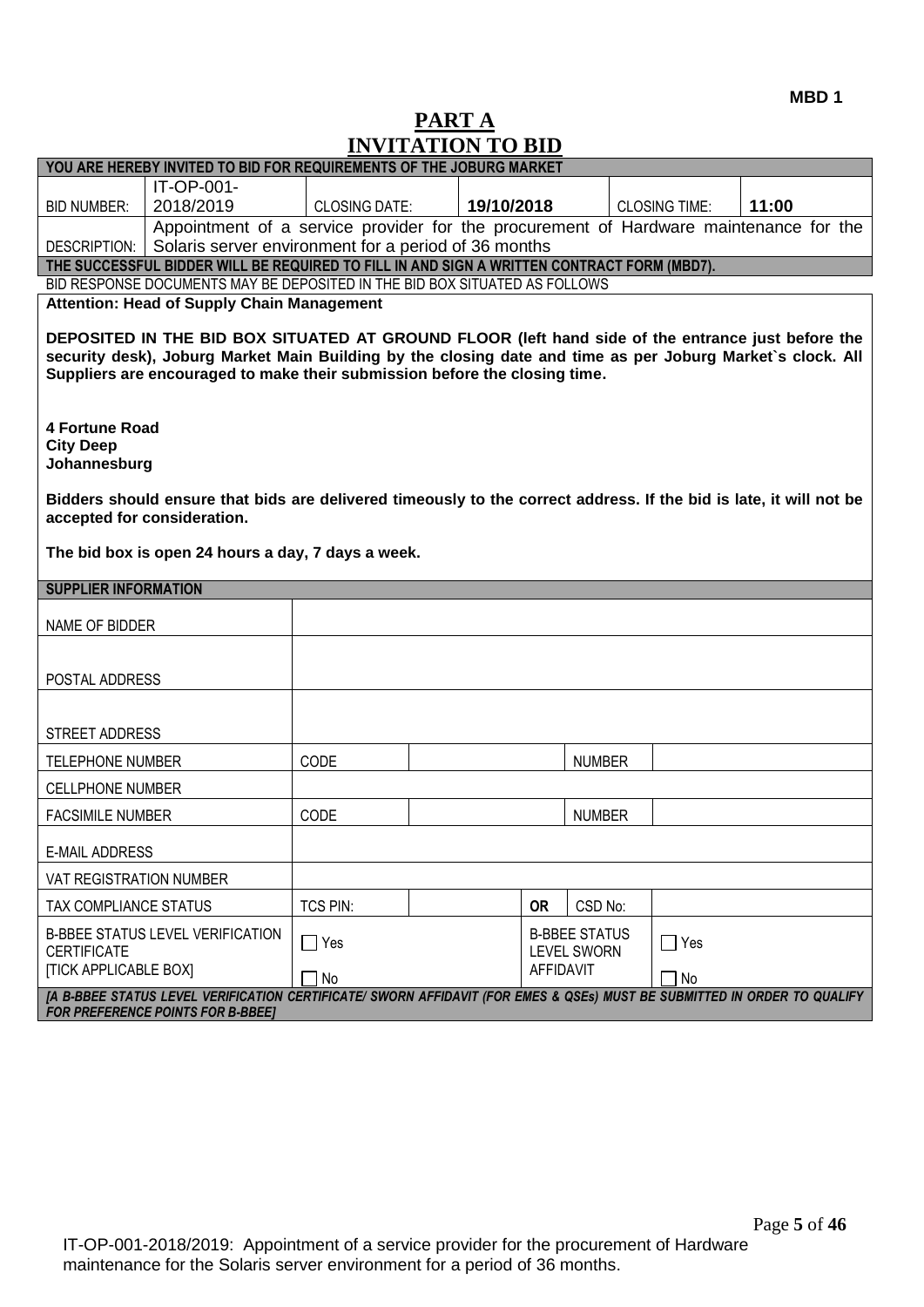| <b>ARE YOU THE</b><br><b>ACCREDITED</b><br><b>REPRESENTATIVE IN</b><br><b>SOUTH AFRICA FOR THE</b><br><b>GOODS/SERVICES</b><br><b><i>NORKS OFFERED?</i></b> | $\Box$ Yes<br>l INo<br>[IF YES ENCLOSE PROOF]                                                           | <b>ARE YOU A</b><br><b>FOREIGN</b><br><b>BASED</b><br><b>SUPPLIER</b><br><b>FOR THE</b><br><b>GOODS</b><br><b>/SERVICES</b><br><b><i>NORKS</i></b><br><b>OFFERED?</b> | Yes<br>   No<br>[IF YES, ANSWER PART B:3] |
|-------------------------------------------------------------------------------------------------------------------------------------------------------------|---------------------------------------------------------------------------------------------------------|-----------------------------------------------------------------------------------------------------------------------------------------------------------------------|-------------------------------------------|
| <b>TOTAL NUMBER OF</b><br><b>ITEMS OFFERED</b>                                                                                                              | N/A                                                                                                     | <b>TOTAL BID</b><br><b>PRICE</b>                                                                                                                                      | R                                         |
| <b>SIGNATURE OF BIDDER</b>                                                                                                                                  |                                                                                                         | <b>DATE</b>                                                                                                                                                           |                                           |
| <b>CAPACITY UNDER WHICH</b><br><b>THIS BID IS SIGNED</b>                                                                                                    |                                                                                                         |                                                                                                                                                                       |                                           |
| <b>E-MAIL ADDRESS</b>                                                                                                                                       | BIDDING PROCEDURE ENQUIRIES AND TECHNICAL INFORMATION MAY BE DIRECTED TO:<br>tenders@joburgmarket.co.za |                                                                                                                                                                       |                                           |

**\*only written enquiries will be attended to.**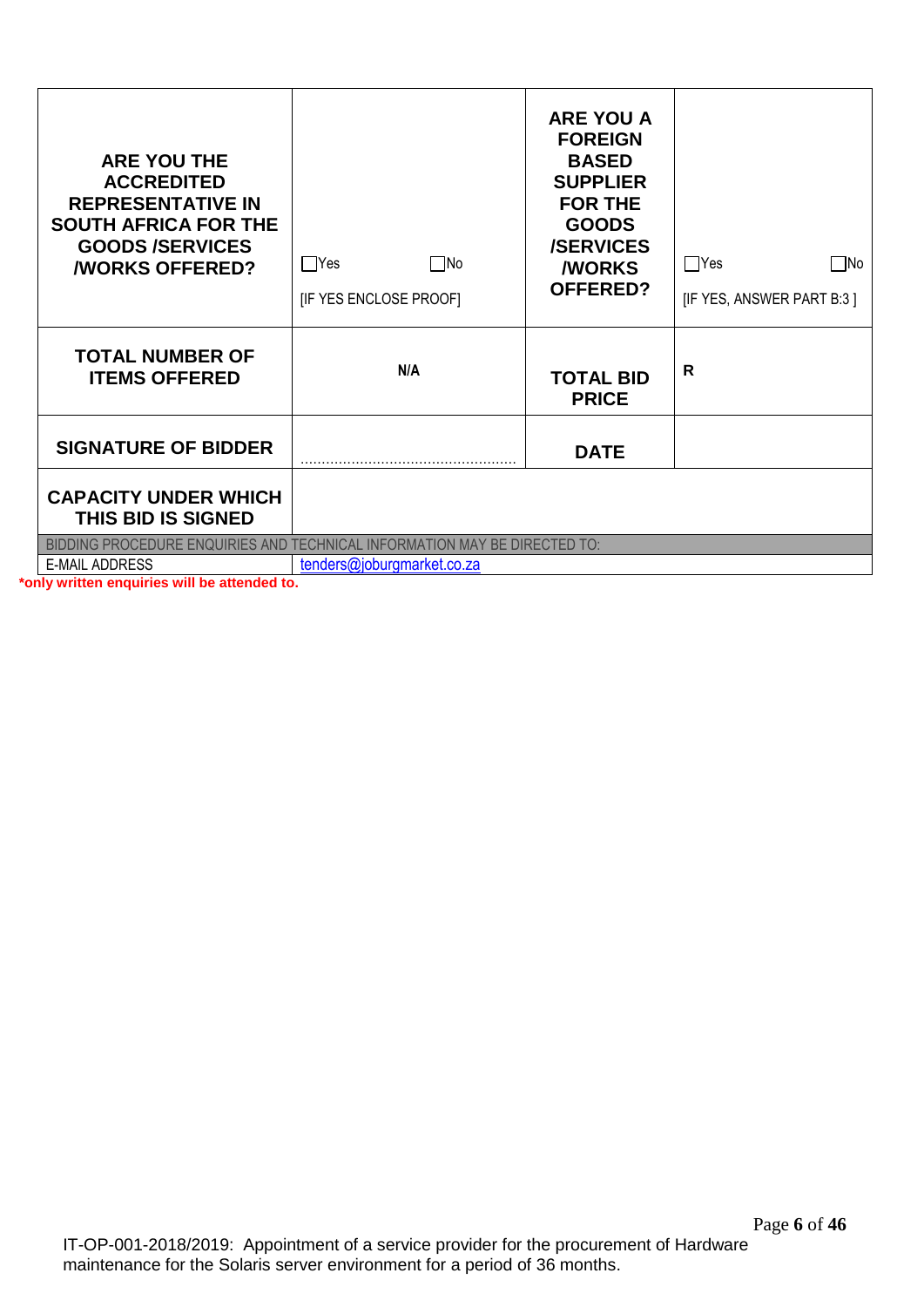#### **PART B TERMS AND CONDITIONS FOR BIDDING**

# Page **7** of **46** IT-OP-001-2018/2019: Appointment of a service provider for the procurement of Hardware maintenance for the Solaris server environment for a period of 36 months.

**1. BID SUBMISSION:** 1.1. BIDS MUST BE DELIVERED BY THE STIPULATED TIME TO THE CORRECT ADDRESS. LATE BIDS WILL NOT BE ACCEPTED FOR CONSIDERATION.

# 1.2. **ALL BIDS MUST BE SUBMITTED ON THE OFFICIAL FORMS PROVIDED–(NOT TO BE RE-TYPED) OR ONLINE**

1.3. THIS BID IS SUBJECT TO THE PREFERENTIAL PROCUREMENT POLICY FRAMEWORK ACT AND THE PREFERENTIAL PROCUREMENT REGULATIONS, 2017, THE GENERAL CONDITIONS OF CONTRACT (GCC) AND, IF APPLICABLE, ANY OTHER SPECIAL CONDITIONS OF CONTRACT.

# **2. TAX COMPLIANCE REQUIREMENTS**

- 2.1 BIDDERS MUST ENSURE COMPLIANCE WITH THEIR TAX OBLIGATIONS.
- 2.2 BIDDERS ARE REQUIRED TO SUBMIT THEIR UNIQUE PERSONAL IDENTIFICATION NUMBER (PIN) ISSUED BY SARS TO ENABLE THE ORGAN OF STATE TO VIEW THE TAXPAYER'S PROFILE AND TAX STATUS.
- 2.3 APPLICATION FOR THE TAX COMPLIANCE STATUS (TCS) CERTIFICATE OR PIN MAY ALSO BE MADE VIA E-FILING. IN ORDER TO USE THIS PROVISION, TAXPAYERS WILL NEED TO REGISTER WITH SARS AS E-FILERS THROUGH THE WEBSITE [WWW.SARS.GOV.ZA.](http://www.sars.gov.za/)
- 2.4 FOREIGN SUPPLIERS MUST COMPLETE THE PRE-AWARD QUESTIONNAIRE IN PART B:3.
- 2.5 BIDDERS MAY ALSO SUBMIT A PRINTED TCS CERTIFICATE TOGETHER WITH THE BID.
- 2.6 IN BIDS WHERE CONSORTIA / JOINT VENTURES / SUB-CONTRACTORS ARE INVOLVED, EACH PARTY MUST SUBMIT A SEPARATE TCS CERTIFICATE / PIN / CSD NUMBER.
- 2.7 WHERE NO TCS IS AVAILABLE BUT THE BIDDER IS REGISTERED ON THE CENTRAL SUPPLIER DATABASE (CSD), A CSD NUMBER MUST BE PROVIDED.
- **3. QUESTIONNAIRE TO BIDDING FOREIGN SUPPLIERS**
- 3.1. IS THE ENTITY A RESIDENT OF THE REPUBLIC OF SOUTH AFRICA (RSA)?
- 3.2. DOES THE ENTITY HAVE A BRANCH IN THE RSA?
- 3.3. DOES THE ENTITY HAVE A PERMANENT ESTABLISHMENT IN THE RSA?
- 3.4. DOES THE ENTITY HAVE ANY SOURCE OF INCOME IN THE RSA?
- 3.5. IS THE ENTITY LIABLE IN THE RSA FOR ANY FORM OF TAXATION?  $\Box$  YES  $\Box$  NO

**IF THE ANSWER IS "NO" TO ALL OF THE ABOVE, THEN IT IS NOT A REQUIREMENT TO REGISTER FOR A TAX COMPLIANCE STATUS SYSTEM PIN CODE FROM THE SOUTH AFRICAN REVENUE SERVICE (SARS) AND IF NOT REGISTER AS PER 2.3 ABOVE.**

**NB: FAILURE TO PROVIDE ANY OF THE ABOVE PARTICULARS MAY RENDER THE BID INVALID**. **NO BIDS WILL BE CONSIDERED FROM PERSONS IN THE SERVICE OF THE STATE**.

| SIGNATURE OF BIDDER:                     |  |
|------------------------------------------|--|
| CAPACITY UNDER WHICH THIS BID IS SIGNED: |  |
| DATE:                                    |  |

| IIYESIINO            |
|----------------------|
| $\Box$ yes $\Box$ no |
| $\Box$ YES $\Box$ NO |
| $\Box$ Yes $\Box$ No |
|                      |

| $D_{0.02}$ 7 of 16 |  |  |
|--------------------|--|--|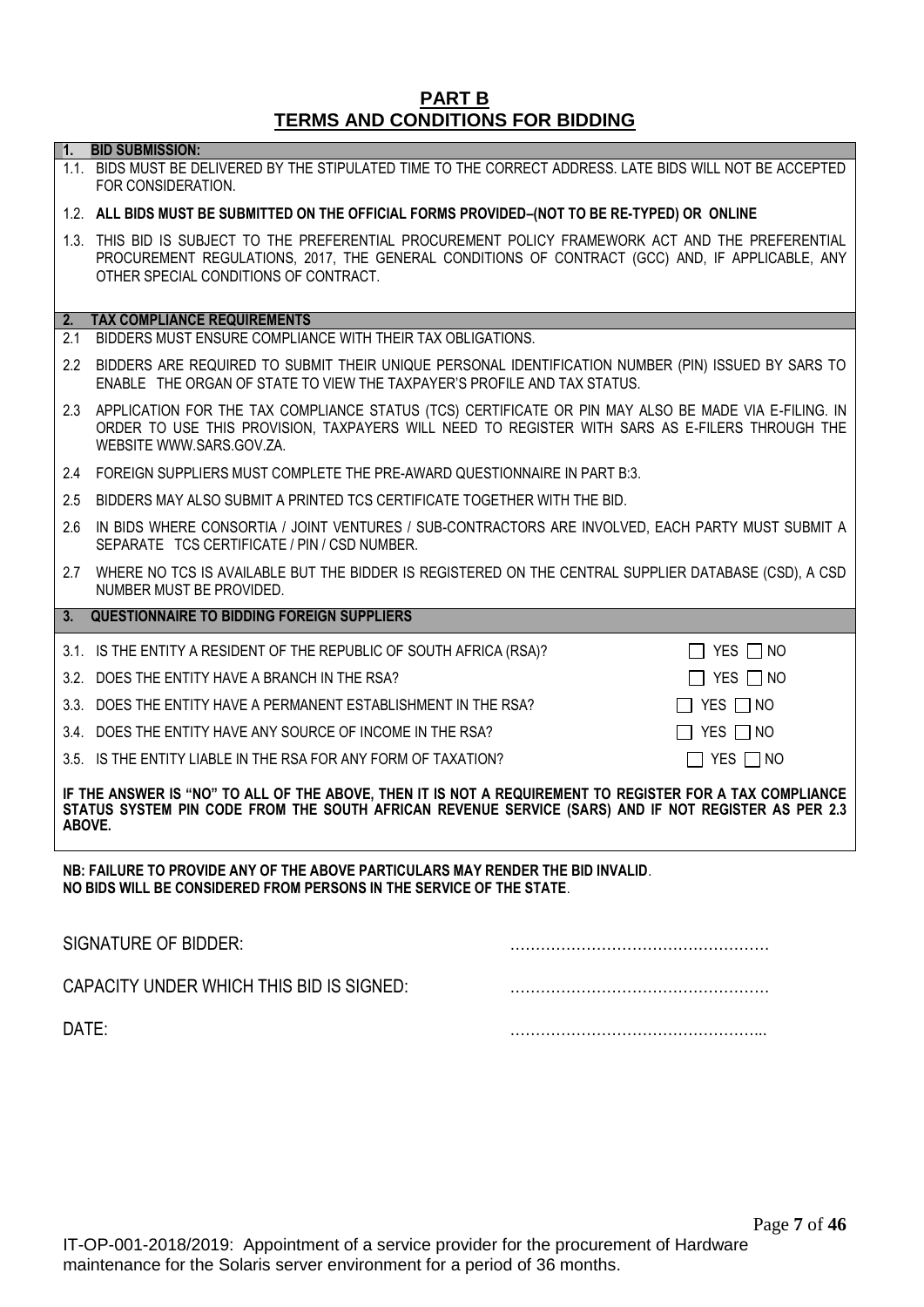## **DECLARATION OF INTEREST**

- 1. No bid will be accepted from persons in the service of the state<sup>1</sup>.
- 2. Any person, having a kinship with persons in the service of the state, including a blood relationship, may make an offer or offers in terms of this invitation to bid. In view of possible allegations of favouritism, should the resulting bid, or part thereof, be awarded to persons connected with or related to persons in service of the state, it is required that the bidder or their authorised representative declare their position in relation to the evaluating/adjudicating authority.
- 3. In order to give effect to the above, the following questionnaire must be completed and submitted with the bid.
	- 3.1. Full Name of bidder or his or her representative:…………………………………. 3.2. Identity Number: ………………………………………………………….…………. 3.3. Position occupied in the Company (director, trustee, shareholder²):…………… 3.4. Company Registration Number: ……………………………………………….. 3.5. Tax Reference Number:…………………………………………………………..…
	- 3.6. VAT Registration Number: …………………………………………………………

3.7. The names of all directors / trustees / shareholders members, their individual identity numbers and state employee numbers must be indicated in paragraph 4 below.

3.8. Are you presently in the service of the state?

YES INO

3.8.1. If yes, furnish particulars. ….…………………………………………………  $1$ MSCM Regulations: "in the service of the state" means to be  $-$ 

- (a) a member of –
- (i) any municipal council;
- (ii) any provincial legislature; or
- (iii) the national Assembly or the national Council of provinces;
- (b) a member of the board of directors of any municipal entity;
- (c) an official of any municipality or municipal entity;

(d) an employee of any national or provincial department, national or provincial public entity or constitutional institution within the meaning of the Public Finance Management Act, 1999 (Act No.1 of 1999);

- (e) a member of the accounting authority of any national or provincial public entity; or
- (f) an employee of Parliament or a provincial legislature.

² Shareholder" means a person who owns shares in the company and is actively involved in the management of the company or business and exercises control over the company.

3.9 Have you been in the service of the state for the past twelve months?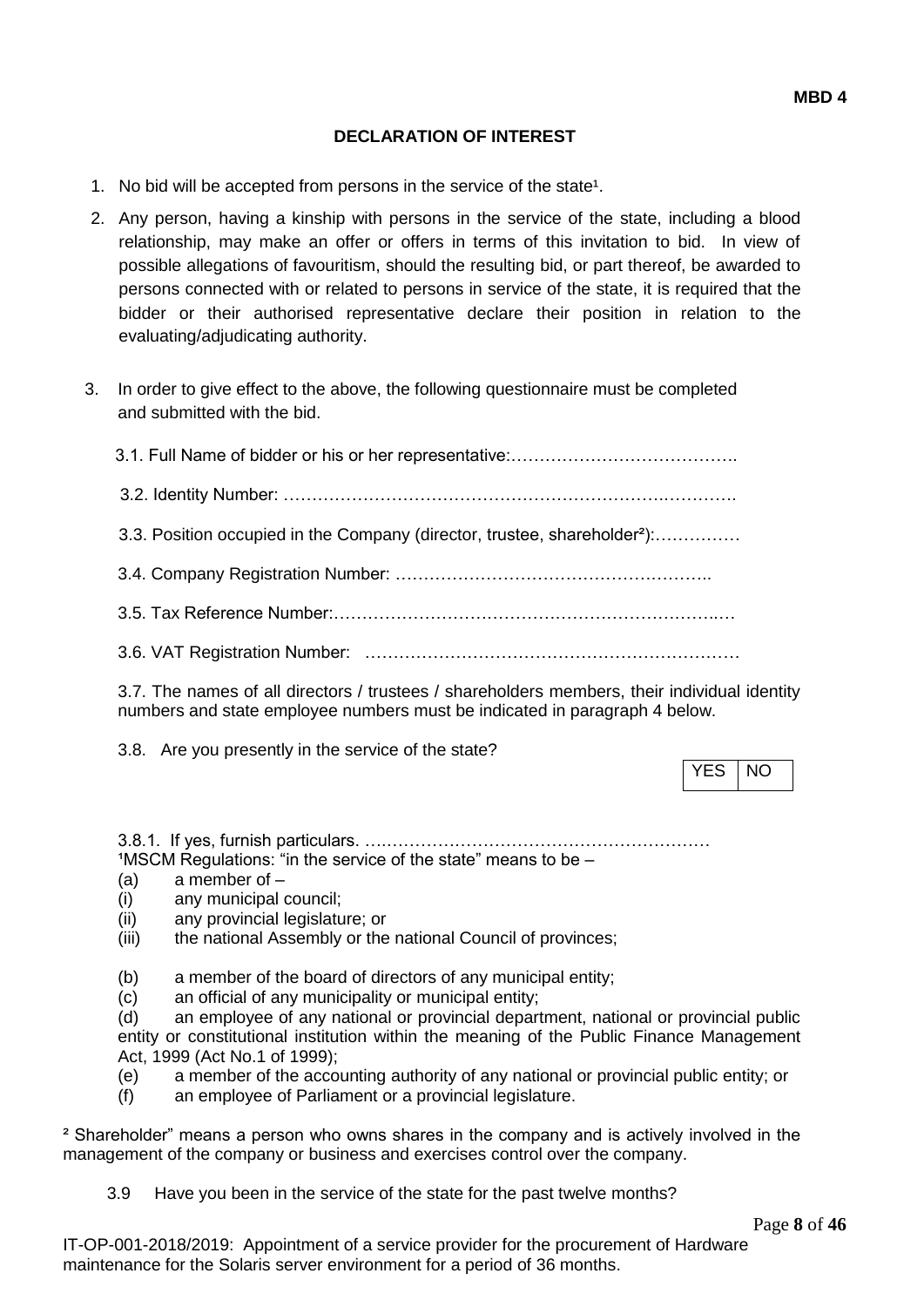|      |                                                                                                                                                                                                                                        | <b>YES</b><br><b>NO</b> |
|------|----------------------------------------------------------------------------------------------------------------------------------------------------------------------------------------------------------------------------------------|-------------------------|
|      |                                                                                                                                                                                                                                        |                         |
| 3.10 | Do you have any relationship (family, friend, other) with persons in the service<br>of the state and who may be involved with the evaluation and or adjudication of<br>this bid?                                                       | <b>YES</b><br><b>NO</b> |
|      | 3.10.1. If yes, furnish particulars.                                                                                                                                                                                                   |                         |
| 3.11 | Are you, aware of any relationship (family, friend, other) between any other<br>bidder and any persons in the service of the state who may be involved with the<br>evaluation and or adjudication of this bid?                         |                         |
|      |                                                                                                                                                                                                                                        | <b>YES</b><br><b>NO</b> |
|      | 3.11.1. If yes, furnish particulars                                                                                                                                                                                                    |                         |
| 3.12 | Are any of the company's directors, trustees, managers, principle shareholders or<br>stakeholders in service of the state?                                                                                                             | <b>YES</b><br><b>NO</b> |
|      |                                                                                                                                                                                                                                        |                         |
|      | 3.13 Are any spouse, child or parent of the company's directors trustees, managers,<br>principle shareholders or stakeholders in service of the state?                                                                                 | <b>YES</b><br><b>NO</b> |
|      | 3.14 Do you or any of the directors, trustees, managers, principle shareholders, or<br>stakeholders of this company have any interest in any other related<br>companies or business whether or not they are bidding for this contract. | <b>YES</b><br><b>NO</b> |
|      |                                                                                                                                                                                                                                        |                         |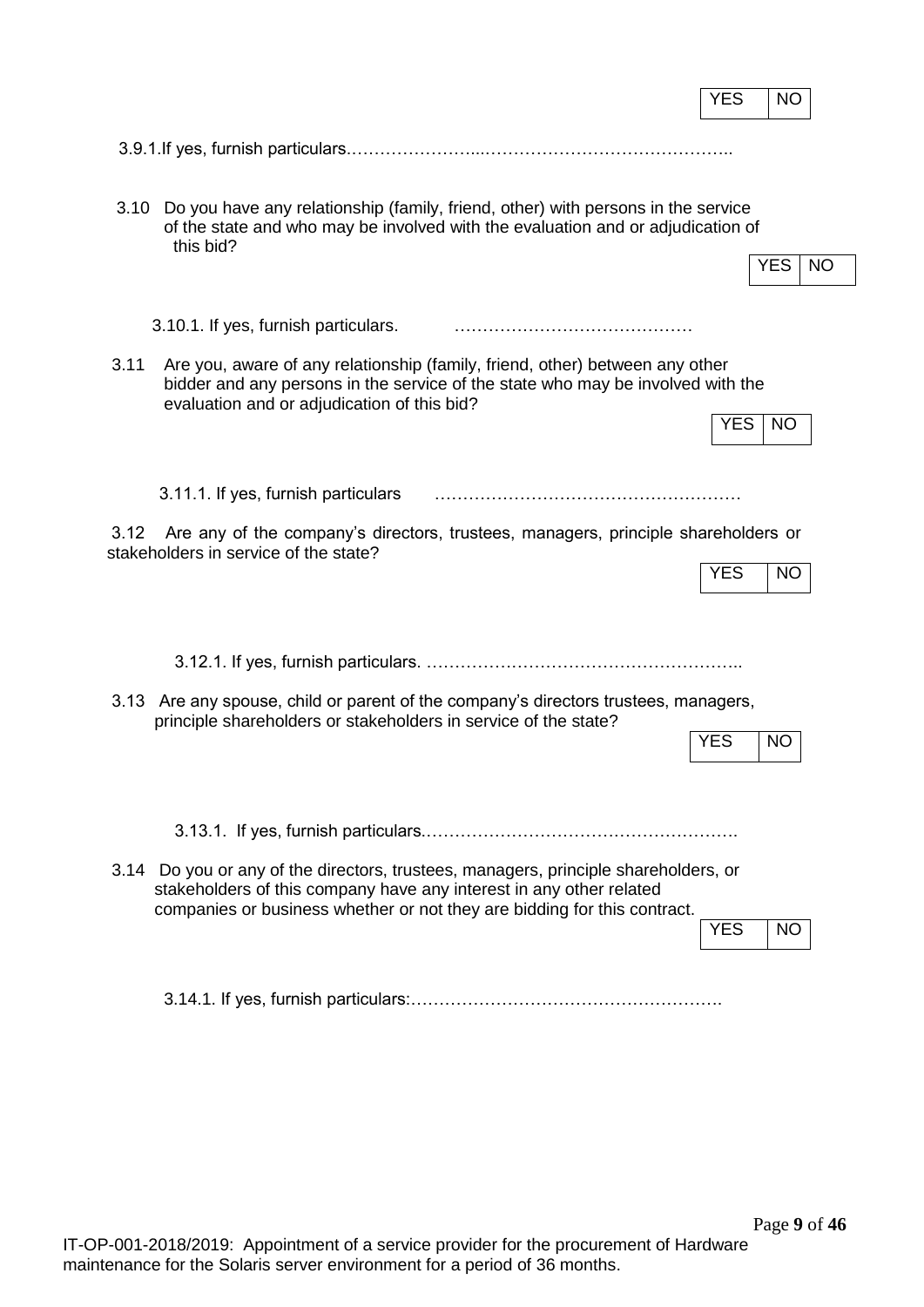# 4. **Full details of directors / trustees / members / shareholders**

| <b>Full Name</b> | <b>Identity Number</b> | <b>State Employee Number</b> |
|------------------|------------------------|------------------------------|
|                  |                        |                              |
|                  |                        |                              |
|                  |                        |                              |
|                  |                        |                              |
|                  |                        |                              |
|                  |                        |                              |
|                  |                        |                              |
|                  |                        |                              |
|                  |                        |                              |
|                  |                        |                              |
|                  |                        |                              |
|                  |                        |                              |
|                  |                        |                              |

 **……………………………. ………………………………… Signature Date** 

 **…………………………..... …………………………………… Name of Bidder**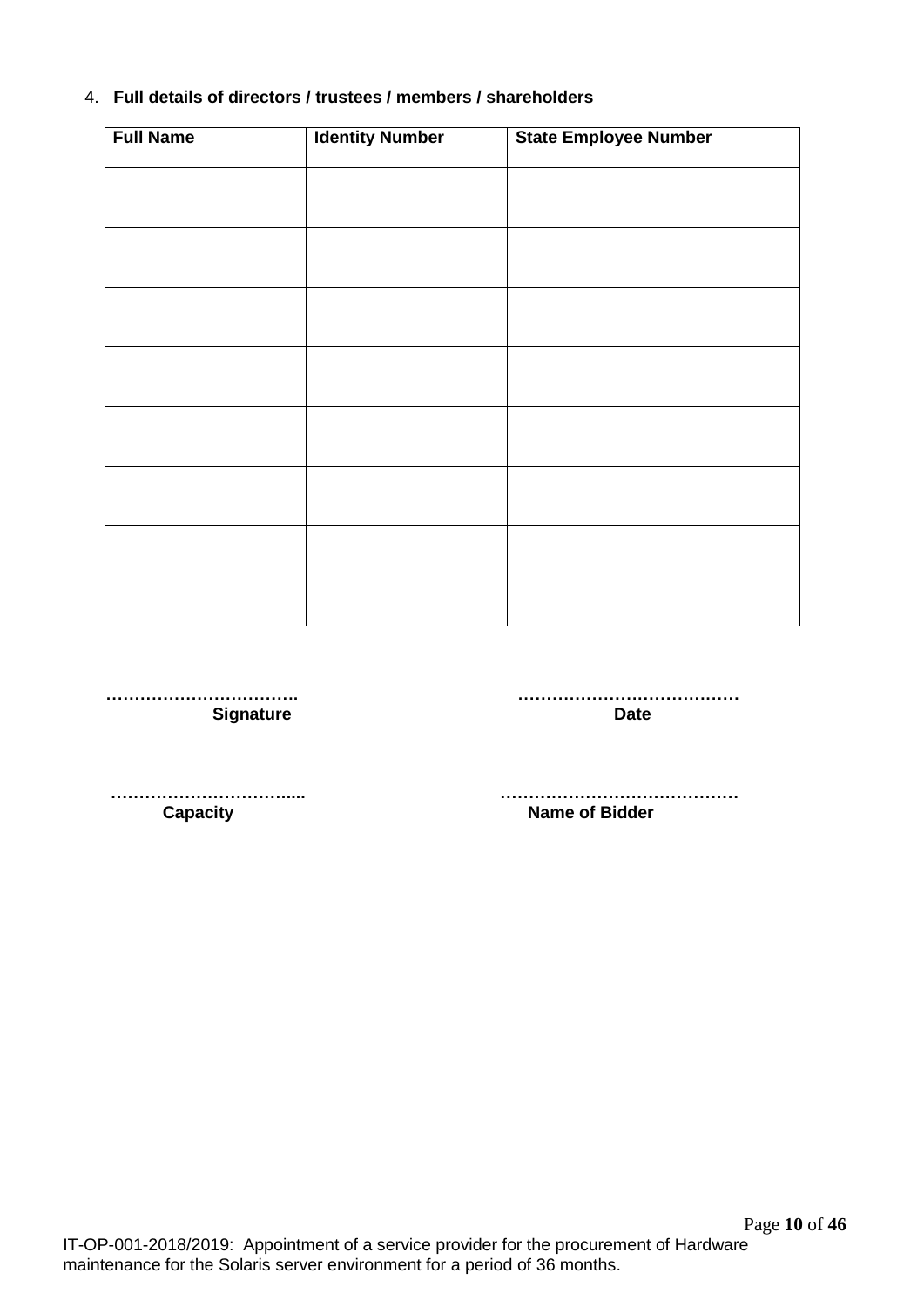## **PREFERENCE POINTS CLAIM FORM IN TERMS OF THE PREFERENTIAL PROCUREMENT REGULATIONS 2017**

This preference form must form part of all bids invited. It contains general information and serves as a claim form for preference points for Broad-Based Black Economic Empowerment (B-BBEE) Status Level of Contribution

#### **NB: BEFORE COMPLETING THIS FORM, BIDDERS MUST STUDY THE GENERAL CONDITIONS, DEFINITIONS AND DIRECTIVES APPLICABLE IN RESPECT OF B-BBEE, AS PRESCRIBED IN THE PREFERENTIAL PROCUREMENT REGULATIONS, 2017.**

#### **1. GENERAL CONDITIONS**

- 1.1 The following preference point systems are applicable to all bids:
	- the 80/20 system for requirements with a Rand value of up to R50 000 000 (all applicable taxes included); and
	- the 90/10 system for requirements with a Rand value above R50 000 000 (all applicable taxes included).
- 1.2 The value of this bid is estimated to not exceed R50 000 000 (all applicable taxes included) and therefore the 80/20 preference point system shall be applicable;
- 1.3 Points for this bid shall be awarded for:
	- (a) Price; and
	- (b) B-BBEE Status Level of Contributor.
- 1.4 The maximum points for this bid are allocated as follows:

|                                                      | <b>POINTS</b> |
|------------------------------------------------------|---------------|
| <b>PRICE</b>                                         | 80            |
| <b>B-BBEE STATUS LEVEL OF CONTRIBUTOR</b>            | 20            |
| Total points for Price and B-BBEE must not<br>exceed | 100           |

#### **1.5 Failure on the part of a bidder to submit proof of B-BBEE Status level of contributor together with the bid, will be interpreted to mean that preference points for B-BBEE status level of contribution are not claimed.**

1.6 The purchaser reserves the right to require of a bidder, either before a bid is adjudicated or at any time subsequently, to substantiate any claim in regard to preferences, in any manner required by the purchaser.

#### **2. DEFINITIONS**

- (a) **"B-BBEE"** means broad-based black economic empowerment as defined in section 1 of the Broad-Based Black Economic Empowerment Act;
- Page **11** of **46** (b) "**B-BBEE status level of contributor"** means the B-BBEE status of an entity in terms of a code of good practice on black economic empowerment, issued in terms of section 9(1) of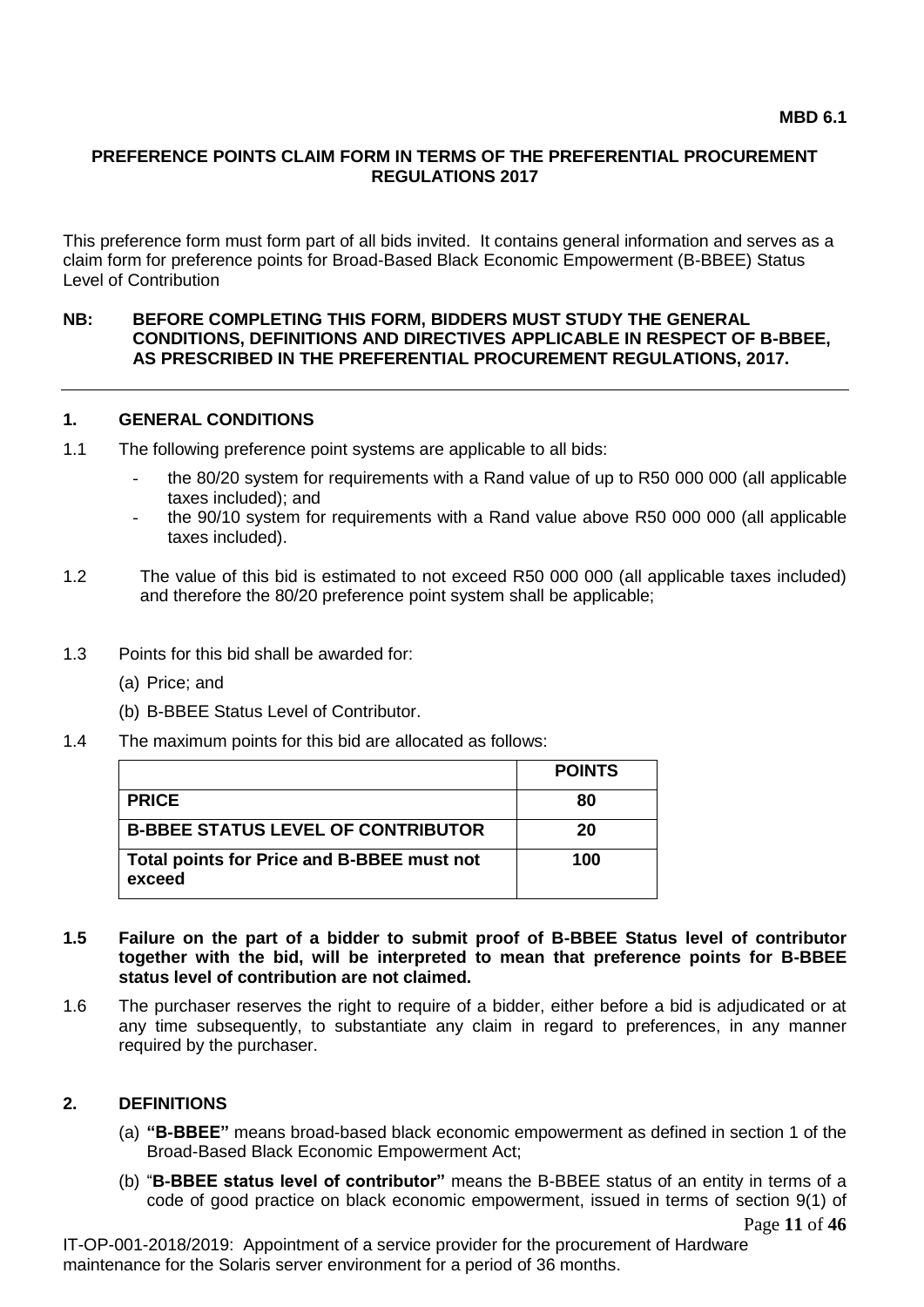the Broad-Based Black Economic Empowerment Act;

- (c) **"bid"** means a written offer in a prescribed or stipulated form in response to an invitation by an organ of state for the provision of goods or services, through price quotations, advertised competitive bidding processes or proposals;
- (d) **"Broad-Based Black Economic Empowerment Act"** means the Broad-Based Black Economic Empowerment Act, 2003 (Act No. 53 of 2003);
- **(e) "EME"** means an Exempted Micro Enterprise in terms of a code of good practice on black economic empowerment issued in terms of section 9 (1) of the Broad-Based Black Economic Empowerment Act;
- (f) **"functionality"** means the ability of a tenderer to provide goods or services in accordance with specifications as set out in the tender documents.
- (g) **"prices"** includes all applicable taxes less all unconditional discounts;
- (h) **"proof of B-BBEE status level of contributor"** means:
	- **1)** B-BBEE Status level certificate issued by an authorized body or person;
	- **2)** A sworn affidavit as prescribed by the B-BBEE Codes of Good Practice;
	- **3)** Any other requirement prescribed in terms of the B-BBEE Act;
- (i) **"QSE"** means a qualifying small business enterprise in terms of a code of good practice on black economic empowerment issued in terms of section 9 (1) of the Broad-Based Black Economic Empowerment Act;
- *(j)* **"rand value"** means the total estimated value of a contract in Rand, calculated at the time of bid invitation, and includes all applicable taxes;

#### **3. POINTS AWARDED FOR PRICE**

#### **3.1 THE 80/20 OR 90/10 PREFERENCE POINT SYSTEMS**

A maximum of 80 or 90 points is allocated for price on the following basis:<br>**80/20** or 90/10 **80/20 or 90/10**

$$
Ps = 80\left(1 - \frac{Pt - P \min P}{ \min}\right) \qquad \text{or} \qquad \qquad Ps = 90\left(1 - \frac{Pt - P \min P}{ \min}\right)
$$

**Where** 

- Ps = Points scored for price of bid under consideration
- $Pt =$  Price of bid under consideration

Pmin = Price of lowest acceptable bid

#### **4. POINTS AWARDED FOR B-BBEE STATUS LEVEL OF CONTRIBUTOR**

4.1 In terms of Regulation 6 (2) and 7 (2) of the Preferential Procurement Regulations, preference points must be awarded to a bidder for attaining the B-BBEE status level of contribution in accordance with the table below:

| <b>B-BBEE Status Level of</b> | Number of points.    | <b>Number of points</b> |
|-------------------------------|----------------------|-------------------------|
| <b>Contributor</b>            | <u>/90/10 system</u> | (80/20 system)          |
|                               |                      | חר                      |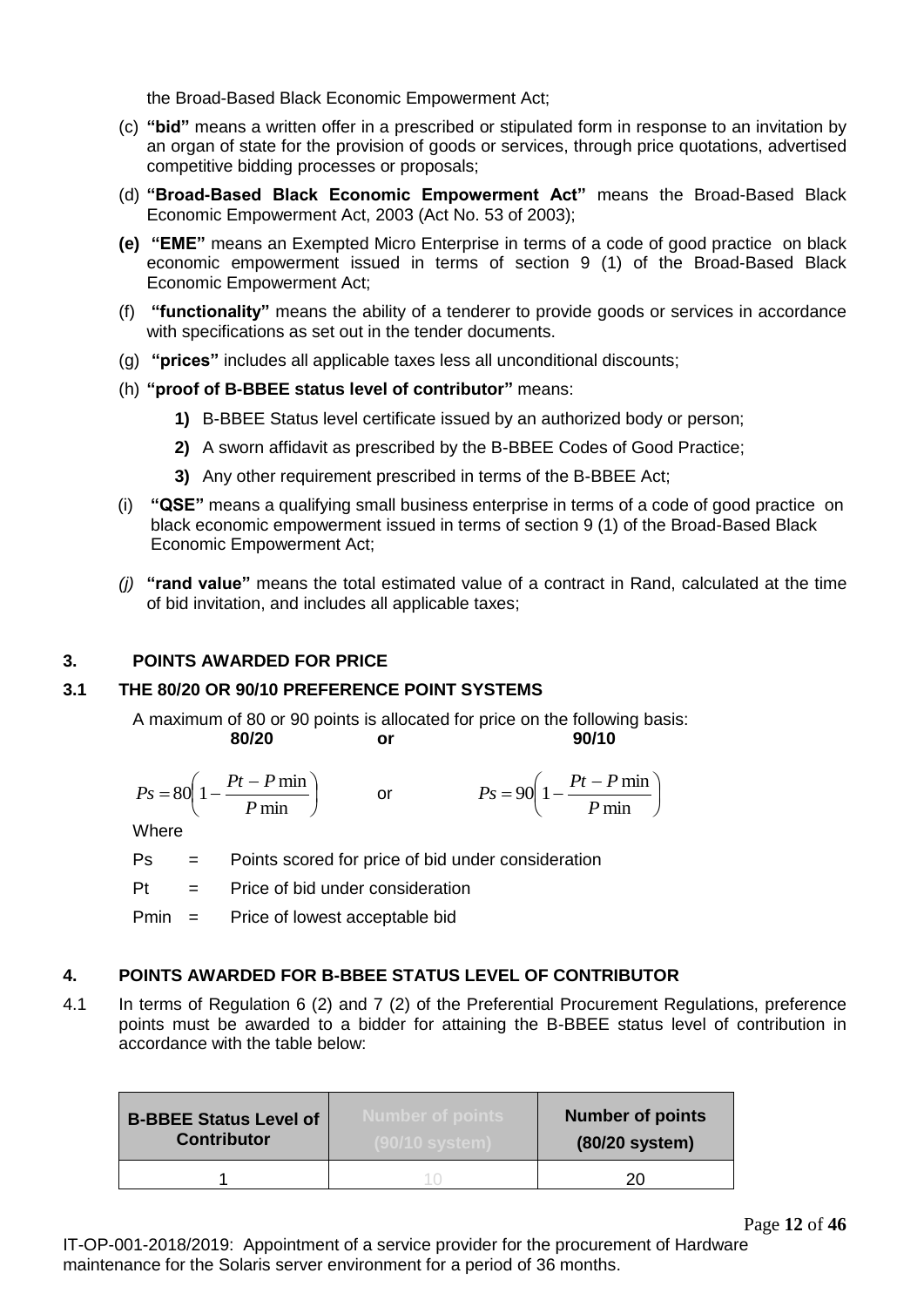| 2                            | 18 |
|------------------------------|----|
| 3                            | 14 |
|                              | 12 |
| 5                            |    |
| 6                            | 6  |
|                              |    |
|                              | 2  |
| Non-compliant<br>contributor |    |

## **5. BID DECLARATION**

5.1 Bidders who claim points in respect of B-BBEE Status Level of Contribution must complete the following:

### **6. B-BBEE STATUS LEVEL OF CONTRIBUTOR CLAIMED IN TERMS OF PARAGRAPHS 1.4 AND 4.1**

6.1 B-BBEE Status Level of Contributor: . = ………(maximum of 20 points)

(Points claimed in respect of paragraph 7.1 must be in accordance with the table reflected in paragraph 4.1 and must be substantiated by relevant proof of B-BBEE status level of contributor.

#### **7. SUB-CONTRACTING**

7.1 Will any portion of the contract be sub-contracted?

(*Tick applicable box*)



- 7.1.1 If yes, indicate:
	- i) What percentage of the contract will be subcontracted............…………….…………%
	- ii) The name of the sub-contractor…………………………………………………………..
		- iii) The B-BBEE status level of the sub-contractor......................................……………..
	- iv) Whether the sub-contractor is an EME or QSE *(Tick applicable box*)
		- YES NO
	- v) Specify, by ticking the appropriate box, if subcontracting with an enterprise in terms of Preferential Procurement Regulations,2017:

| Designated Group: An EME or QSE which is at last 51% owned by:    | <b>EME</b> | QSE |
|-------------------------------------------------------------------|------------|-----|
|                                                                   | N          | V   |
| Black people                                                      |            |     |
| Black people who are youth                                        |            |     |
| Black people who are women                                        |            |     |
| Black people with disabilities                                    |            |     |
| Black people living in rural or underdeveloped areas or townships |            |     |
| Cooperative owned by black people                                 |            |     |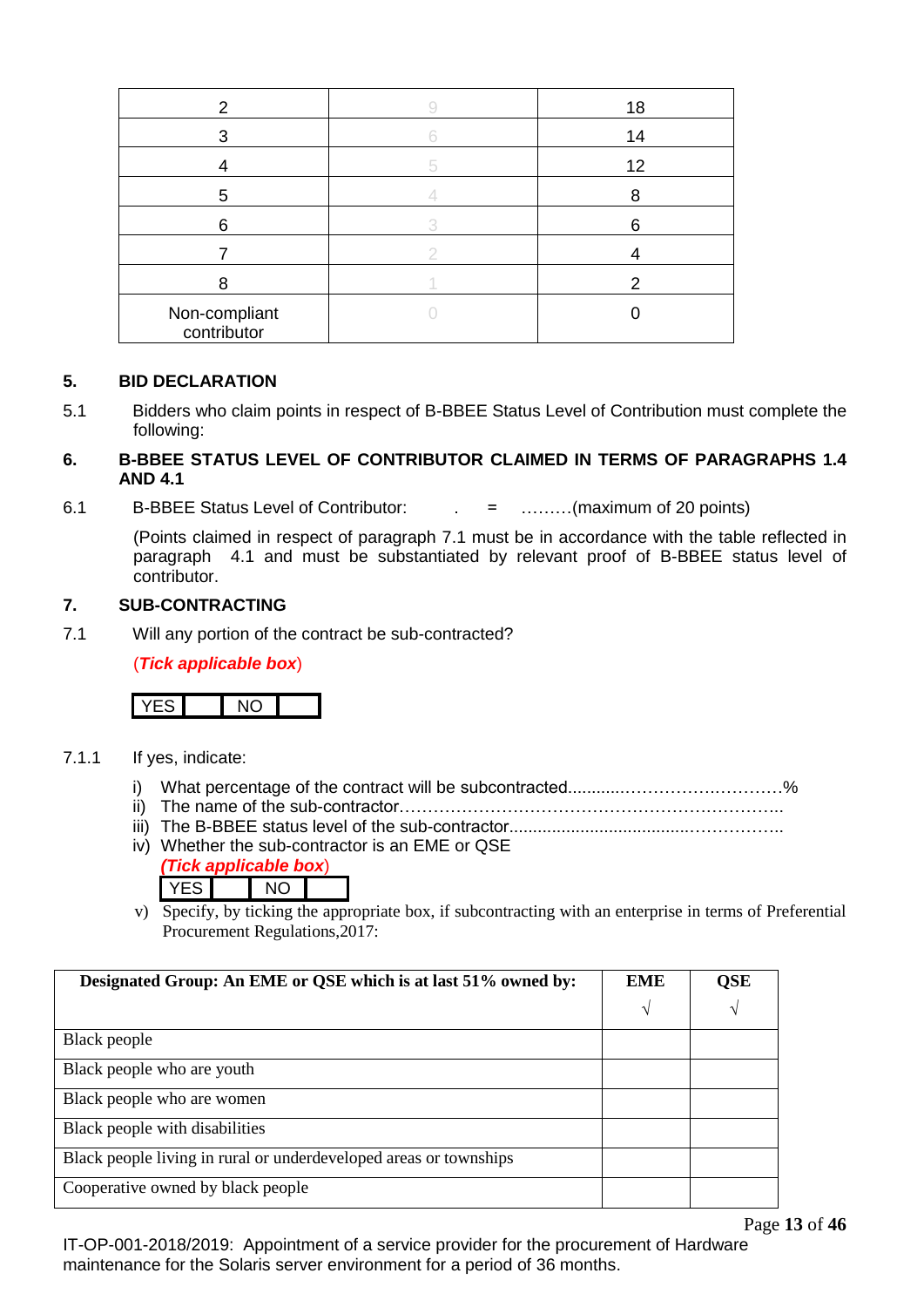|         | Black people who are military veterans                                                                                                                                                                                                                                                                                                      |
|---------|---------------------------------------------------------------------------------------------------------------------------------------------------------------------------------------------------------------------------------------------------------------------------------------------------------------------------------------------|
|         | <b>OR</b>                                                                                                                                                                                                                                                                                                                                   |
| Any EME |                                                                                                                                                                                                                                                                                                                                             |
| Any QSE |                                                                                                                                                                                                                                                                                                                                             |
| 8.      | <b>DECLARATION WITH REGARD TO COMPANY/FIRM</b>                                                                                                                                                                                                                                                                                              |
| 8.1     |                                                                                                                                                                                                                                                                                                                                             |
| 8.2     |                                                                                                                                                                                                                                                                                                                                             |
| 8.3     |                                                                                                                                                                                                                                                                                                                                             |
| 8.4     | <b>TYPE OF COMPANY/ FIRM</b>                                                                                                                                                                                                                                                                                                                |
|         | Partnership/Joint Venture / Consortium<br>П<br>One person business/sole propriety<br>$\mathbf{L}$<br>Close corporation<br>П<br>Company<br>п<br>(Pty) Limited<br><b>TICK APPLICABLE BOX</b>                                                                                                                                                  |
| 8.5     | DESCRIBE PRINCIPAL BUSINESS ACTIVITIES                                                                                                                                                                                                                                                                                                      |
| 8.6     | <b>COMPANY CLASSIFICATION</b>                                                                                                                                                                                                                                                                                                               |
|         | Manufacturer<br>П<br>Supplier<br>$\Box$<br>Professional service provider<br>п<br>Other service providers, e.g. transporter, etc.<br>п<br>[TICK APPLICABLE BOX]                                                                                                                                                                              |
| 8.7     | MUNICIPAL INFORMATION                                                                                                                                                                                                                                                                                                                       |
|         |                                                                                                                                                                                                                                                                                                                                             |
| 8.8     |                                                                                                                                                                                                                                                                                                                                             |
| 8.9     | I/we, the undersigned, who is / are duly authorised to do so on behalf of the company/firm,<br>certify that the points claimed, based on the B-BBE status level of contributor indicated in<br>paragraphs 1.4 and 6.1 of the foregoing certificate, qualifies the company/ firm for the<br>preference(s) shown and I / we acknowledge that: |
|         | The information furnished is true and correct;<br>i)                                                                                                                                                                                                                                                                                        |
|         | The preference points claimed are in accordance with the General Conditions as indicated<br>ii)<br>Page 14 of 46                                                                                                                                                                                                                            |
|         | IT-OP-001-2018/2019: Appointment of a service provider for the procurement of Hardware                                                                                                                                                                                                                                                      |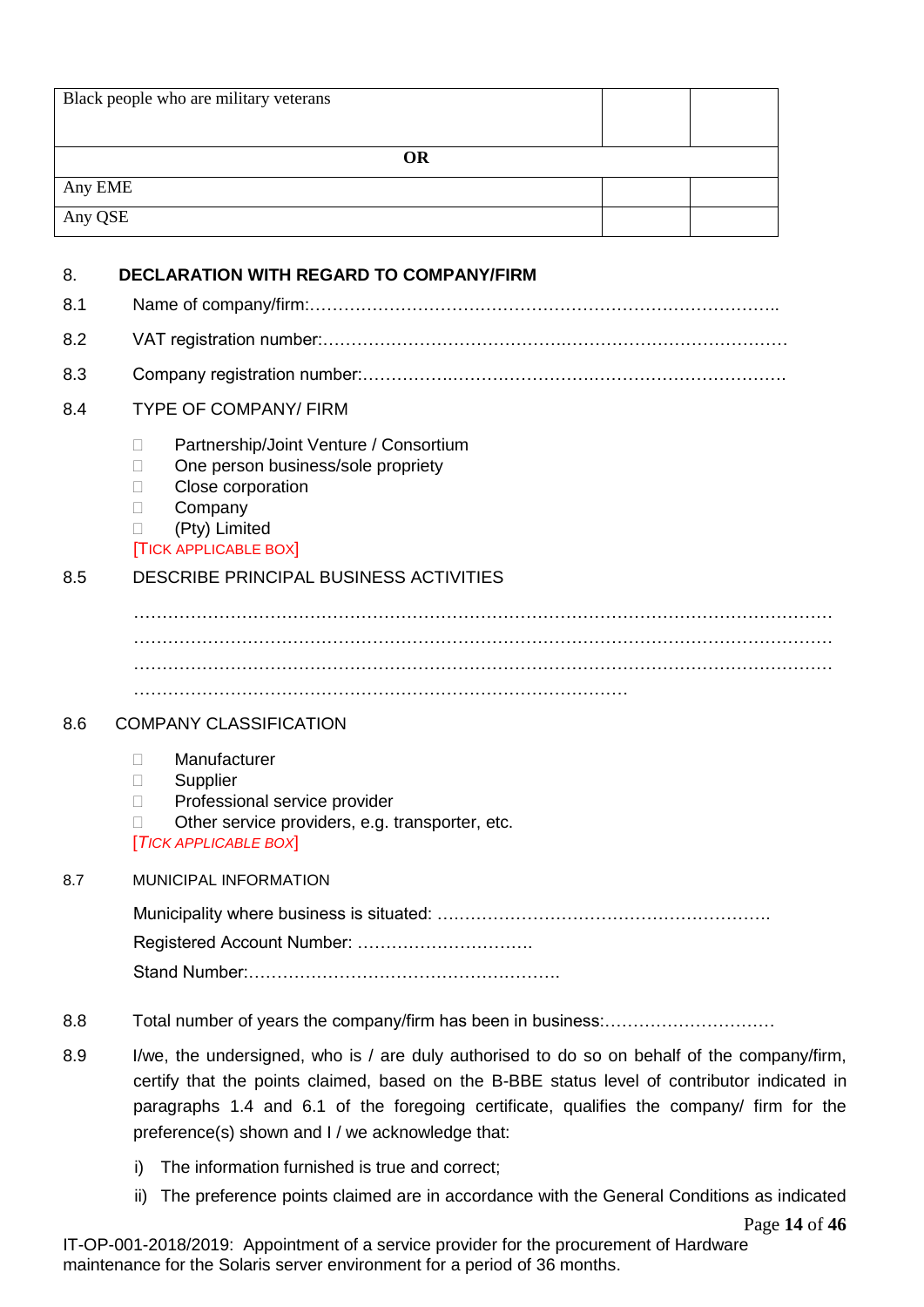in paragraph 1 of this form;

- iii) In the event of a contract being awarded as a result of points claimed as shown in paragraphs 1.4 and 6.1, the contractor may be required to furnish documentary proof to the satisfaction of the purchaser that the claims are correct;
- iv) If the B-BBEE status level of contributor has been claimed or obtained on a fraudulent basis or any of the conditions of contract have not been fulfilled, the purchaser may, in addition to any other remedy it may have –
	- (a) disqualify the person from the bidding process;
	- (b) recover costs, losses or damages it has incurred or suffered as a result of that person's conduct;
	- (c) cancel the contract and claim any damages which it has suffered as a result of having to make less favourable arrangements due to such cancellation;
	- (d) recommend that the bidder or contractor, its shareholders and directors, or only the shareholders and directors who acted on a fraudulent basis, be restricted by the National Treasury from obtaining business from any organ of state for a period not exceeding 10 years, after the *audi alteram partem* (hear the other side) rule has been applied; and
	- (e) forward the matter for criminal prosecution.

| <b>WITNESSES</b> |                            |
|------------------|----------------------------|
| 1                | SIGNATURE(S) OF BIDDERS(S) |
| ົ                | DATE:                      |
|                  | <b>ADDRESS</b>             |
|                  |                            |
|                  |                            |
|                  |                            |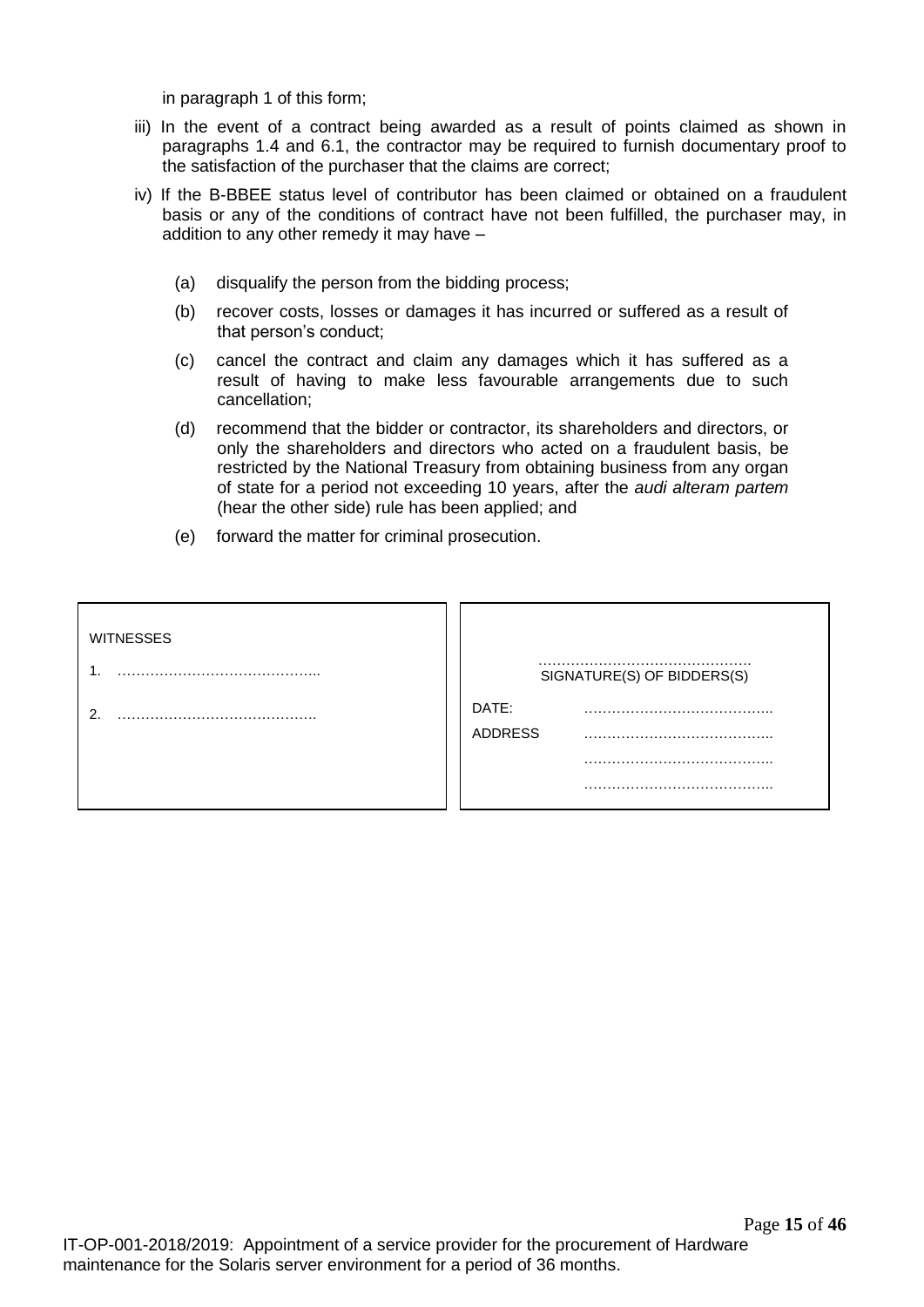# **9. AUTHORITY FOR SIGNATORY**

Signatories for close corporations and companies shall confirm their authority **by signing or attaching to this form** a duly signed and dated copy of the relevant resolution of their members or their board of directors, as the case may be.

| " By resolution of the board of directors passed on ____________________________                                                                                                                                                     | 20 |
|--------------------------------------------------------------------------------------------------------------------------------------------------------------------------------------------------------------------------------------|----|
|                                                                                                                                                                                                                                      |    |
|                                                                                                                                                                                                                                      |    |
| No <sub>___________________________________</sub> and any Contract, which may arise there from on behalf of                                                                                                                          |    |
| Signed on behalf of the company: example and all of the company of the company of the company of the company of                                                                                                                      |    |
| In his capacity as: <u>example and a set of the set of the set of the set of the set of the set of the set of the set of the set of the set of the set of the set of the set of the set of the set of the set of the set of the </u> |    |
|                                                                                                                                                                                                                                      |    |
|                                                                                                                                                                                                                                      |    |
| As witnesses:                                                                                                                                                                                                                        |    |
|                                                                                                                                                                                                                                      |    |
|                                                                                                                                                                                                                                      |    |

- (i) The information furnished is true and correct.
- (ii) The Equity ownership claimed is in accordance with the General Conditions as indicated in paragraph 1 of this form.
	- In the event of a contract being awarded as a result of points claimed as shown in paragraph 8, the contractor may be required to furnish documentary proof to the
	- satisfaction of the purchaser that the claims are correct.

<sup>11.</sup> I/we, the undersigned, who warrants that he/she is duly authorised to do so on behalf of the firm certify that points claimed, based on the equity ownership, indicated in paragraph 8 of the foregoing certificate, qualifies the firm for the preference(s) shown and I / we acknowledge that: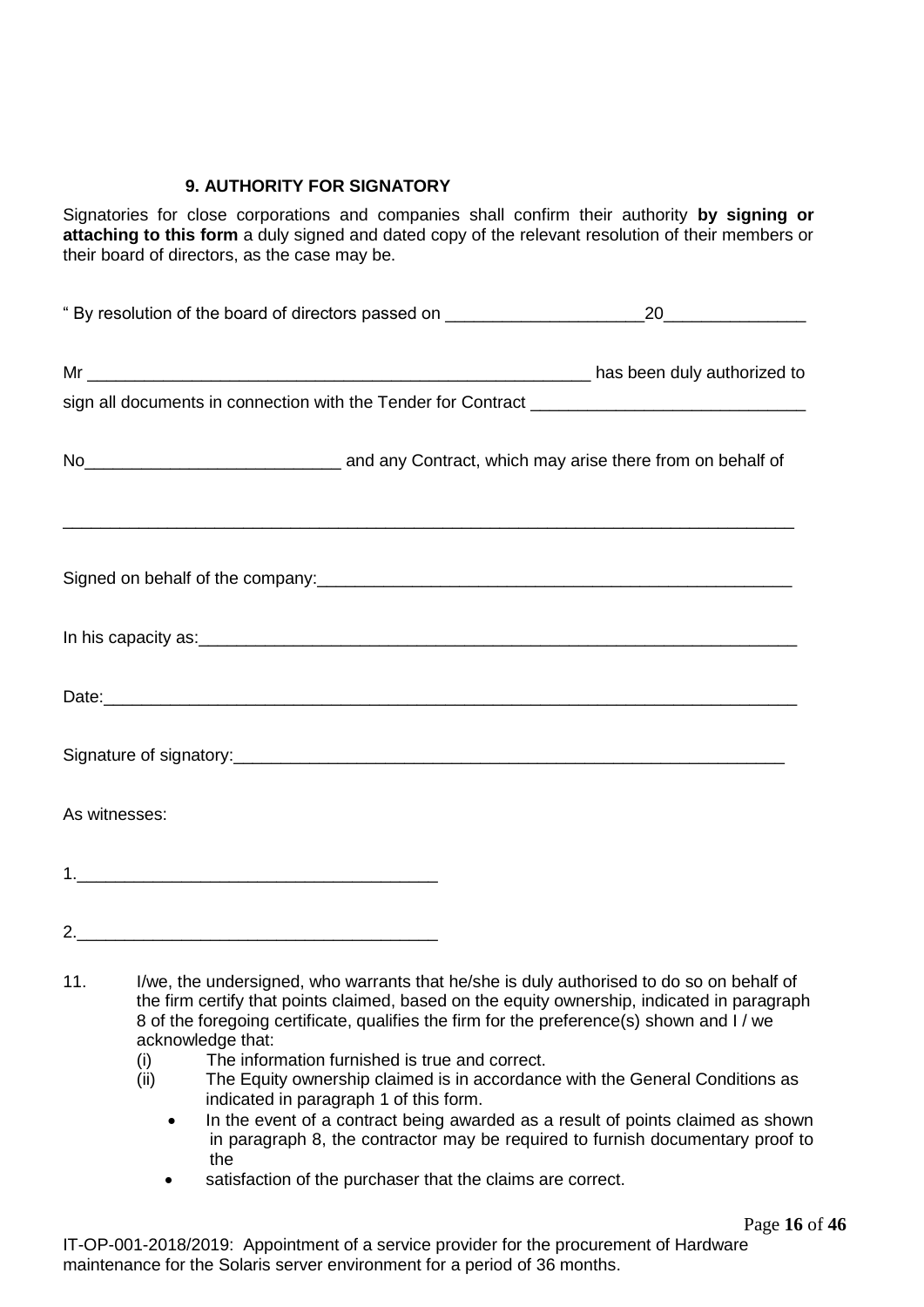- (iv) If the claims are found to be incorrect, the purchaser may, in addition to any other remedy it may have -
	- (a) recover costs, losses or damages it has incurred or suffered as a result of that person's conduct; and
	- (b) cancel the contract and claim any damages which it has suffered as a result of having to make less favourable arrangements due to such cancellation

### **WITNESSES:**

1. \_\_\_\_\_\_\_\_\_\_\_\_\_\_\_\_\_\_\_\_\_\_\_\_\_\_\_\_

2. **SIGNATURE (S) OF BIDDER (S)** 

\_\_\_\_\_\_\_\_\_\_\_\_\_\_\_\_\_\_\_\_\_\_\_\_\_\_\_\_\_\_\_\_\_\_\_

\_\_\_\_\_\_\_\_\_\_\_\_\_\_\_\_\_\_\_\_\_\_\_\_\_\_\_\_\_\_\_\_\_\_\_

**DATE: \_\_\_\_\_\_\_\_\_\_\_\_\_\_\_\_\_\_\_\_\_\_\_\_\_\_\_\_\_**

**ADDRESS: \_\_\_\_\_\_\_\_\_\_\_\_\_\_\_\_\_\_\_\_\_\_\_\_\_**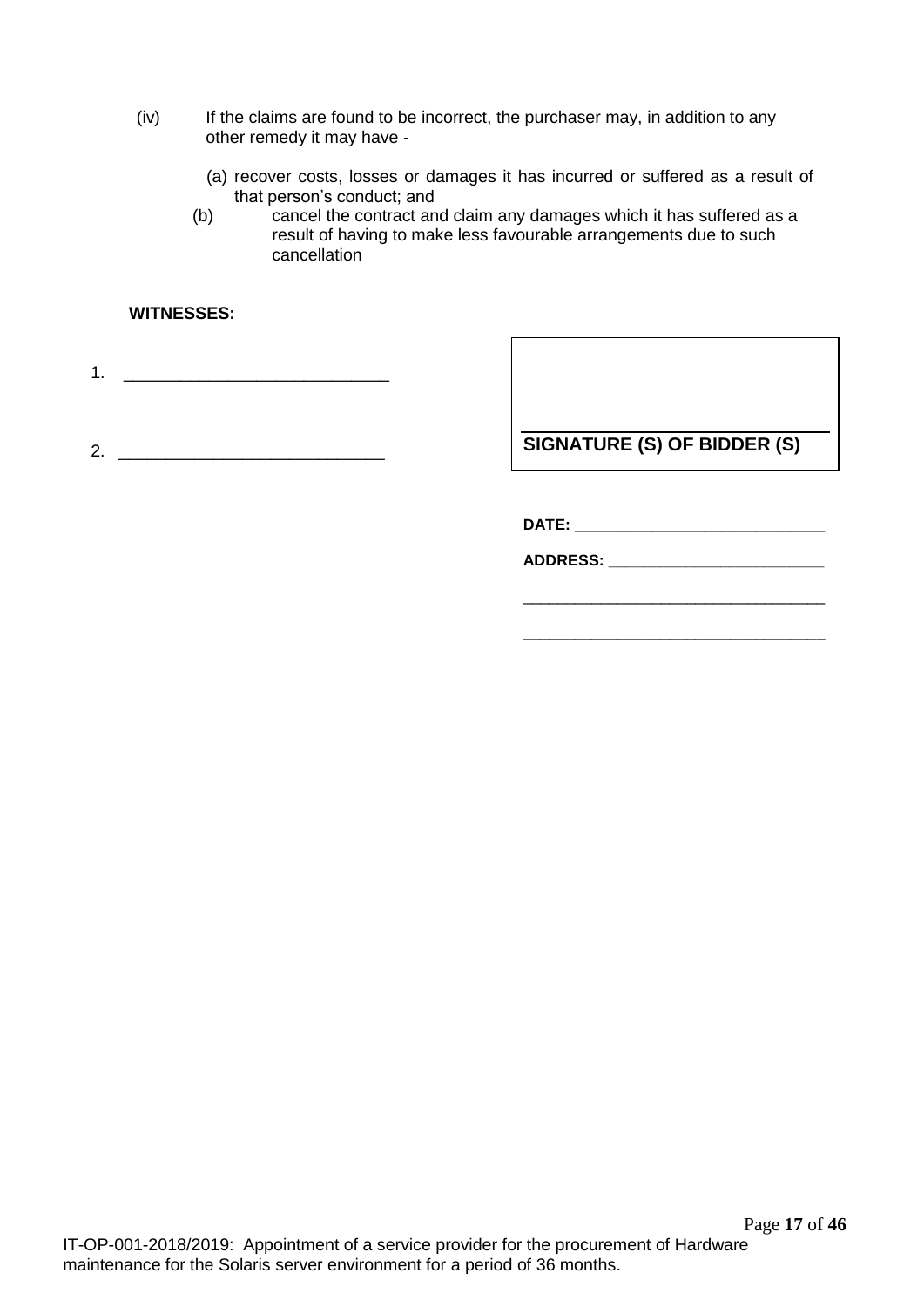## **DECLARATION OF BIDDER'S PAST SUPPLY CHAIN MANAGEMENT PRACTICES**

- 1 This Municipal Bidding Document must form part of all bids invited.
- 2 It serves as a declaration to be used by municipalities and municipal entities in ensuring that when goods and services are being procured, all reasonable steps are taken to combat the abuse of the supply chain management system.
- 3 The bid of any bidder may be rejected if that bidder, or any of its directors have:
	- a. abused the municipality's / municipal entity's supply chain management system or committed any improper conduct in relation to such system;
	- b. been convicted for fraud or corruption during the past five years;
	- c. willfully neglected, reneged on or failed to comply with any government, municipal or other public sector contract during the past five years; or
	- d. been listed in the Register for Tender Defaulters in terms of section 29 of the Prevention and Combating of Corrupt Activities Act (No 12 of 2004).

#### **4 In order to give effect to the above, the following questionnaire must be completed and submitted with the bid.**

| Item  | Question                                                                     | Yes | <b>No</b> |
|-------|------------------------------------------------------------------------------|-----|-----------|
| 4.1   | Is the bidder or any of its directors listed on the National Treasury's<br>٠ | Yes | No        |
|       | Database of Restricted Suppliers as companies or persons prohibited          |     |           |
|       | from doing business with the public sector?                                  |     |           |
|       | (Companies or persons who are listed on this Database                        |     |           |
|       | were informed in writing of this restriction by the Accounting               |     |           |
|       | Officer/Authority of the institution that imposed the restriction            |     |           |
|       | after the audi alteram partem rule was applied). The Database                |     |           |
|       | of Restricted Suppliers now resides on the National                          |     |           |
|       | Treasury's website(www.treasury.gov.za) and can be                           |     |           |
|       | accessed by clicking on its link at the bottom of the home                   |     |           |
|       |                                                                              |     |           |
|       | page.                                                                        |     |           |
| 4.1.1 | If so, furnish particulars:                                                  |     |           |
|       |                                                                              |     |           |
|       |                                                                              |     |           |
| 4.2   | Is the bidder or any of its directors listed on the Register for Tender      | Yes | No        |
|       | Defaulters in terms of section 29 of the Prevention and Combating of         |     |           |
|       | Corrupt Activities Act (No 12 of 2004)? The Register for Tender              |     |           |
|       | Defaulters can be accessed on the National Treasury's                        |     |           |
|       | websitewww.treasury.gov.za) by clicking on its link at the bottom            |     |           |
|       | of the home page.                                                            |     |           |
| 4.2.1 | If so, furnish particulars:                                                  |     |           |
|       |                                                                              |     |           |
|       |                                                                              |     |           |
| 4.3   | Was the bidder or any of its directors convicted by a court of law           | Yes | No        |
|       | (including a court of law outside the Republic of South Africa) for fraud    |     |           |
|       | or corruption during the past five years?                                    |     |           |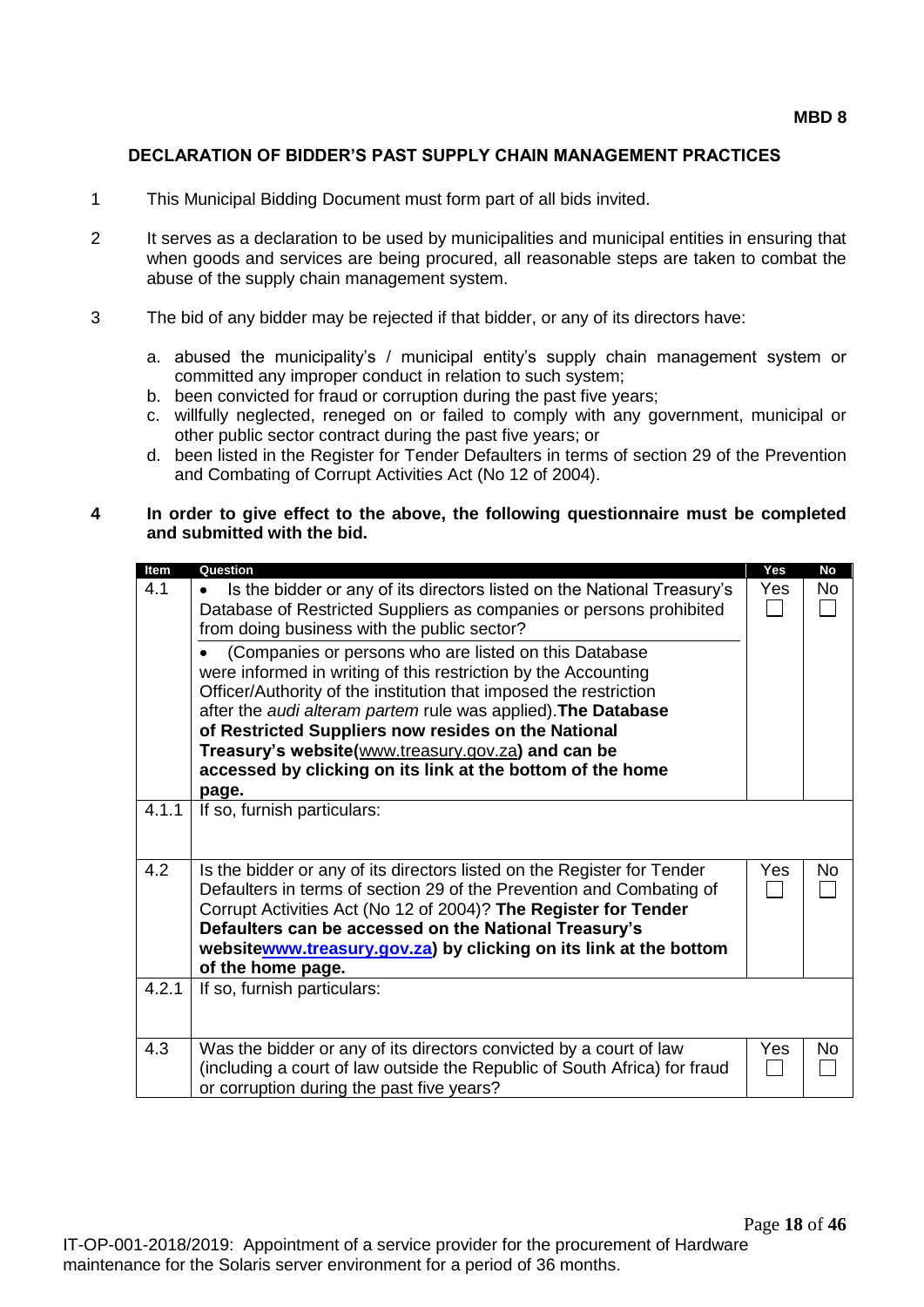| <b>Date</b>           |  |
|-----------------------|--|
| <b>Name of Bidder</b> |  |
|                       |  |
|                       |  |
|                       |  |
|                       |  |

| <b>Signature</b> | <b>Date</b>           |
|------------------|-----------------------|
| <b>Position</b>  | <b>Name of Bidder</b> |

|       | than three months?                                                                                                                                                                                                   |     |           |
|-------|----------------------------------------------------------------------------------------------------------------------------------------------------------------------------------------------------------------------|-----|-----------|
| 4.4.1 | If so, furnish particulars:                                                                                                                                                                                          |     |           |
| 4.5   | Was any contract between the bidder and the municipality / municipal<br>entity or any other organ of state terminated during the past five years<br>on account of failure to perform on or comply with the contract? | Yes | <b>No</b> |
| 4.7.1 | If so, furnish particulars:                                                                                                                                                                                          |     |           |

**Item Question Yes No**

taxes or municipal charges to the municipality / municipal entity, or to any other municipality / municipal entity, that is in arrears for more

4.4 | Does the bidder or any of its directors owe any municipal rates and

# **CERTIFICATION**

# **I, THE UNDERSIGNED (FULL NAME)**

4.3.1 | If so, furnish particulars:

**CERTIFY THAT THE INFORMATION FURNISHED ON THIS DECLARATION FORM TRUE AND CORRECT.**

**I ACCEPT THAT, IN ADDITION TO CANCELLATION OF A CONTRACT, ACTION MAY BE TAKEN AGAINST ME SHOULD THIS DECLARATION PROVE TO BE FALSE.**

IT-OP-001-2018/2019: Appointment of a service provider for the procurement of Hardware maintenance for the Solaris server environment for a period of 36 months.

Page **19** of **46**

Yes No

 $\Box$ 

П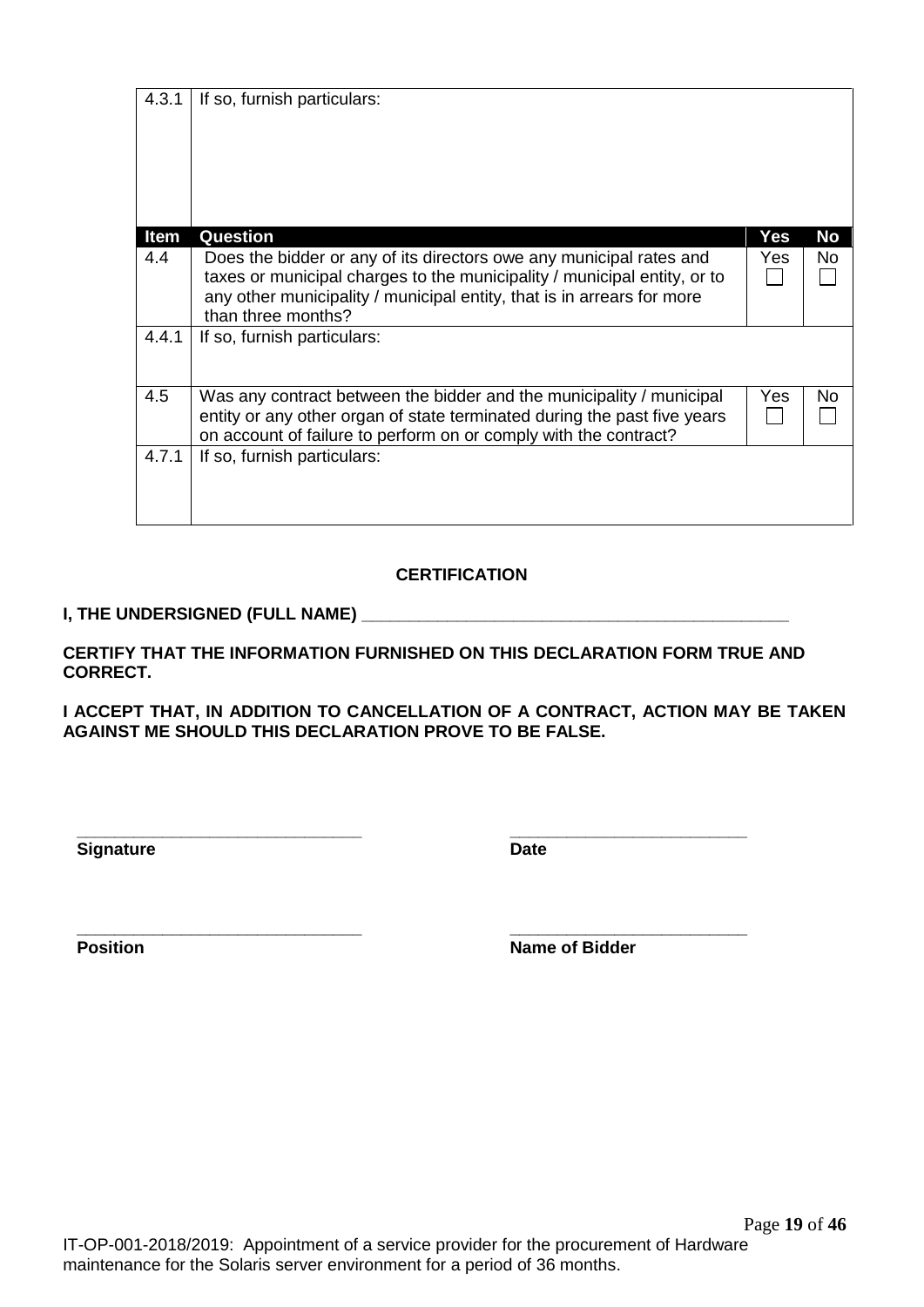# **CERTIFICATE OF INDEPENDENT BID DETERMINATION**

- 1 This Municipal Bidding Document (MBD) must form part of all bids<sup>1</sup> invited.
- 2 Section 4 (1) (b) (iii) of the Competition Act No. 89 of 1998, as amended, prohibits an agreement between, or concerted practice by, firms, or a decision by an association of firms, if it is between parties in a horizontal relationship and if it involves collusive bidding (or bid rigging).² Collusive bidding is a *pe se* prohibition meaning that it cannot be justified under any grounds.
- 3 Municipal Supply Regulation 38 (1) prescribes that a supply chain management policy must provide measures for the combating of abuse of the supply chain management system, and must enable the accounting officer, among others, to:
	- a. take all reasonable steps to prevent such abuse;
	- b. reject the bid of any bidder if that bidder or any of its directors has abused the supply chain management system of the municipality or municipal entity or has committed any improper conduct in relation to such system; and
	- c. cancel a contract awarded to a person if the person committed any corrupt or fraudulent act during the bidding process or the execution of the contract.
- 4 This MBD serves as a certificate of declaration that would be used by institutions to ensure that, when bids are considered, reasonable steps are taken to prevent any form of bid-rigging.
- 5 In order to give effect to the above, the attached Certificate of Bid Determination (MBD 9) must be completed and submitted with the bid:

**¹ Includes price quotations, advertised competitive bids, limited bids and proposals.**

**² Bid rigging (or collusive bidding) occurs when businesses, that would otherwise be expected to compete, secretly conspire to raise prices or lower the quality of goods and / or services for purchasers who wish to acquire goods and / or services through a bidding process. Bid rigging is, therefore, an agreement between competitors not to compete.**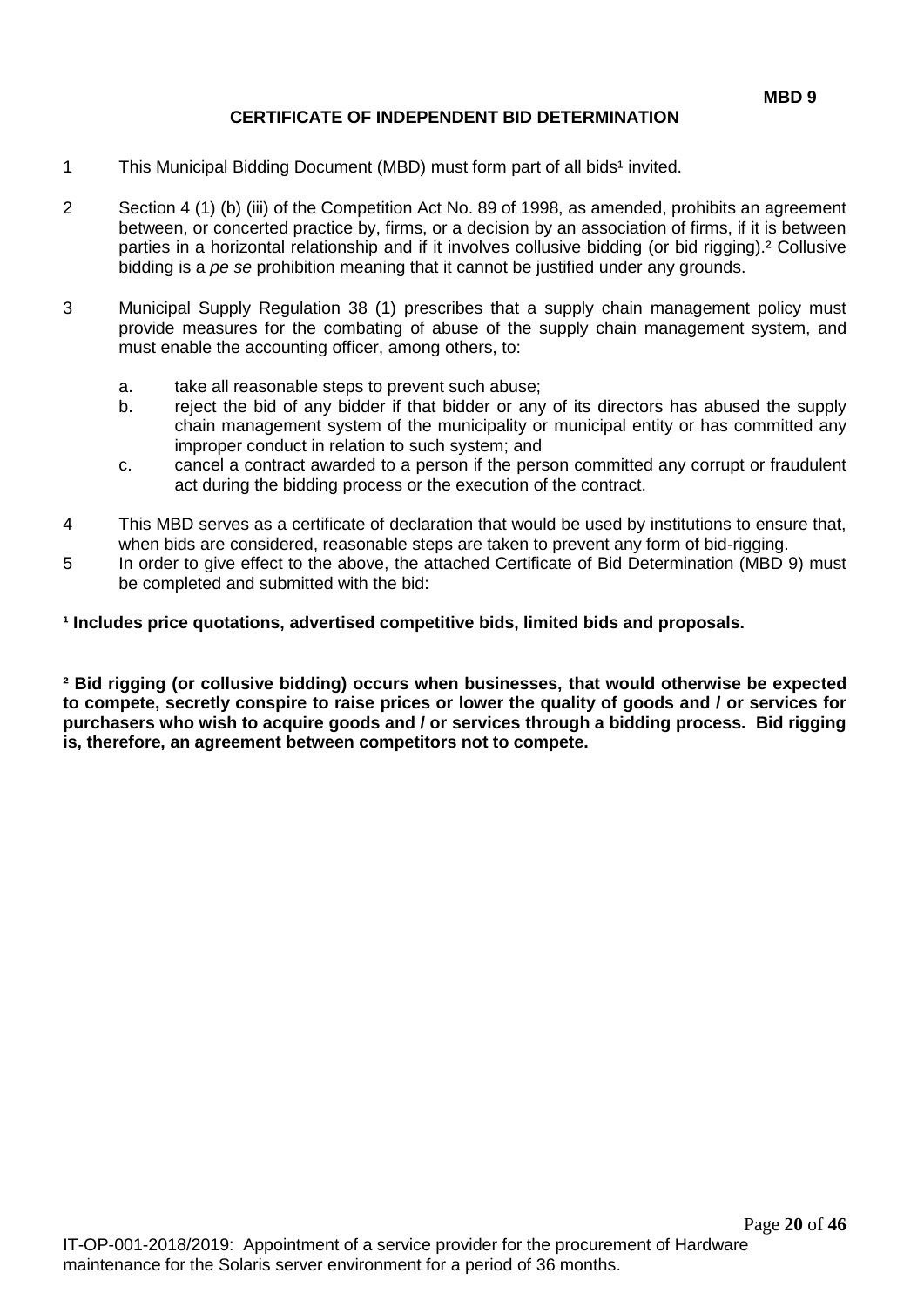# **CERTIFICATE OF INDEPENDENT BID DETERMINATION**

I, the undersigned, in submitting the accompanying bid:

(Bid Number and Description)

\_\_\_\_\_\_\_\_\_\_\_\_\_\_\_\_\_\_\_\_\_\_\_\_\_\_\_\_\_\_\_\_\_\_\_\_\_\_\_\_\_\_\_\_\_\_\_\_\_\_\_\_\_\_\_\_\_\_\_\_\_\_\_\_\_\_\_\_\_\_\_\_\_\_\_\_

in response to the invitation for the bid made by:

(Name of Municipality / Municipal Entity)

do hereby make the following statements that I certify to be true and complete in every respect:

\_\_\_\_\_\_\_\_\_\_\_\_\_\_\_\_\_\_\_\_\_\_\_\_\_\_\_\_\_\_\_\_\_\_\_\_\_\_\_\_\_\_\_\_\_\_\_\_\_\_\_\_\_\_\_\_\_\_\_\_\_\_\_\_\_\_\_\_\_\_\_\_\_\_\_\_

I certify, on behalf of: the state of the state of the state of the state of the state of the state of the state of the state of the state of the state of the state of the state of the state of the state of the state of th

(Name of Bidder)

- 1. I have read and I understand the contents of this Certificate;
- 2. I understand that the accompanying bid will be disqualified if this Certificate is found not to be true and complete in every respect;
- 3. I am authorized by the bidder to sign this Certificate, and to submit the accompanying bid, on behalf of the bidder;
- 4. Each person whose signature appears on the accompanying bid has been authorized by the bidder to determine the terms of, and to sign, the bid, on behalf of the bidder;
- 5. For the purposes of this Certificate and the accompanying bid, I understand that the word "competitor" shall include any individual or organization, other than the bidder, whether or not affiliated with the bidder, who:
	- (a) has been requested to submit a bid in response to this bid invitation;
	- (b) could potentially submit a bid in response to this bid invitation, based on their qualifications, abilities or experience; and
	- (c) provides the same goods and services as the bidder and/or is in the same line of business as the bidder
- 6. The bidder has arrived at the accompanying bid independently from, and without consultation, communication, agreement or arrangement with any competitor. However communication between partners in a joint venture or consortium<sup>3</sup> will not be construed as collusive bidding.
- 7. In particular, without limiting the generality of paragraphs 6 above, there has been no consultation, communication, agreement or arrangement with any competitor regarding:
	- (a) prices;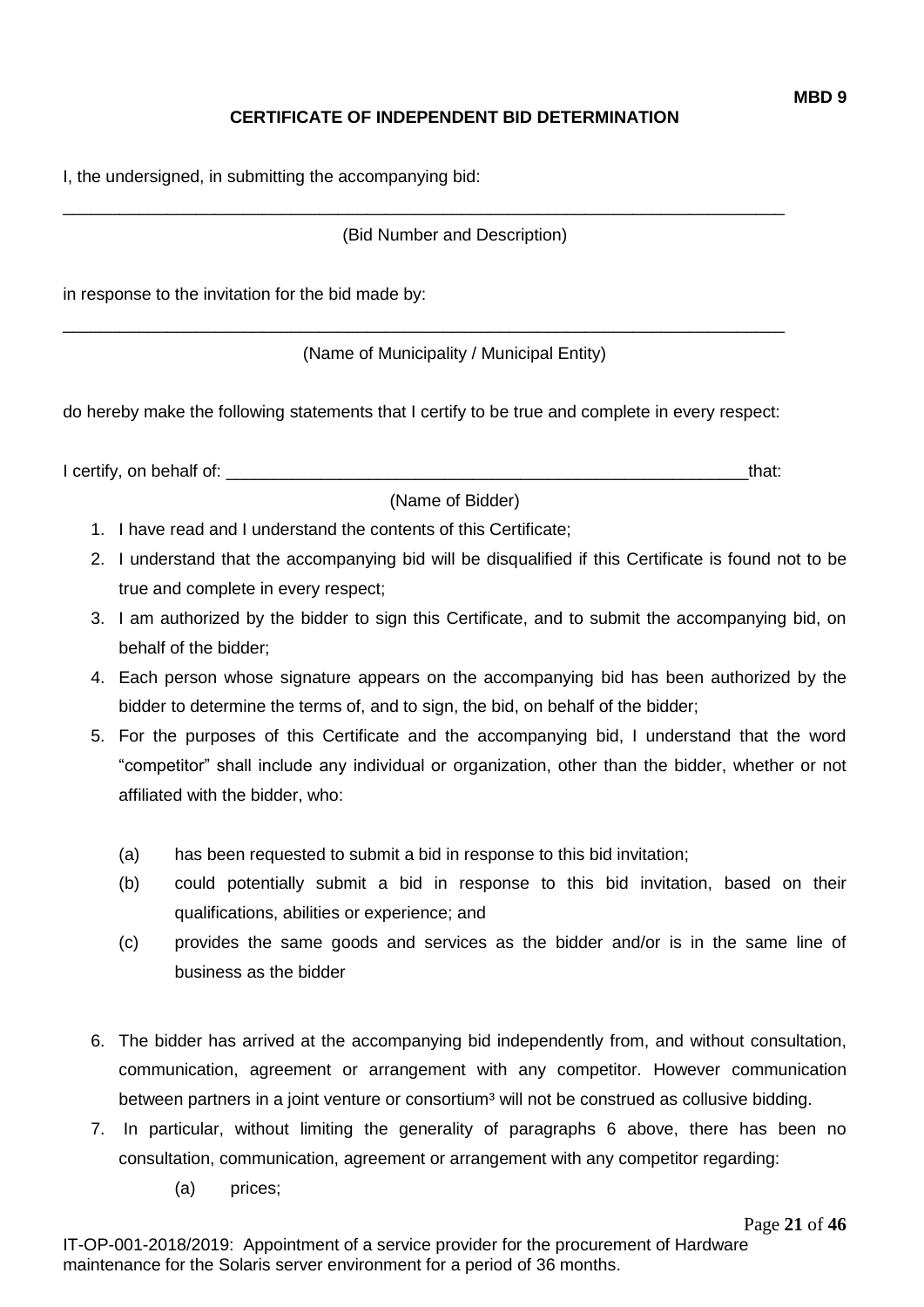- (b) geographical area where product or service will be rendered (market allocation)
- (c) methods, factors or formulas used to calculate prices;
- (d) the intention or decision to submit or not to submit, a bid;
- (e) the submission of a bid which does not meet the specifications and conditions of the bid; or
- (f) bidding with the intention not to win the bid.
- 8. In addition, there have been no consultations, communications, agreements or arrangements with any competitor regarding the quality, quantity, specifications and conditions or delivery particulars of the products or services to which this bid invitation relates.
- 9. The terms of the accompanying bid have not been, and will not be, disclosed by the bidder, directly or indirectly, to any competitor, prior to the date and time of the official bid opening or of the awarding of the contract.

#### **³ Joint venture or Consortium means an association of persons for the purpose of combining their expertise, property, capital, efforts, skill and knowledge in an activity for the execution of a contract.**

10. I am aware that, in addition and without prejudice to any other remedy provided to combat any restrictive practices related to bids and contracts, bids that are suspicious will be reported to the Competition Commission for investigation and possible imposition of administrative penalties in terms of section 59 of the Competition Act No 89 of 1998 and or may be reported to the National Prosecuting Authority (NPA) for criminal investigation and or may be restricted from conducting business with the public sector for a period not exceeding ten (10) years in terms of the Prevention and Combating of Corrupt Activities Act No 12 of 2004 or any other applicable legislation.

\_\_\_\_\_\_\_\_\_\_\_\_\_\_\_\_\_\_\_\_\_\_\_\_\_\_\_\_\_\_\_\_\_\_\_\_\_\_\_ \_\_\_\_\_\_\_\_\_\_\_\_\_\_\_\_\_\_\_\_\_\_\_

**Signature Date**

\_\_\_\_\_\_\_\_\_\_\_\_\_\_\_\_\_\_\_\_\_\_\_\_\_\_\_\_\_\_\_\_\_\_\_\_\_\_\_ \_\_\_\_\_\_\_\_\_\_\_\_\_\_\_\_\_\_\_\_\_\_\_ **Position Name of Bidder** 

Page **22** of **46**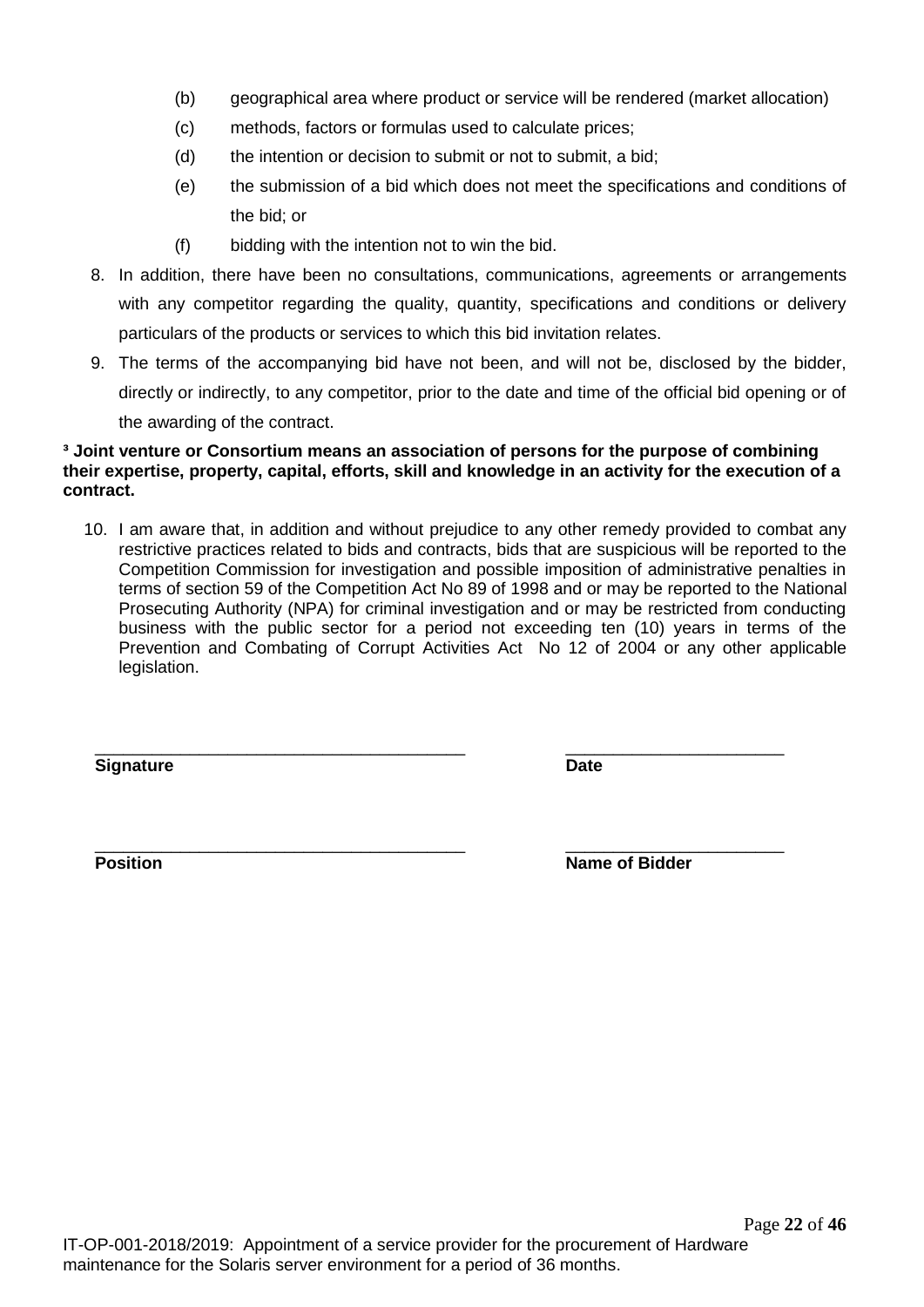# **GENERAL CONDITIONS OF CONTRACT**

| 1.  |  |
|-----|--|
|     |  |
|     |  |
|     |  |
|     |  |
|     |  |
| 2.  |  |
| 3.  |  |
|     |  |
| 4.  |  |
| 5.  |  |
| 6.  |  |
| 7.  |  |
|     |  |
| 8.  |  |
| 9.  |  |
|     |  |
| 10. |  |
|     |  |
|     |  |
| 11. |  |
| 12. |  |
| 13. |  |
| 14. |  |
| 15. |  |
| 16. |  |
| 17. |  |
| 18. |  |
| 19. |  |
| 20. |  |
| 21. |  |
| 22. |  |
| 23. |  |
|     |  |
|     |  |
|     |  |
|     |  |
| 24. |  |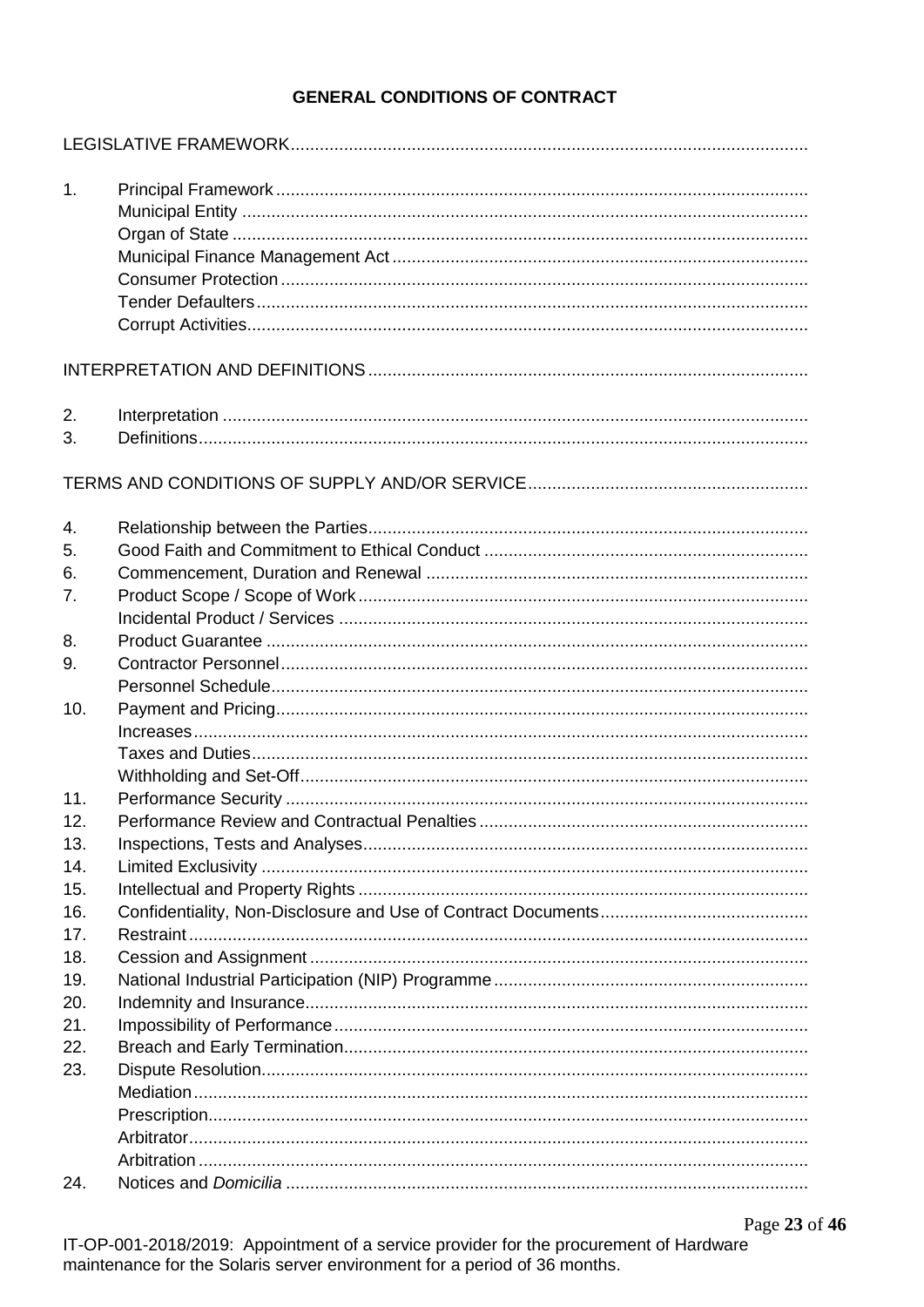### LEGISLATIVE FRAMEWORK

1. Principal Framework

The information contained under this heading summarises certain of the principal statutory provisions applicable to the transaction concluded between the Parties. It is included for information purposes only and should not be regarded as legal advice, it being incumbent upon the Contractor to familiarise itself with the legislative framework. These provisions apply at law and the Parties are not competent to exclude the operation thereof by mutual agreement. As such, no agreement, transaction or series of transactions concluded outside of or in contravention of the legislative framework and the procedures provided for therein shall be binding on the Parties notwithstanding the capacity or office held or undertakings given, in writing or otherwise, by the persons contracting on behalf of either Party.

# Municipal Entity

1.1 Joburg Market is a municipal entity contemplated in section 1, read with sections 86B(1)(a)(i) and 86D(1)(a), of the Municipal Systems Act (32 of 2000), ("MSA"). It was established as such by the Greater Johannesburg Metropolitan Council (predecessor to the City of Johannesburg Metropolitan Municipality or "COJ") who procured, by virtue of the provisions of section 17D of the Promotion of Local Government Affairs Act (91 of 1983) the formation, registration and incorporation of its fresh produce market as the Joburg Market (SOC) Limited in terms of the Companies Act, with the COJ as its sole shareholder. Upon the foregoing and as required by the MSA, Joburg Market entered into a Service Delivery Agreement with the COJ in terms of which Joburg Market was appointed as an external mechanism for the delivery of a municipal service with the mandate to manage and operate the business of the fresh produce market and its assets.

# Organ of State

1.2 As a municipal entity Joburg Market is an "organ of state" as defined in section 239 of the Constitution of South Africa (108 of 1996) read with section 1 of the Institution of Legal Proceedings Against Organs of State Act (40 of 2002).

# Municipal Finance Management Act

1.3 Contracting with Joburg Market is subject, amongst others, to the Municipal Finance Management Act (56 of 2003) ("MFMA"), the MFMA Supply Chain Management Regulations (GN 868 in GG 27636 of 30 May 2005) ("SCM Regulations") and, specifically, Joburg Market's Supply Chain Management Policy made in terms of section 111 of the MFMA and regulation 2 of the SCM Regulations (collectively referred to as the "SCM Regulatory Framework"). In terms of the irregular expenditure provisions of the SCM Regulatory Framework, Joburg Market is prohibited from making any payment in relation to goods or services unlawfully or irregularly procured and/or rendered, notwithstanding that value might have been received.

#### Consumer Protection

1.4 The Consumer Protection Act (68 of 2008) does not, in terms of section 5(2)(a), apply to any transaction in terms of which goods or services are supplied to the State. However, section 5(5) stipulates that notwithstanding the foregoing exemption, those goods, and the importer or producer, distributor and retailer of those goods are nevertheless subject to, amongst others, the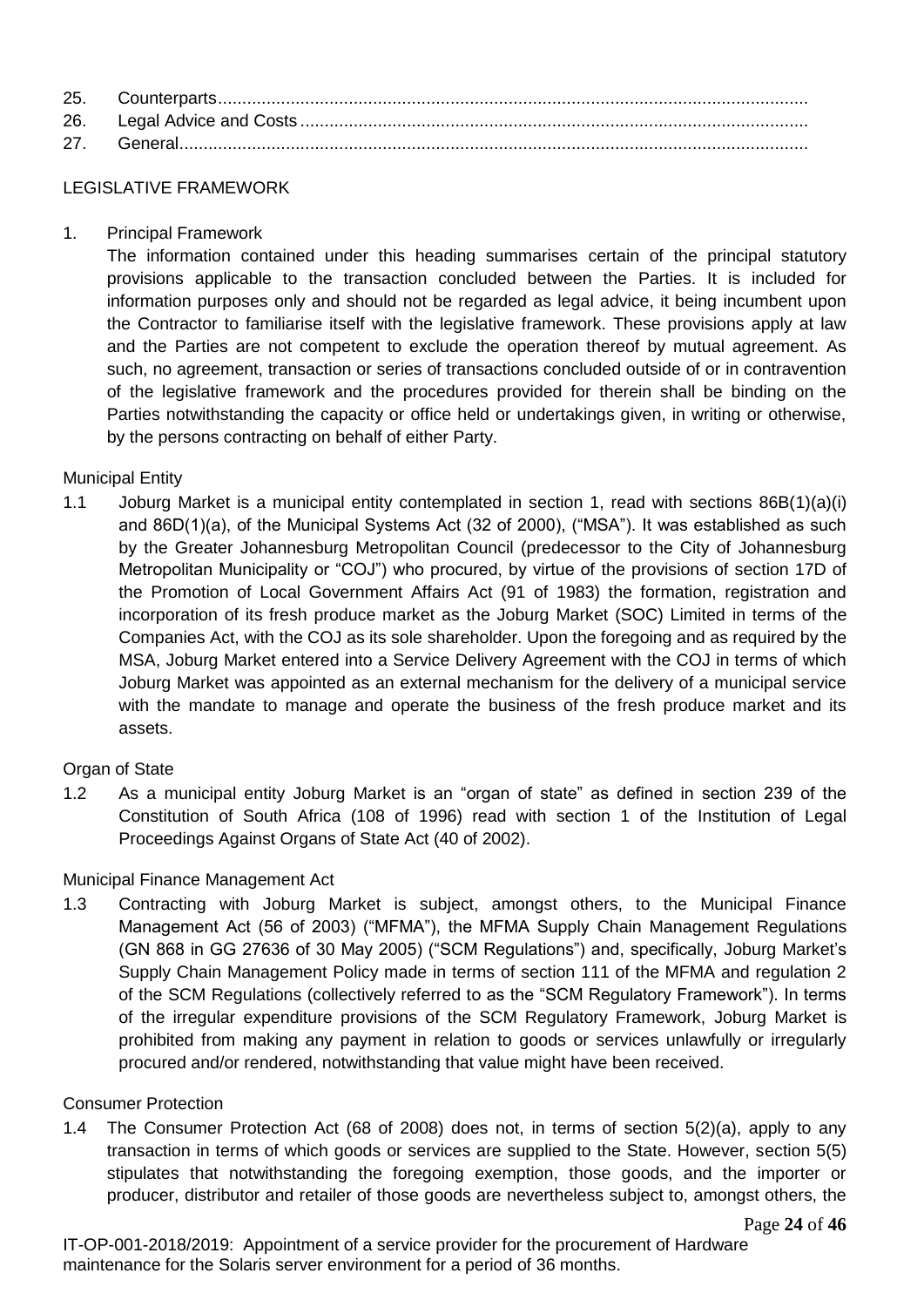provisions of section 61. Section 61 sets out the liability of the producer and/or supplier for any harm caused wholly or partly as a consequence of a product failure, defect or hazard in any goods, irrespective of whether the harm resulted from any negligence on the part of the producer, importer, distributor or retailer, as the case may be. In terms of subsections 61(5)(c) and (d), harm for which the Contractor may be held liable includes any loss of, or physical damage to, any property of Joburg Market irrespective of whether it is movable or immovable including economic loss occasioned by such harm.

# Competitive Behaviour

1.5 In terms of section 4(1)(b)(iii) of the Competition Act (89 of 1998) an agreement between, or concerted practice by, firms, or a decision by an association of firms, is prohibited if it is between parties in a horizontal relationship and if bidders was involved in collusive bidding (or bid rigging). If bidders, based on reasonable grounds or evidence obtained by Joburg Market, have engaged such restrictive practices, Joburg Market may refer the matter to the Competition Commission for investigation and possible imposition of administrative penalties. If a bidders are found guilty by the Competition Commission Joburg Market may, in addition and without prejudice to any other remedy provided for in this Agreement or at law, invalidate the bid and/or terminate this Agreement in whole or part, and/or restrict the bidders from conducting business with the public sector for a period not exceeding ten (10) years.

#### Tender Defaulters

- 1.6 Where Joburg Market terminates this Agreement in whole or in part, it may decide to impose a restriction penalty on the Contractor by prohibiting the Contractor from doing business with the public sector for a period not exceeding 10 years. If Joburg Market intends imposing a restriction on a Contractor or any person associated with the Contractor, the Contractor will be allowed a period of not more than fourteen (14) days to provide reasons why the envisaged restriction should not be imposed. Should the Contractor fail to respond within the stipulated fourteen (14) days, Joburg Market might regard the intended penalty as not objected against and may impose it. Any restriction imposed on any person by the Accounting Officer of Joburg Market will, at the discretion of the Accounting Officer, also be applicable to any other enterprise or any partner, manager, director or other person who wholly or partly exercises, exercised or may exercise control over the enterprise of the first-mentioned person.
- 1.7 If a restriction is imposed, Joburg Market must, within five (5) working days of such imposition, furnish the National Treasury, with the following information:
	- 1.7.1 the name and address of the Contractor and/or person restricted by Joburg Market;
	- 1.7.2 the date of commencement of the restriction;
	- 1.7.3 the period of restriction; and
	- 1.7.4 the reasons for the restriction.
- 1.8 These details will be loaded in the National Treasury's central database of suppliers or persons prohibited from doing business with the public sector.

#### Corrupt Activities

1.9 If a court of law convicts a person of an offence under sections 12 or 13 of the Prevention and Combating of Corrupt Activities Act (12 of 2004), the court may also rule that such person's name be endorsed on the Register for Tender Defaulters. When a person's name has been endorsed on the Register, the person will be prohibited from doing business with the public sector for a period not less than five years and not more than 10 years.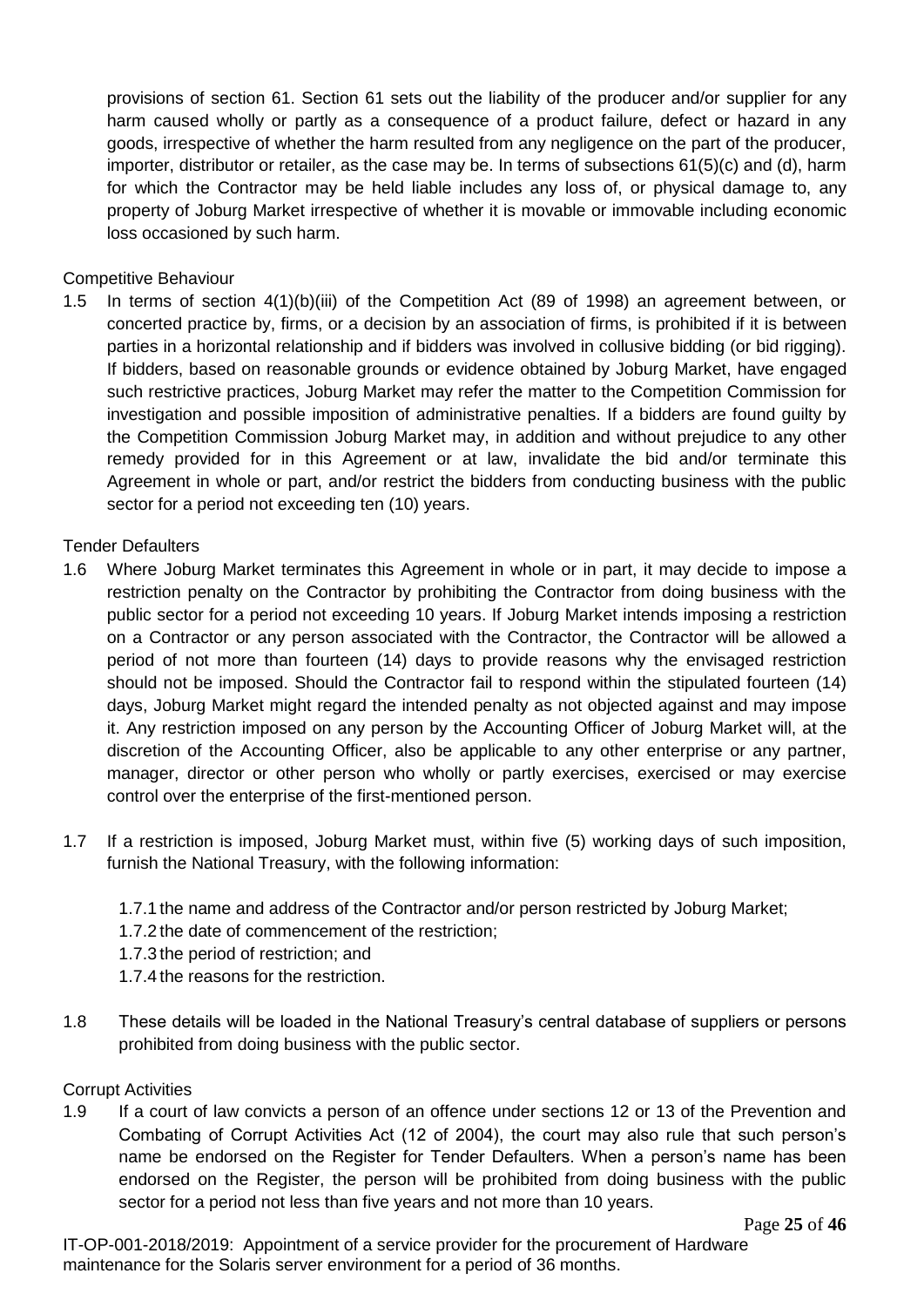# INTERPRETATION AND DEFINITIONS

# 2. Interpretation

This Agreement shall be governed and interpreted in accordance with the laws of the RSA; and

- 2.1 headings shall be read for the purpose of reference only and shall not be used in the interpretation of nor modify nor amplify the terms of this Agreement.
- 2.2 words importing any gender include the others; the singular include the plural and vice versa and natural persons include created entities, other legal *personae* (corporate or unincorporate) and the state and vice versa.
- 2.3 all provisions of this Agreement are severable from each other and any provision which is or may become unenforceable shall be ineffective to the extent of such unenforceability and shall be treated as if not written and severed without invalidating the remaining provisions of this Agreement (or affecting the validity or enforceability of such provision in any other jurisdiction); the Parties who declare their intention that this Agreement would be executed without such unenforceable provision if they were aware of such unenforceability at the time of execution hereof and that this Agreement should be implemented or continue to be implemented, having regard to each Party's rationale and purpose in entering into this Agreement.
- 2.4 when any number of days is prescribed, these shall business days (unless days are described as calendar days in which event Saturdays, Sundays and public holiday's shall be included) reckoned exclusively of the first and inclusively of the last day.
- 2.5 any reference to any statute, regulation or other legislation shall be a reference to that statute, regulation or other legislation as at the Signature Date, and as amended or substituted from time to time thereafter.
- 2.6 the words "include", "including" and "in particular" shall be construed as being by way of example or emphasis and shall not be construed as, nor shall they take effect as, limiting the generality of any preceding words.
- 2.7 the rule of construction that a contract shall be interpreted against the Party principally responsible for the drafting or preparation of the contract, shall not apply.
- 2.8 any annexures, schedules, and/or documents ("appendices") referred to in this Agreement shall be deemed to be incorporated in and form an integral part hereof; in the event of a conflict between any appendices and this Agreement, the provisions of this Agreement shall prevail.
- 2.9 the termination of this Agreement shall not affect those of the provisions which provide that they shall operate after termination or which of necessity must continue to have effect thereafter notwithstanding that specific clauses do not expressly provide for such continuation.
- 2.10 any substantive provision imposing rights or obligations on a Party, notwithstanding that it is only in a definition clause, shall have effect as if it were a substantive provision in the body of this Agreement.
- 2.11 information supplied in the bidding documents shall be construed as material representations made by the Contractor, which induced Joburg Market to enter into this Agreement.
- 3. Definitions

Unless clearly inconsistent with or otherwise indicated by the context, the following expressions shall bear the meanings assigned to them and cognate expressions shall bear corresponding meanings in this Agreement: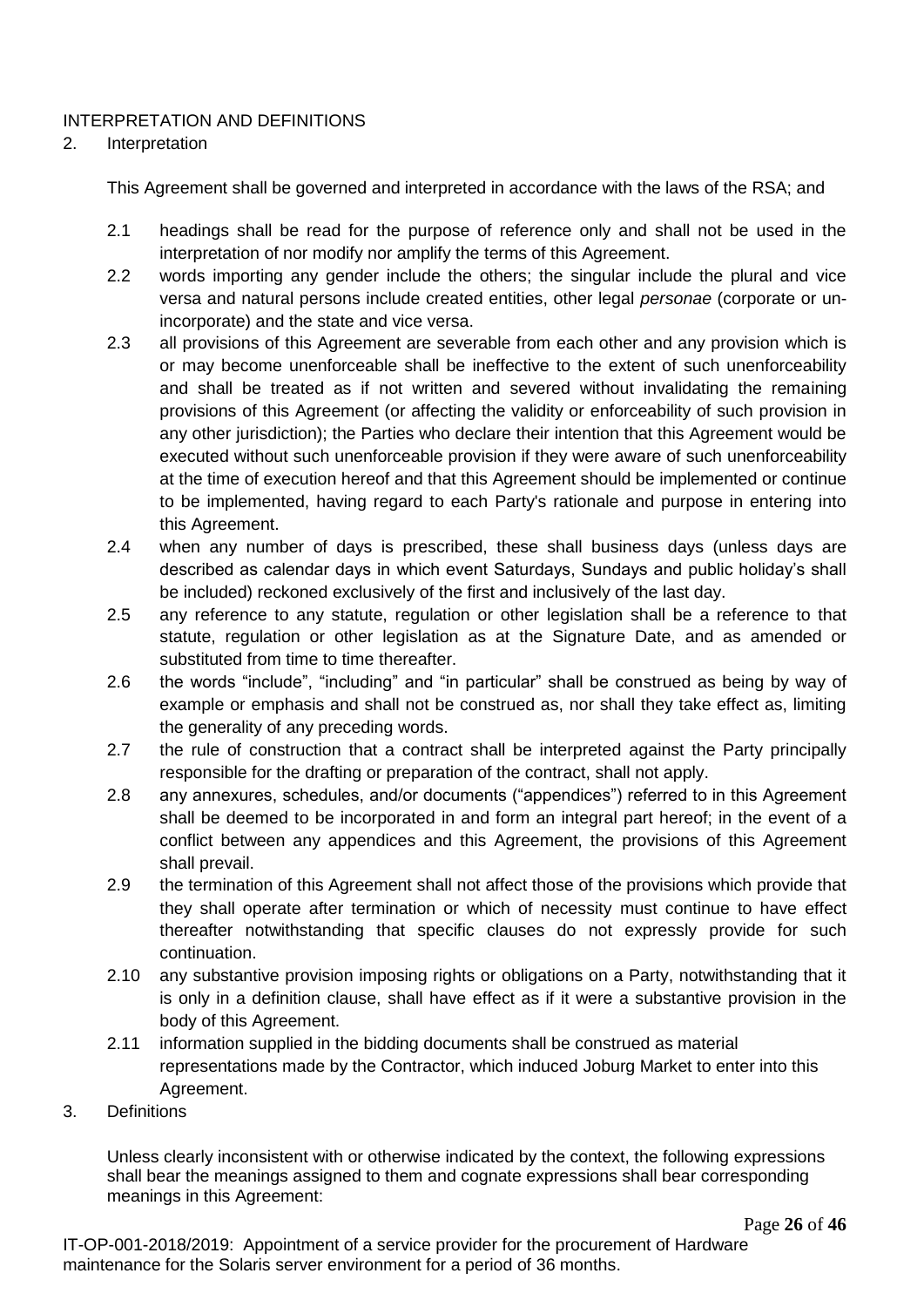- 3.1 "Agreement" means this Agreement entered into between Joburg Market and the Contractor including the appendices and all documents included therein by reference.
- 3.2 "Annexure A" means the Contractor's tender to supply the Product or render the Services or works to Joburg Market in terms of the scope of work and on the terms and conditions, pricing and payment terms set out therein.
- 3.3 "Annexure B" means a copy of Joburg Market Supply Chain Management Policy in terms of which this Agreement and the bid was specified, evaluated, adjudicated and awarded.
- 3.4 "Annexure C" means, if applicable to the subject matter of this Agreement and the Contractor's obligations in terms thereof, the Contractor's Personnel Schedule.
- 3.5 "Annexure D" means, if applicable to services rendered at Joburg Market's premises by the Contractor, the Occupational Health and Safety Act Agreement entered into between the Parties in terms of section 37(2) of that Act.
- 3.6 "Annexure E" means, if applicable in terms of the scope of work, the Contractor's Project Plan delivered to Joburg Market within the time specified therefore.
- 3.7 "Annexure F" means, if applicable to the Product or the subject matter of this Agreement and read conjunctively with the Contractor's obligations in terms of the Consumer Protection Act, the express warranties provided by the Contractor in relation to the Product.
- 3.8 "Annexure G" means a copy of the regulation 36 deviation approved by the Accounting Officer (Chief Executive Officer) of Joburg Market in the event that in the procurement of this Agreement the official procurement processes was dispensed with based on an exceptional circumstance allowed by the SCM Regulatory Framework.
- 3.9 "Closing Time" means the date and hour specified in the bidding documents for the receipt of bids.
- 3.10 "Commencement Date" means, notwithstanding the Signature Date, the date specified in the Contract Schedule.
- 3.11 "Confidential Information" means including this Agreement, Joburg Market's trade secrets, processes, techniques, methods, designs, products and organisational and other structures employed in its business, the contractual and financial arrangements with its suppliers, customers, employees, clients and other business associates, its financial details including its results, details of the prospective and existing clients, customers and employees, its business strategies, general modus operandi, client information including its customer lists and customer contact details, price lists, employee remuneration and salary packages, medical and/or patient information, computer programs and information systems, policies and procedures, diagnostic tools, data, diagrams, reports including incidents, incident reports, electronic and other visual and audio recordings, related statistics, specifications, charts, studies and Intellectual Property, know-how, trade and any other similar information all of which is, by its nature, confidential and/or proprietary to Joburg Market and its business.
- 3.12 "Contractor" means the incorporated entity, consortium, and partnership or individual who is the service provider, supplier or seller in terms of this Agreement, identified as such in the Contract Schedule; howsoever the Contractor may be legally constituted or formed.
- 3.13 "Contract Period" means the period set out in the Contract Schedule.
- 3.14 "Contract Price" means the price payable to the Contractor under this Agreement for the full and proper performance of its contractual obligations specified in the Contract Schedule.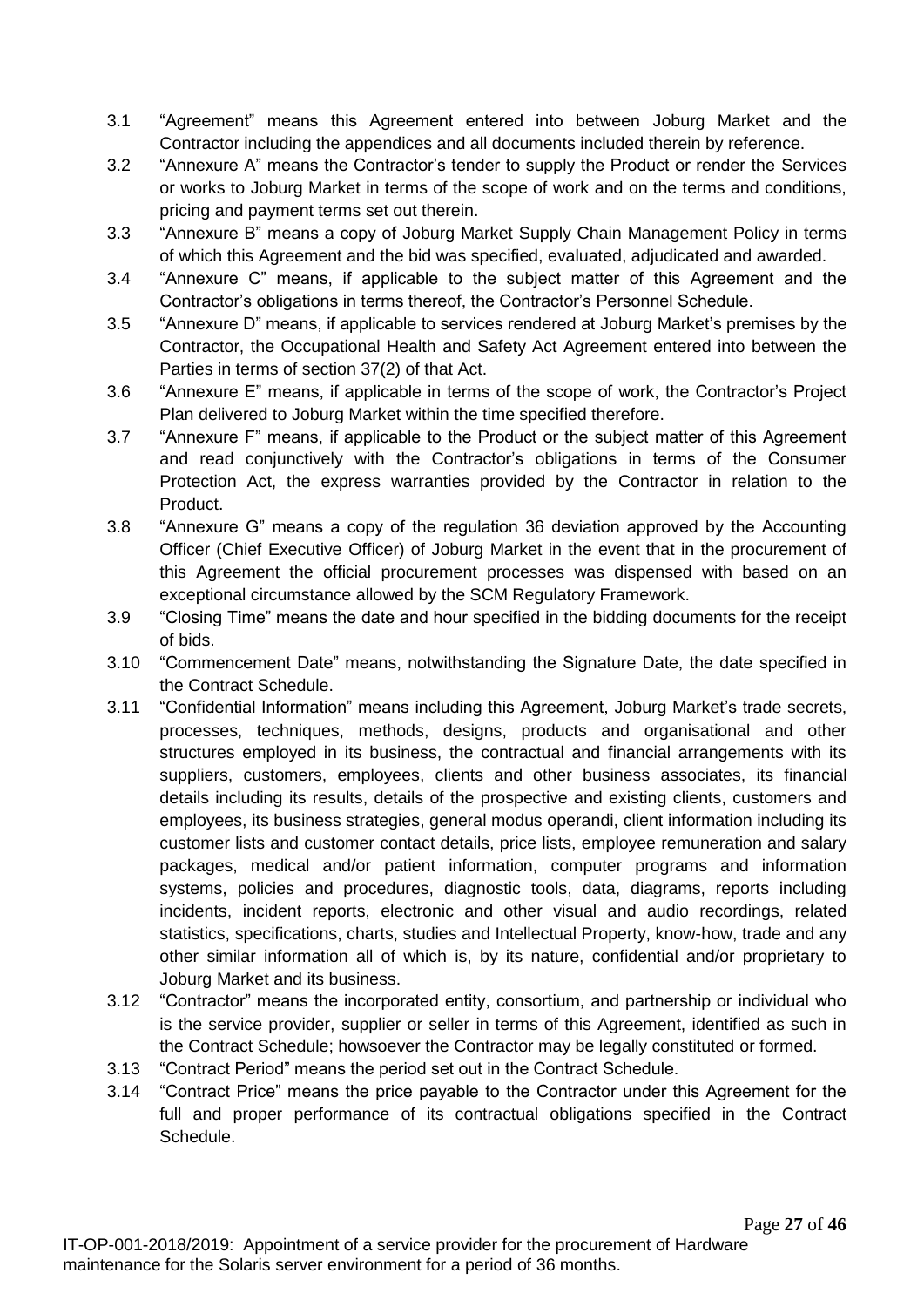- 3.15 "Corrupt Practice" means the offering, giving, receiving, or soliciting of a thing of value to influence the action of a public official in the procurement process or in the execution of this Agreement.
- 3.16 "Countervailing Duties" are imposed in cases where an enterprise abroad is subsidised by its government and encouraged to market its products internationally.
- 3.17 "Country of Origin" means the place where the Product was mined, grown or produced or from which the services are supplied.
- 3.18 "CPI" means the headline consumer price index (for all urban areas) annual inflation rate, or such amended or replacement index, as published monthly by Statistics South Africa in Statistical Release P0141, available from <http://www.statssa.gov.za>.
- 3.19 "Default Interest" means interest chargeable in terms of this Agreement to unpaid amounts or outstanding obligations which interest shall be calculated, from the due date until date of payment, on a daily balance and compounded monthly in arrear at an annual rate of two percent (2%) above the prevailing, variable prime rate publicly quoted by ABSA Bank Limited from time to time.
- 3.20 "Delivery" means delivery of the Product (and a reference to the rendering any service or executing any works) inclusive of necessary clearing, documentation, carriage (through whatsoever mode), insurance, licensing, unloading, installation and commissioning in operational working order at the store, site or premises of Joburg Market (which shall, unless the contrary is agreed in writing, be performed, conducted and/or delivered in accordance with Joburg Market's usual policies and procedures), the Contractor bearing all the risks and charges in the Product until completion of delivery is confirmed in writing by Joburg Market.
- 3.21 "Delivery Period" means that period agreed in writing between the Parties in relation to Delivery of the Product or parts thereof by the Contractor, any delay in which shall be deemed a breach of this Agreement and entitle Joburg Market to exercise its remedies in terms of this Agreement or at law.
- 3.22 "Dumping" means a private enterprise resident outside of the RSA market its goods on own initiative in the RSA at lower prices than that of the Country of Origin and which have the potential to harm the local industries in the RSA.
- 3.23 "Fraudulent practice" means a misrepresentation of facts in order to influence a procurement process or the execution of this Agreement to the detriment of any bidder or Joburg Market, and includes collusive practice among bidders (prior to or after bid submission) designed to establish bid prices at artificial non-competitive levels and to deprive the bidder of the benefits of free and open competition.
- 3.24 "Intellectual Property" means collectively, patents, copyright, trademarks, logos, style names, slogans, designs, models, methodologies, inventions, software object code or programme interface and/or structure, and any other type of intellectual property (whether registered or unregistered including applications for and rights to obtain, use or for their protection) which are used or held, whether or not currently, in connection with Joburg Market's business and includes the Confidential Information and, "know-how" being ideas, designs, documents, diagrams, information, devices, technical data, scientific data, secret and other processes and methods used in connection with Joburg Market's business, and, all available information regarding marketing and promotion of the goods and services of Joburg Market, and, all and any modifications or improvements to any of them.
- 3.25 "Joburg Market" means Joburg Market (SOC) Limited (trading as Joburg Market), a corporatized municipal entity incorporated in terms of the laws of the RSA under registration number 2000/023383/07 and with VAT registration number 4840195038, with its *domicilium citandi et executandi* situated at The Office of the CEO, 3<sup>rd</sup> Floor, Main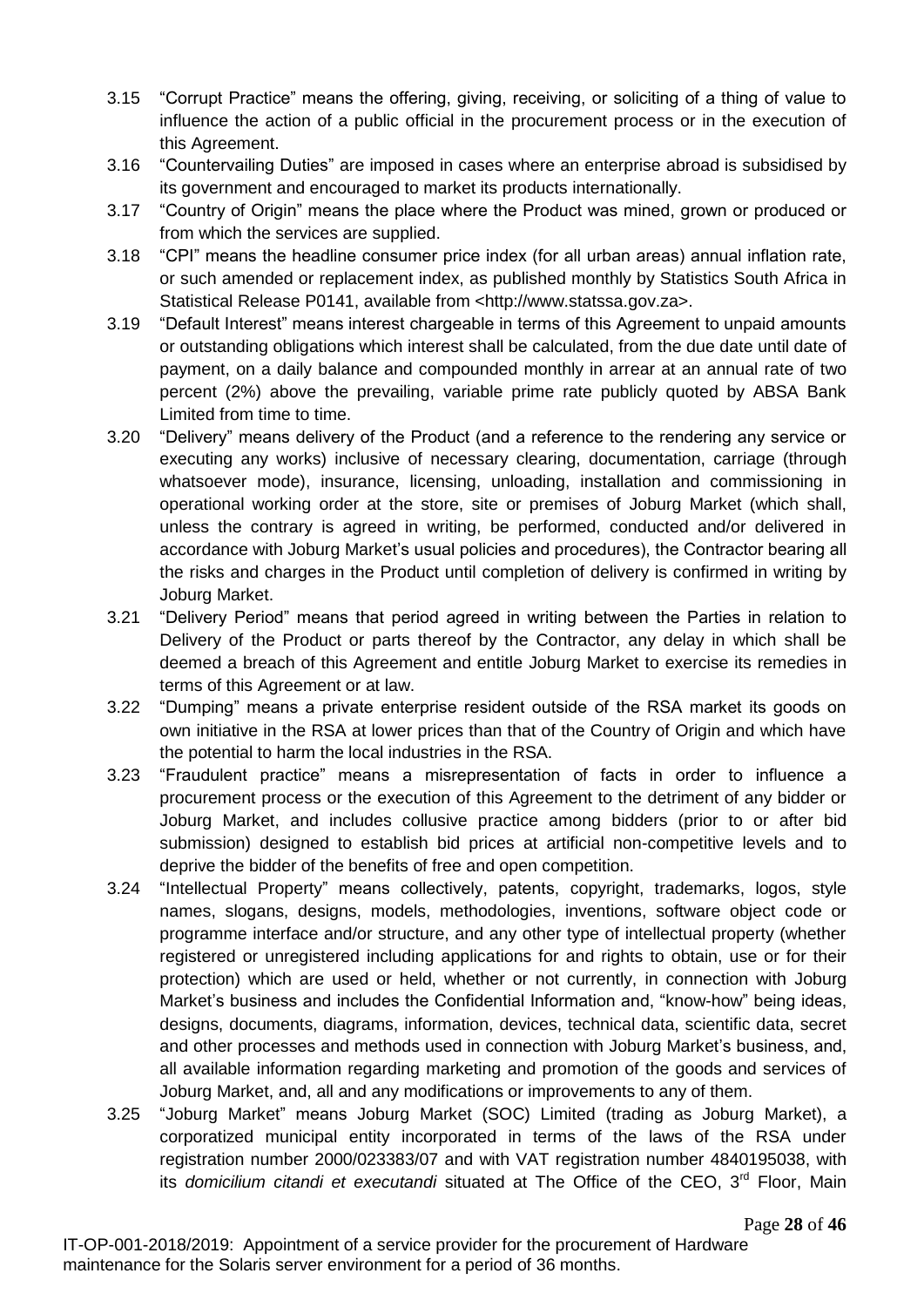Building, Joburg Market, 4 Fortune Road (off Heidelberg Road), City Deep, 2049, Johannesburg.

- 3.26 "Imported Content" means that portion of the bidding price represented by the cost of components, parts or materials which have been or are still to be imported (whether by the Contractor or its subcontractors) and which costs are inclusive of the costs abroad, plus freight and other direct importation costs such as landing costs, dock dues, import duty, sales duty or other similar tax or duty at the RSA place of entry as well as transportation and handling charges to the factory in the RSA where the Product covered by the bid will be manufactured.
- 3.27 "Local Content" means that portion of the bidding price, which is not included in the imported content provided that local manufacture does take place.
- 3.28 "Order" means an official written order or requisition issued for the supply of the Product.
- 3.29 "Parties" mean the Contractor and Joburg Market and "Party" shall mean that one of them be indicated by the context.
- 3.30 "Product" means, depending on the subject matter of this Agreement, either or both of:
	- 3.30.1 "Goods" e.g. plant, equipment, machinery, manufactured items and/or other materials or combined works that the Contractor is required to supply to Joburg Market including (where usually, logically or of right or common practice) ancillary services such as installation, commissioning, provision of technical assistance, after sales support, warranty services etc. and/or
	- 3.30.2 "Services" e.g. those functional, consulting and/or professional services or combined works the Contractor as service provider is required to render to Joburg Market including (where usually, logically or of right or common practice) ancillary goods such as spare parts, packing, documents, manuals, reports etc.).
- 3.31 "RSA" means the Republic of South Africa as defined in section 1 of the Constitution of the Republic of South Africa (108 of 1996).
- 3.32 "Signature Date" means the date of the on which this Agreement, or any other document in relation thereto, is signed by the Party signing it last in time on the last date in time.
- 3.33 "VAT" means Value-Added Tax defined and levied in terms of the Value-Added Tax Act (89 of 1991) and unless stated to the contrary, all amounts quoted in this Agreement are quoted exclusive of VAT.

# TERMS AND CONDITIONS OF SUPPLY AND/OR SERVICE

- 4. Relationship between the Parties
	- 4.1 The Contractor shall fulfil its obligations in terms of this Agreement as an independent contractor to Joburg Market and not as an employee, labour broker, agent, partner (whether in consortium or joint venture) of Joburg Market; and, neither it nor any of its employees shall hold itself/themselves out as being the same.
	- 4.2 In addition, save as set out herein, neither Party shall be entitled to bind the other Party to any representation, obligation or promise of any nature whatsoever, pledge the credit of the other or incur any liability on behalf of the other Party or purport to do so.
- 5. Good Faith and Commitment to Ethical Conduct
	- 5.1 The Parties commit to ethical business conduct and undertake to exercise and display the utmost good faith to one another in giving effect to the terms of this Agreement.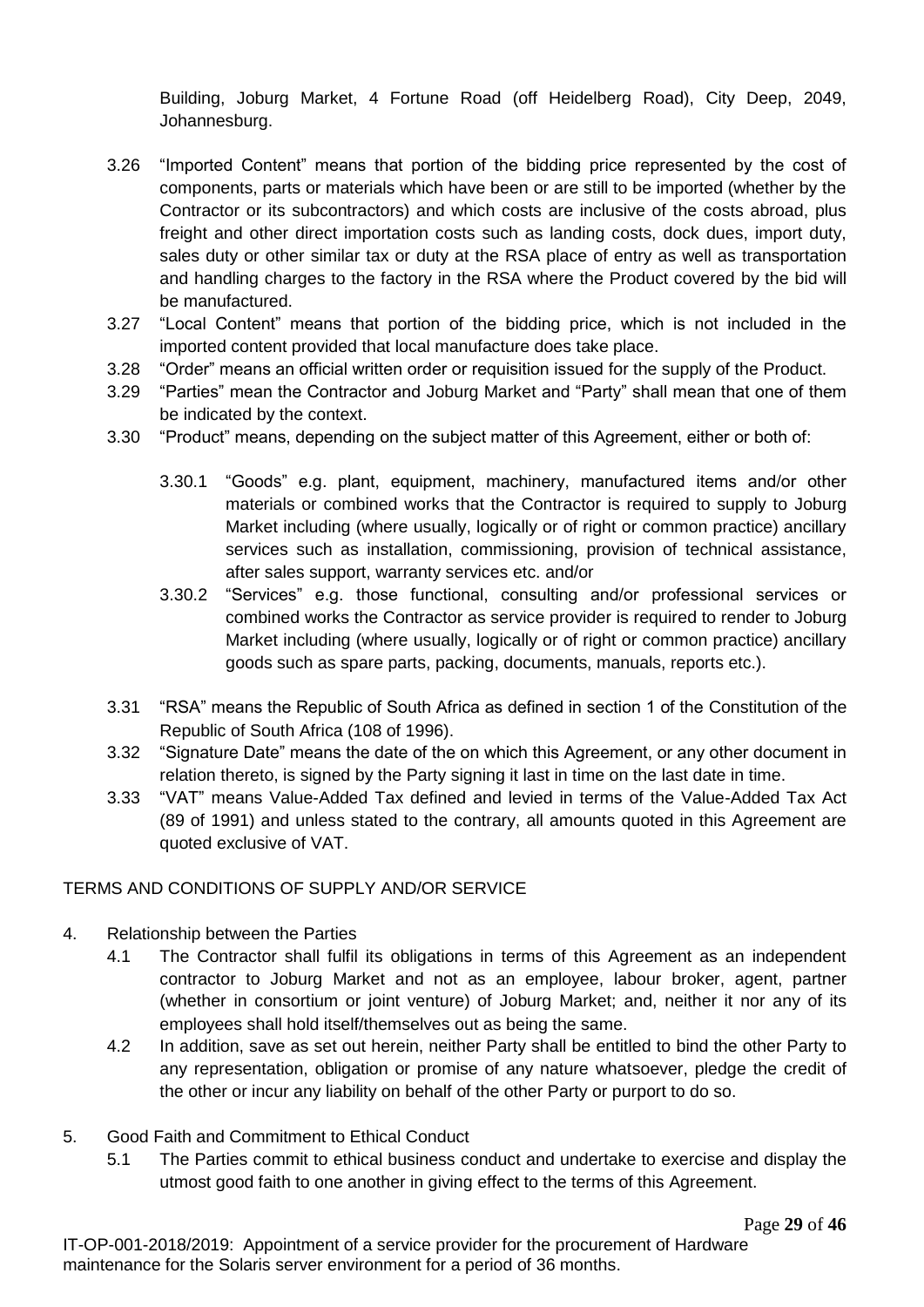- 5.2 Without limiting the generality of the foregoing the Parties undertake not to accept, offer, induce, permit or promote the acceptance or offering of any gratuity, enticement, incentive or gift that could reasonably be regarded as a bribe or an attempt to otherwise exert undue influence over the recipient.
- 5.3 The Parties will use their best endeavours to prevent their officers, employees, agents and contractors from doing any of the foregoing; or, to otherwise act in a manner which a reasonable and informed person would regard as unethical or do anything which could reasonably be expected to damage or diminish the reputation or business image of the other.
- 6. Commencement, Duration and Renewal
	- 6.1 This Agreement shall commence on the Commencement Date and endure for the Contract Period, delimited in terms of time and/or the expenditure of a particular amount, as set out in the Contract Schedule.
	- 6.2 In the event that the Contractor's obligations is to be performed in terms of a project plan or in phased or other manner, the same shall be set out in a separate annexure.
	- 6.3 Unless provision is made for renewal in the Contract Schedule, this Agreement shall terminate on the expiry of the Contract Period unless terminated earlier in terms of this Agreement or at law. Any renewal shall be conditional upon the subject matter of this Agreement being susceptible for renewal and, the proper performance by the Contractor of its obligations during the initial Contract Period.
	- 6.4 However, notwithstanding anything to the contrary contained in this Agreement or any terms contained in any document produced whether in relation to this Agreement of otherwise by Joburg Market or the Contractor, any renewal of this Agreement shall at all times:
		- 6.4.1 remain within the discretion and at the option of Joburg Market,
		- 6.4.2 be express and in writing, and
		- 6.4.3 executed no sooner than three (3) months before and no later than the termination date.

# 7. Product Scope / Scope of Work

The relevant part of Annexure A shall apply in relation to the description, quality and quantity of the Product (goods, services, works or any combination thereof) to be delivered to Joburg Market in terms of this Agreement.

- 7.1 The Product shall conform to the standards, specifications and/or scope of work set out in the bidding documents and, where applicable, be packed in a manner designed to prevent damage or deterioration during transit to its final destination / Joburg Market, which packing, marking, case size, weights and documentation both inside and outside the packaging shall:
	- 7.1.1 be sufficient to withstand, without limitation, rough handling during transit and exposure to extreme temperatures, salt and precipitation during transit, and open storage.
	- 7.1.2 take into consideration, where appropriate, the location of the Product's final destination and the absence of heavy handling facilities at all points in transit.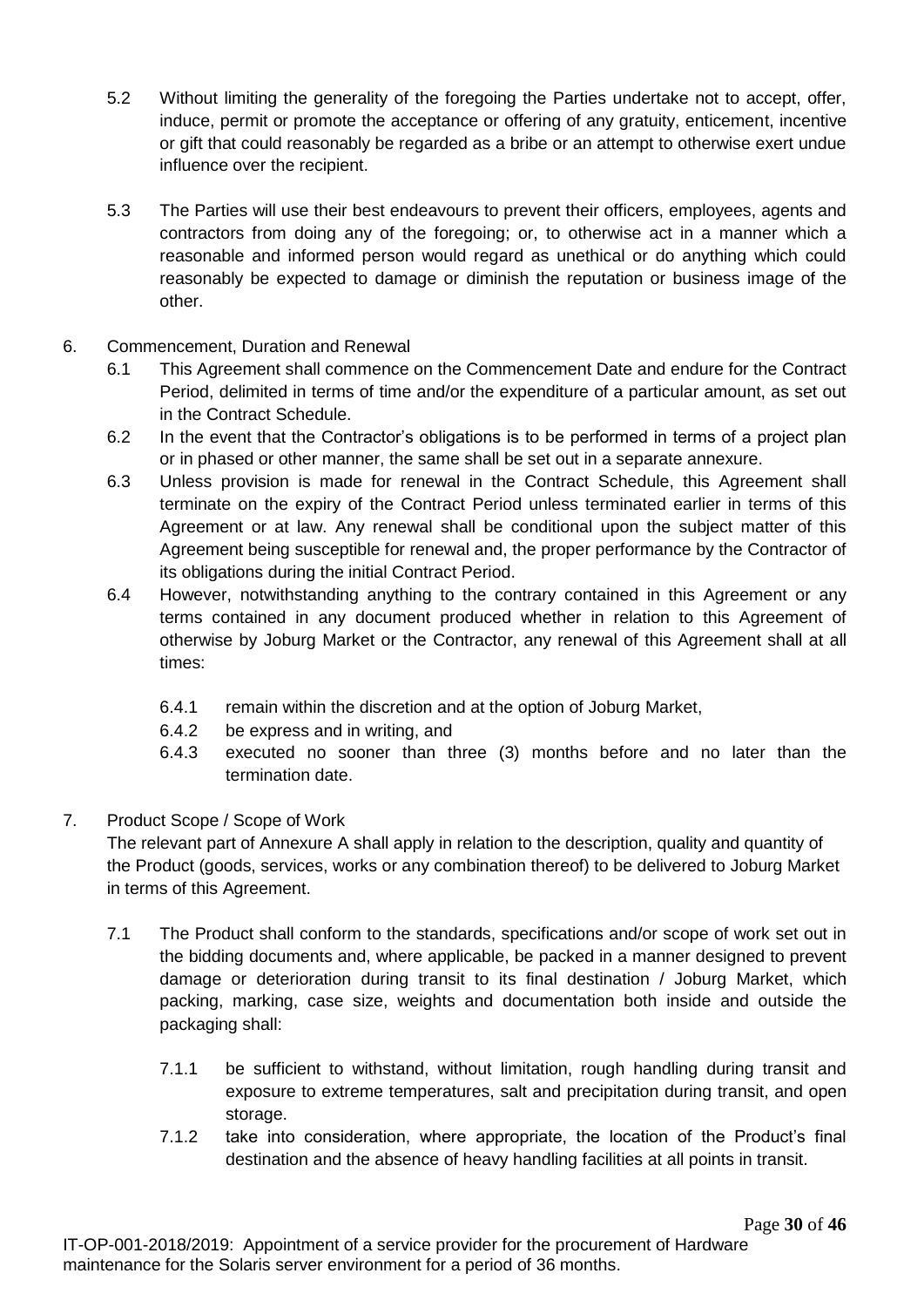7.1.3 comply strictly with such special requirements expressly provided for in the bidding documents and in any subsequent instructions ordered by Joburg Market.

# Incidental Product / Services

- 7.2 The bid documents may require that the Contractor provide any or all of the following incidental Product (services, goods or works including materials, notifications, and information pertaining to spare parts manufactured or distributed by the Contractor or its principal):
	- 7.2.1 performance or supervision of on-site assembly and/or commissioning of the Product.
	- 7.2.2 furnishing of tools required for assembly and/or maintenance of the Product.
	- 7.2.3 furnishing of a detailed operations and maintenance manual for each appropriate unit of the Product.
	- 7.2.4 performance or supervision or maintenance and/or repair of the Product, for a period agreed by the Parties, provided that this shall not relieve the Contractor of any warranty obligations under this Agreement.
	- 7.2.5 training of Joburg Market's personnel, at the Contractor's plant and/or on-site, in assembly, start-up, operation, maintenance, and/or repair of the Product.
	- 7.2.6 such spare parts as Joburg Market may elect to purchase from the Contractor, provided that this election shall not relieve the Contractor of any warranty obligations under this Agreement and advance notification to the discontinuation of any particular model of Product, spare parts etc. in sufficient time to permit Joburg Market to procure needed requirements.
- 7.3 Prices charged by the Contractor for incidental Product and/or services, if not included in the Contract Price, shall be agreed upon in advance by the Parties and shall not exceed the prevailing rates charged to other Parties by the supplier for similar services.

# 8. Product Guarantee

- 8.1 The Contractor warrants that the Product shall be fit for the intended purpose of use and free of defect, arising from design, materials, or workmanship (except when the design and/or material is required by Joburg Market's specifications) or from any act or omission of the Contractor and that it is new, unused, of the most recent or current model, and incorporates all recent improvements in design and materials unless provided otherwise in the bid documents.
- 8.2 Unless a more favourable Product warranty is offered by the Contractor or warranty terms are expressly agreed between the Parties (refer annexures and Contract Schedule), this warranty shall remain valid for twelve (12) months after the Product have been delivered to Joburg Market or, for eighteen (18) months after the date of shipment from the port or place of loading in the source country, whichever period concludes earlier.
- 8.3 Joburg Market shall notify the Contractor in writing of any claims arising under this warranty. Upon receipt of such notice, the Contractor shall, within the reasonable period specified therein and with all reasonable speed, repair or replace the defective goods or parts thereof, without costs to Joburg Market. If the Contractor, having been notified, fails to remedy the defect(s) within the period specified in the notice, Joburg Market may proceed to take such remedial action as may be necessary at the Contractor's risk and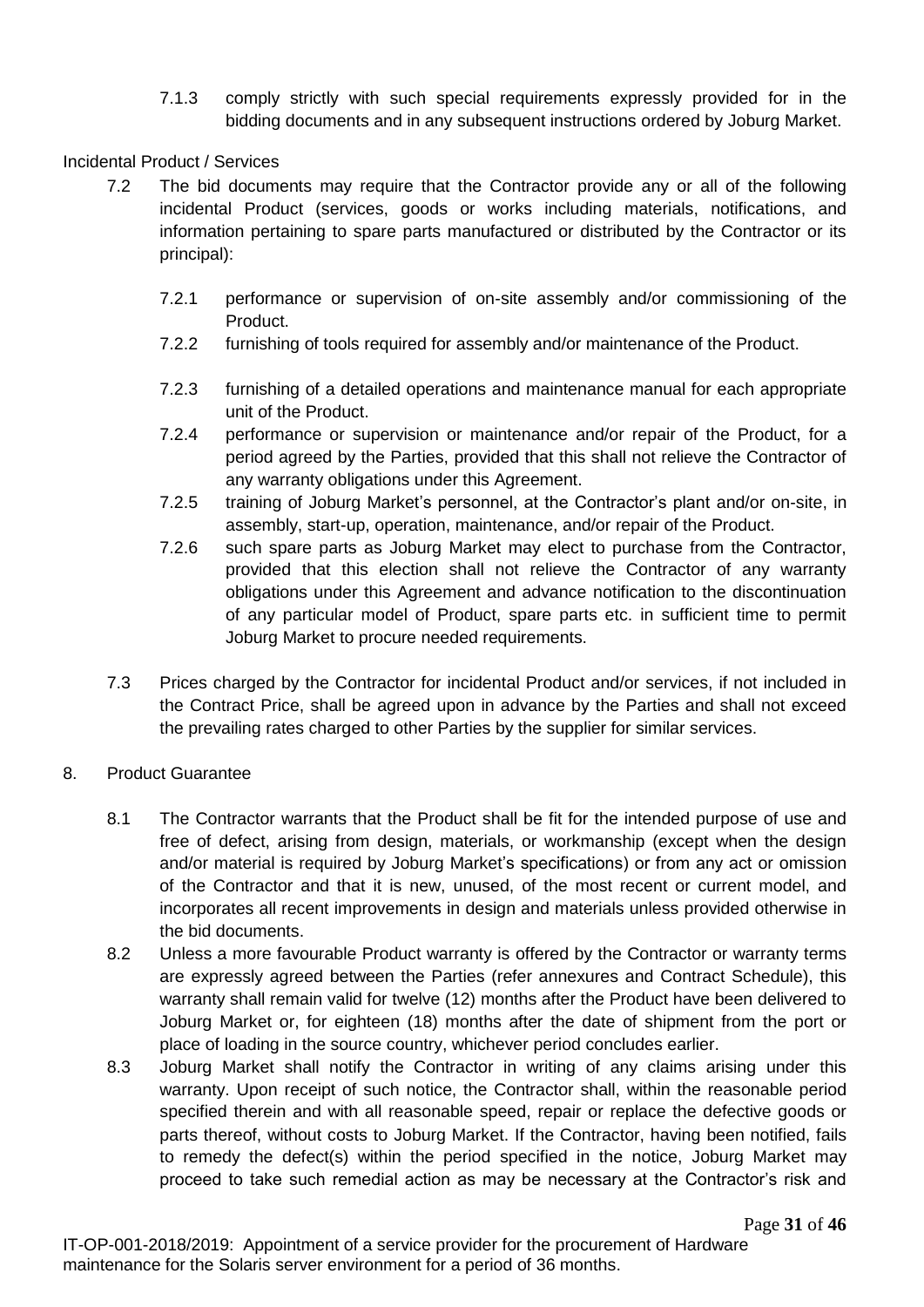expense and without prejudice to any other rights, which Joburg Market may have against the Contractor.

# 9. Contractor Personnel

The Contractor shall employ and provide all qualified and experienced personnel required to perform the Services and shall take all measures necessary and shall provide all materials and equipment necessary to enable personnel to perform their duties in an efficient, workmanlike and professional manner.

Personnel Schedule

- 9.1 If required in terms of this Agreement, the Contractor shall provide key persons or named personnel listed (including titles, job descriptions, qualifications and estimated periods of engagement) in a Personnel Schedule who will perform specific duties for periods of time indicated therein in the delivery of the Product; and shall forward same to Joburg Market for approval within ten (10) days of the Signature Date or the Commencement Date (whichever is the earlier).
- 9.2 If at any time, a key person cannot be made available, the Contractor may engage a replacement who is equally or better qualified to perform the stated duty. Where the fees for the Product are time-based, the fee payable for a person provided as a replacement to a named key person shall not exceed that which would have been payable to the person replaced and the Contractor shall bear all additional costs arising out of or incidental to replacement of personnel.
- 9.3 Where the Contractor proposes to utilise a person not listed in the Personnel Schedule, it shall submit the name, relevant qualifications and experience of the proposed replacement person to Joburg Market for approval. Should Joburg Market not object in writing within ten (10) days of receipt of such notification, the replacement shall be deemed to have been approved by Joburg Market.
- 10. Payment and Pricing

The Contract Price shall be fixed and not vary from the Contractor's tendered prices with the exception of variations allowed in the tender document.

- 10.1 The method and conditions of payment (in South African Rand) to be made to the Contractor under this Agreement shall be specified in relevant part of Annexure A. Unless specified to the contrary in Annexure A, payment shall be made thirty (30) days from the end of the month in which the relevant invoice is received.
- 10.2 Notwithstanding the foregoing, payment shall at all times remain subject to such deductions / penalties as may be allowed in terms of this Agreement and the Contractor upon fulfilment of its obligations furnishing Joburg Market with an valid tax invoice accompanied by a copy of the delivery note, completion certificate or such other document as may be prescribed or customary given the subject matter of the Product delivered.

# Increases

10.3 The Contractor shall not be entitled to increase its rates or prices to Joburg Market; however, in the event of an annual of multi-year agreement, the Contractor shall be entitled, on the anniversary of the Commencement Date, to increase its rate and/or prices to Joburg Market by an amount not exceeding CPI.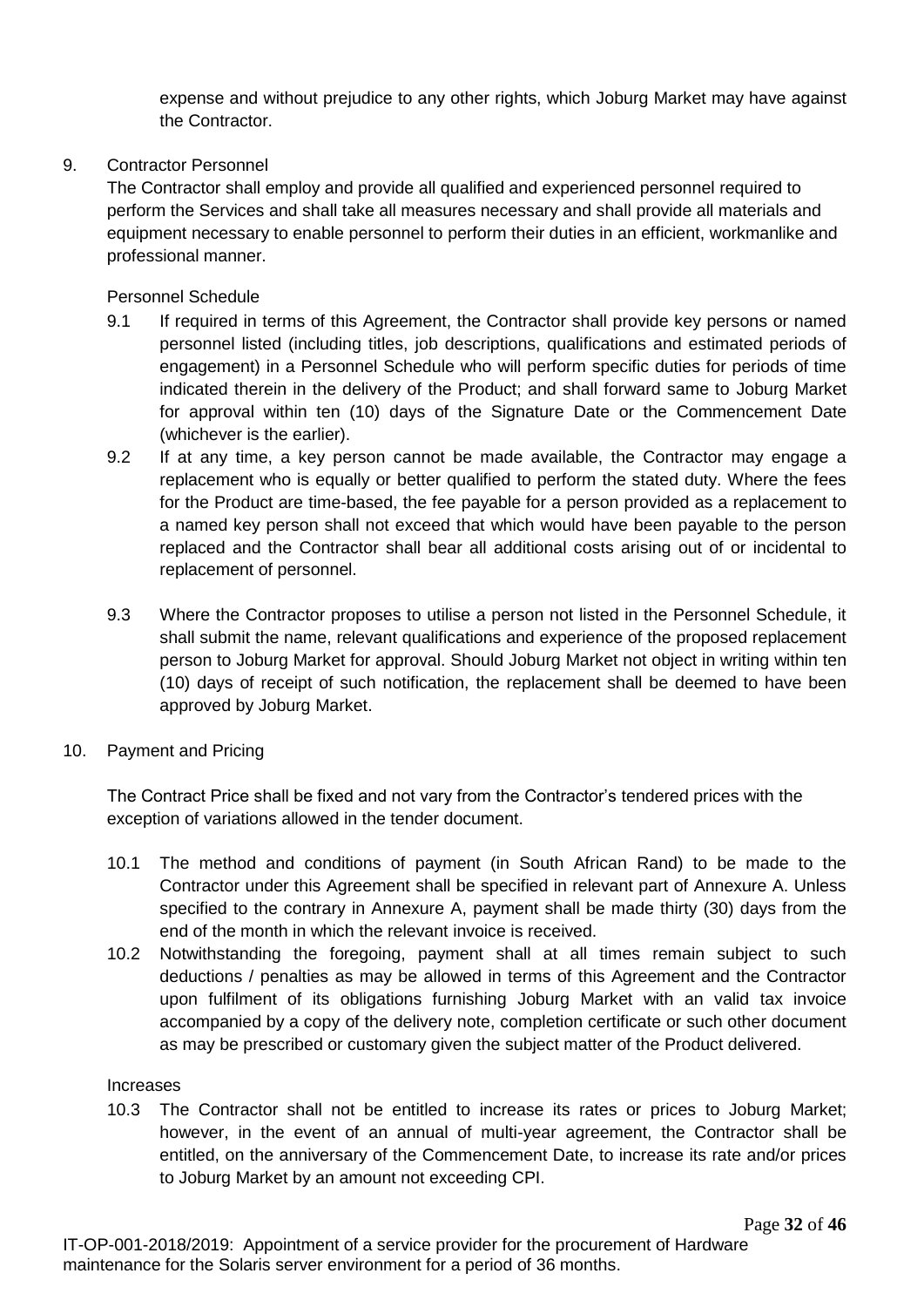# Taxes and Duties

10.4 The Contractor shall be entirely liable for all taxes, stamp duties, license fees, and other such levies imposed in relation to the Product / this Agreement, whether levied in the RSA or abroad, until the Product is delivered to Joburg Market.

# Withholding and Set-Off

10.5 The Contractor shall not be entitled because of any (improvement) lien, set-off, counterclaim, abatement or other similar deduction to withhold delivery or hand-over of any of the Product under any circumstances including when same is disputed.

# 11. Performance Security

If specified in the bid documents, Joburg Market may within thirty (30) days of the Signature Date, require the Contractor to furnish Joburg Market with performance security in the amount specified in the bid documents (refer Contract Schedule), the furnishing of which shall be a resolute condition to the continued operation of this Agreement.

- 11.1 The performance security shall be denominated in South African Rand and shall be a bank guarantee or an irrevocable letter of credit issued by a reputable bank located in the RSA.
- 11.2 The bank guarantee shall be payable to Joburg Market on demand, in whole or in part, as either contractual penalties or, as compensation for any loss resulting from the Contractor's failure to comply with its obligations under this Agreement.
- 11.3 The performance security will be discharged by Joburg Market and returned to the Contractor not later than thirty (30) days following the date of completion of the Contractor's obligations under this Agreement, including any warranty obligations, unless otherwise specified.

# 12. Performance Review and Contractual Penalties

The Contractor's performance of its obligations in terms of this Agreement may be monitored and evaluated by Joburg Market in terms of its performance measurement criteria and contract management systems from time to time against the requirements of this Agreement. In the event that the Contractor's performance is at any time, in Joburg Market's reasonable opinion:

- 12.1 not carried out in accordance with this Agreement and/or any instruction to rectify any performance shortcoming, whether or not the obligation arose as a result of a breach of this Agreement or a performance evaluation, or
- 12.2 of a quality not in conformance with the specifications that places the objectives of this Agreement or Joburg Market's public service delivery mandate at undue risk, or
- 12.3 represents a performance shortcoming or delay or a series or trend of such shortcomings or delays which is likely to continue or recur,

Joburg Market shall at its discretion and with reservation of Joburg Market's rights in terms of this Agreement and its remedies at law to:

12.4 suspend the Contractor and at the Contractor's cost take or cause corrective action and/or take over the rendering of the services / supply of the goods in whole or in part (itself or through another party) to the extent and for the time deemed necessary to remedy or rectify the performance shortcomings or delays, or

without prejudice to claim damages in lieu of the following and/or Joburg Market's right to terminate this Agreement, to deduct from any payments due and payable to the Contractor: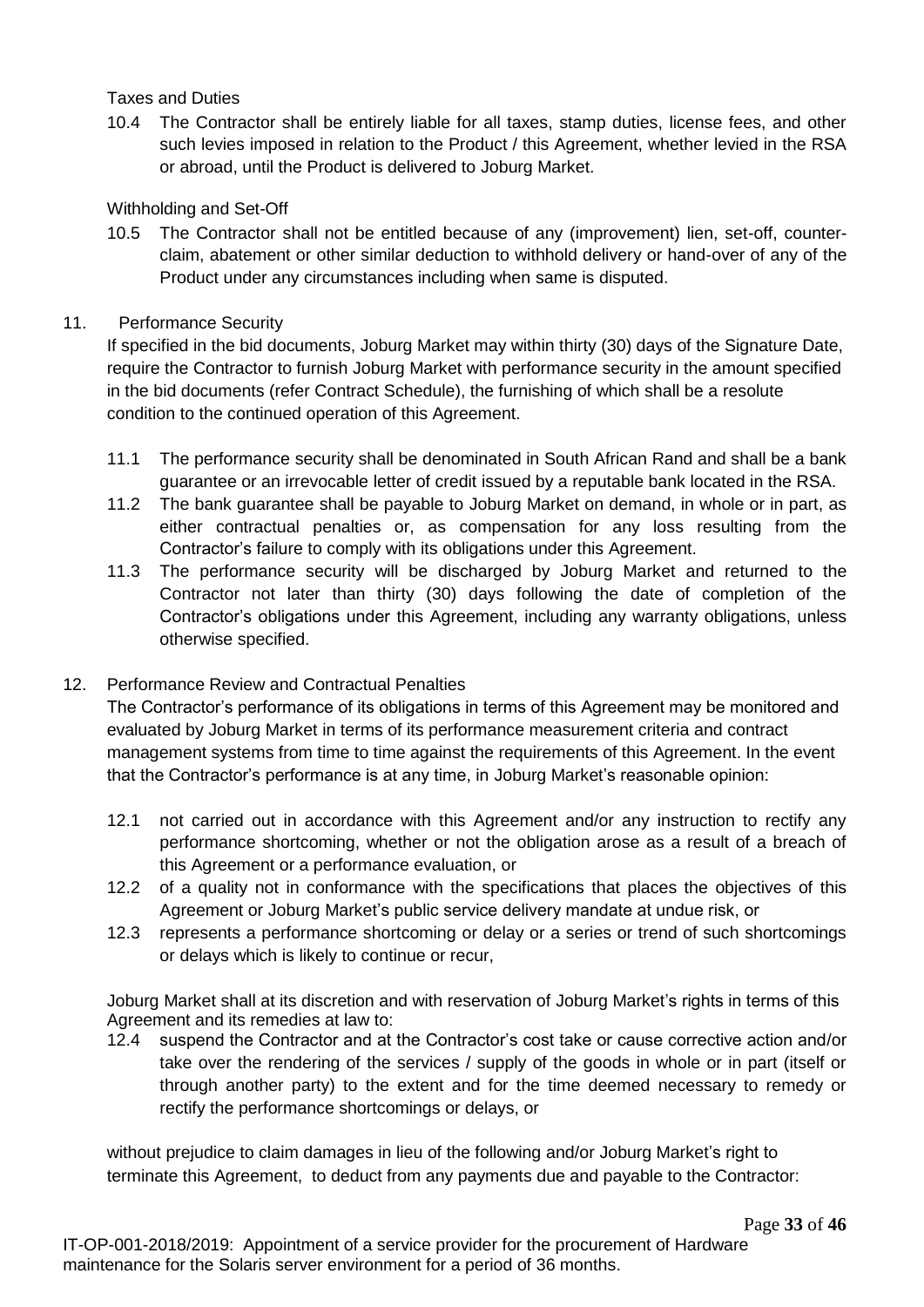- 12.5 a contractual penalty, calculated on the delivered price or Contract Price of the delayed goods or underperformed services, per instance, in an amount equal to the Default Interest pro-rated per day of delay or as a percentage of underperformance, and/or
- 12.6 calculated as the reasonable cost of repair or replacement, any damage to Joburg Market's property, plant, equipment and/or infrastructure attributable to the wilful or negligent actions and/or omissions of the Contractor.
- 13. Inspections, Tests and Analyses
	- 13.1 All pre-bidding testing will be for the account of the bidder / Contractor. If it is a bid condition that Product to be produced or rendered should at any stage during production or execution or on completion be subject to inspection, the premises of the bidder or Contractor shall be open, at all reasonable hours, for inspection by a representative or nominee of Joburg Market.
	- 13.2 If there are no inspection requirements indicated in the bidding documents but during the Contract Period Joburg Market in its discretion decide that inspections shall be carried out, the Contractor shall make the necessary arrangements, including payment arrangements with the testing and/or certification authority concerned. If the results of the foregoing inspections, tests and/or analyses reflects that the Product is:
		- 13.2.1 in good order and/or complies with the bid requirements, the cost of the inspections, tests and analyses shall be defrayed by Joburg Market, or
		- 13.2.2 defective and/or does not comply with the bid requirements, tests and analyses shall be defrayed by the Contractor.
	- 13.3 Joburg Market shall, irrespective of whether defective and/or non-compliant Product was previously accepted by it, be entitled to reject the same based on the inspections, tests and/or analyses result.
	- 13.4 Any Product may on or after (subject to the Product guarantee) Delivery be inspected, tested or analysed and may be rejected if found not to comply with the requirements of this Agreement. Such rejected Product shall be held at the cost and risk of the Contractor who shall, when called upon, remove them immediately at its own cost and forthwith substitute them with Product which do comply with the requirements of this Agreement. Failing such removal, the rejected Product shall be returned at the Contractor's cost and risk. Should the Contractor fail to provide the substitute supplies forthwith, Joburg Market may, without giving the Contractor further opportunity to substitute the rejected Product, purchase such Product as may be necessary at the expense of the Contractor.
	- 13.5 Joburg Market's right (whether personally or through a third party) to test, inspect, analyse or certify the Product and the remedies set out above, shall be without prejudice to Joburg Market's right to terminate this Agreement for breach, impose contractual penalties or to claim damages in lieu of the penalty.
- 14. Limited Exclusivity

The appointment of the Contractor by Joburg Market is on an exclusive basis and Joburg Market shall for the duration of this Agreement obtain all of the Product listed in the scope of work from the Contractor, subject thereto that: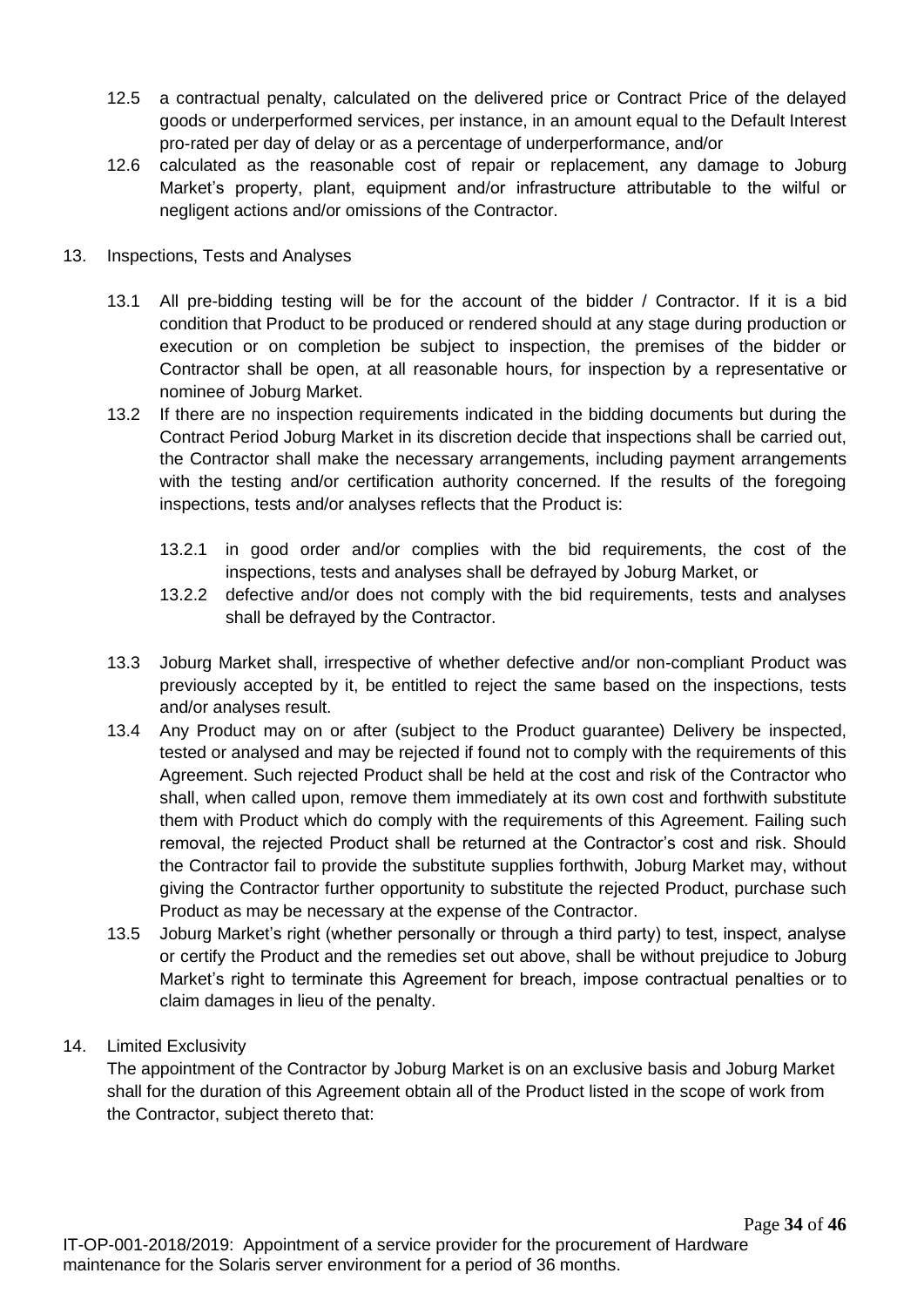- 14.1 the Contractor is not in default of its obligations in terms of this Agreement, failing which the exclusivity afforded to the Contractor shall end and Joburg Market shall be free to conclude contractual arrangements with third parties.
- 14.2 no provision in this Agreement shall prohibit the procurement of similar Product from a national department, provincial department, or a local authority; or, outside of this Agreement in small quantities or to have minor essential Product executed if an emergency arises which in Joburg Market sole discretion cannot timeously be delivered / rendered by the Contractor.
- 15. Intellectual and Property Rights
	- 15.1 In respect of the Product any of the same that are either transferred or rendered to Joburg Market under this Agreement, including without limitation the items listed in the scope of work (if any) or any part of them, the Contractor warrants, to the best of its knowledge, that it has full clear and unencumbered title to all such items, and that at the date of delivery of such items to Joburg Market it will have full and unrestricted rights to sell and transfer the Product. For the avoidance of doubt, it is recorded that any Intellectual Property Rights created prior to the Commencement Date or the Signature Date (whichever is the earlier), shall vest exclusively with the Party who created same and this Agreement does not transfer to the receiving Party title to any Intellectual Property Rights so vested.
	- 15.2 The Contractor hereby indemnifies Joburg Market against losses arising directly out of any claim brought by a third party that operation, possession or use of the Product in accordance with the terms of this Agreement infringes an RSA patent or copyright or is subject to claims of misappropriation of trade secrets protected by RSA law. Where any Product become the subject of any such claims, the Contractor may, in consultation with Joburg Market, choose to either at the Contractor 's cost to:
		- 15.2.1 obtain the right of use of the Product if commercially practicable, or
		- 15.2.2 replace or modify the Product to avoid the claim of infringement, or
		- 15.2.3 require that Joburg Market cease use of the item of Product and return it to the Contractor / supplier, in which case the Contractor shall refund Joburg Market the consideration paid by Joburg Market for that item of Product and any additional costs incurred by Joburg Market in relation to such return including the costs of obtaining reasonably similar replacement Product.
	- 15.3 This indemnity shall not apply if such claim is made by a parent, subsidiary or affiliate of Joburg Market or Joburg Market's holding company, or results from any modification, alteration, repair or addition made by Joburg Market to the Product to the extent that if it were removed, the infringement or violation would cease, or arises out of the use by Joburg Market of the Product in combination with any other product, service or materials.
- 16. Confidentiality, Non-Disclosure and Use of Contract Documents
	- 16.1 All of Joburg Market's Confidential Information, Intellectual Property and know-how received by or exchanged with the Contractor, shall be kept confidential and not disclosed by the Contractor to any person other than a person employed by the Contractor in the performance of this Agreement. Disclosure to employed persons shall be made in confidence and shall extend only as far as may be necessary for purposes of such performance and the Contractor shall take all reasonable steps to minimise the risk of disclosure.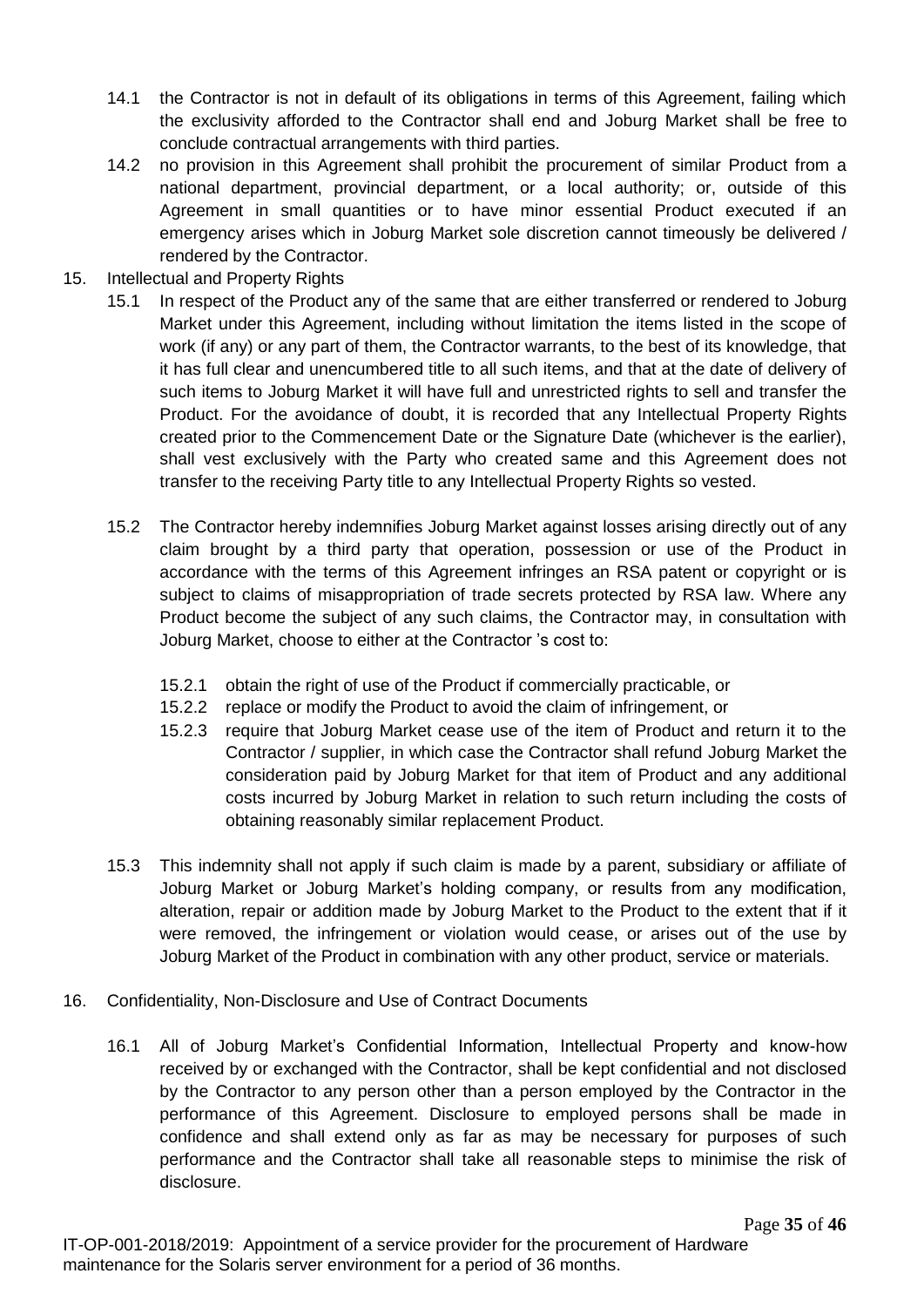- 16.2 Notwithstanding the foregoing, the Contractor may disclose Confidential Information to its own professional advisers and, if required to do so by law or any applicable regulatory requirement or requested to do so by any regulatory body to whose jurisdiction the Contractor is subject or with whose instruction it is customary to comply.
- 16.3 All documents produced in the course of this Agreement or in relation thereto, shall remain or become, as the case may be, the property of Joburg Market and Joburg Market shall be entitled to require the return (all copies) to Joburg Market on completion of the Contractor's performance
- 16.4 The Contractor's confidentiality and non-disclosure obligations shall endure indefinitely beyond the termination of this Agreement until such Confidential Information enters the public domain.

# 17. Restraint

- 17.1 The Contractor undertakes in favour of Joburg Market that it shall not during the currency of this Agreement nor for a period of one year after its termination (for whatsoever reason) in any manner entice away, offer employment to or employ whether directly or indirectly, alone or jointly any of Joburg Market's employees in any capacity including that of advisor, agent, consultant, director, employee, financier, manager, member of a close corporation, member of a voluntary association, partner, proprietor, or trustee unless the express, prior written consent of Joburg Market is obtained thereto.
- 18. Cession and Assignment
	- 18.1 The Contractor shall not without Joburg Market's prior written consent being obtained, which consent shall not unreasonably be withheld, be entitled to cede, assign, transfer, make over or otherwise part with or encumber its rights and/or obligations under this Agreement. When requesting such consent, or at any time thereafter, the Contractor shall notify Joburg Market in writing of all subcontracts awarded under this Agreement. Such notification shall not relieve the Contractor from its liability or obligation under this Agreement.
- 19. National Industrial Participation (NIP) Programme
	- 19.1 The NIP Programme administered by the Department of Trade and Industry shall be applicable to all contracts that are subject to the NIP obligation.
- 20. Indemnity and Insurance
	- 20.1 The Contractor hereby indemnifies Joburg Market and agrees to keep it indemnified and hold it harmless against any loss or claim, including claims for damage to equipment or property or, personal injury resultant disability or, loss of profit, income or opportunity, howsoever caused and whether general or special, direct or consequential (collectively "any loss"), either on or about the premises of Joburg Market, including by or in relation to third parties arising out of this Agreement or the Product delivered, rendered or manufactured pursuant thereto.
	- 20.2 The Contractor shall maintain a paid up policy of public liability insurance suited to the risks inherent to its business and the possible exposures it may encounter in the execution of this Agreement. The Contractor shall be obliged to notify Joburg Market of any claims made against the said policy.
- 21. Impossibility of Performance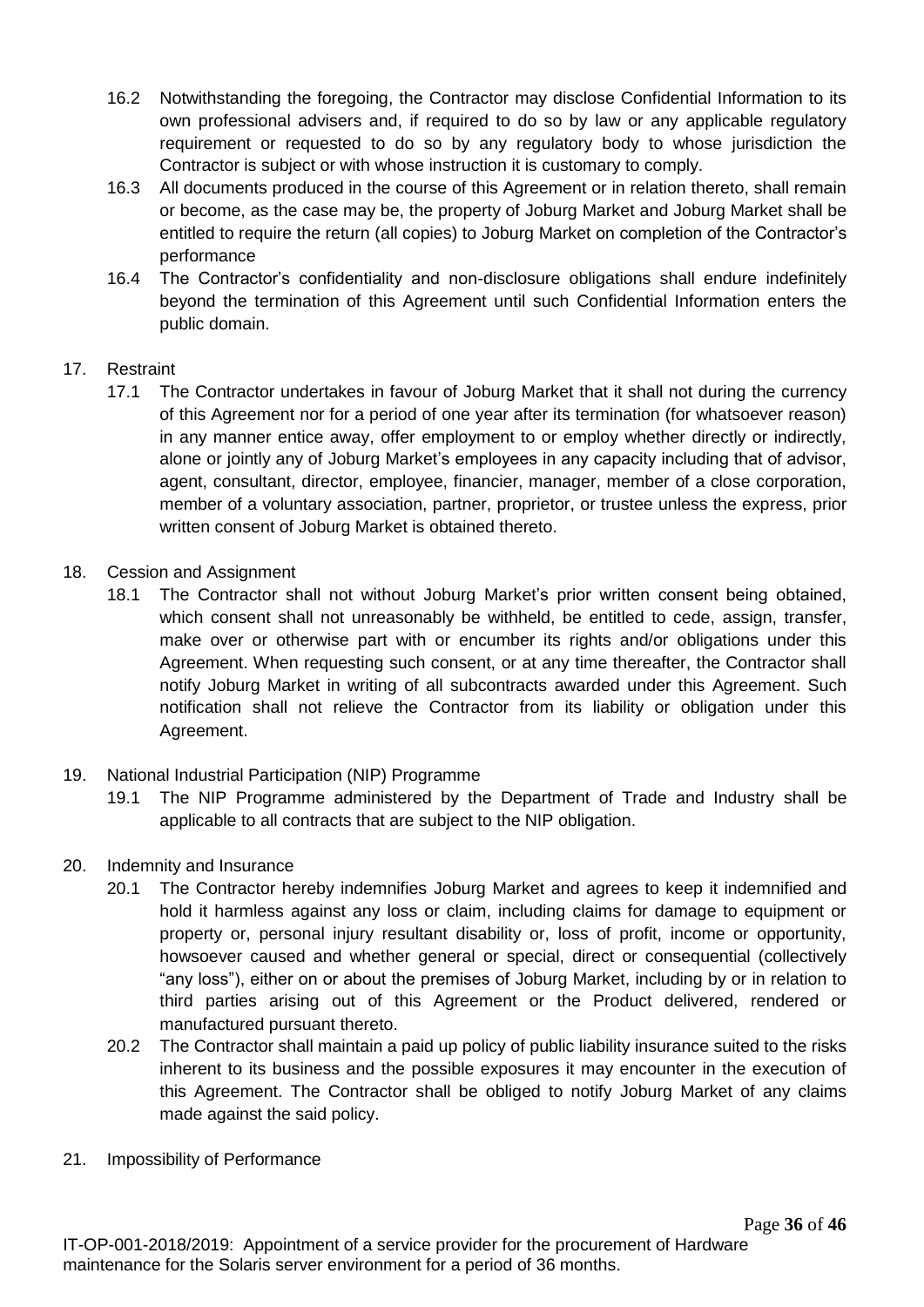- 21.1 No Party shall be responsible to the other for its failure to perform or any delay in performing any obligation under this Agreement in the event and to the extent that such failure or delay is caused by impossibility of performance ("Force Majeure"). For the purposes of this Agreement, Force Majeure shall mean any circumstance which is beyond the reasonable control of the Party giving notice of Force Majeure ("the affected Party"), which may include but will not be limited to war (whether declared or not), revolution, invasion, insurrection, riot, civil commotion, mob violence, sabotage, blockage, embargo, boycott, the exercise of military or usurped power, fire, explosion, theft, storm, flood, drought, wind, lightening or other adverse weather condition, epidemic, quarantine, accident, acts or restraints of government imposition, or restriction of or embargoes in imports or exports.
- 21.2 Notwithstanding the foregoing, the following shall in no circumstances be treated as an event of Force Majeure:
	- 21.2.1 a labour dispute, strike or lockout that could have been averted had the Contractor reasonably acceded to the demands made of it.
	- 21.2.2 economic distress and/or inability to meet a payment because of a lack of funds or exchange rate fluctuation.
	- 21.2.3 breakdown or damage to Contractor equipment and/or other machinery.
- 21.3 The affected Party shall give notice to the Party not so affected ("the other Party") immediately upon the occurrence of an event of Force Majeure. If the event that the Force Majeure is of such a nature that it will:
	- 21.3.1 result in impossibility of performance of an obligation going to the root of the agreement, the other Party shall be entitled on receipt of notice of the Force Majeure event to terminate this Agreement upon notice to the Affected Party but shall not be entitled to recover any damages, which it may suffer as a result of premature termination.
	- 21.3.2 not result in impossibility of performance of the obligation in question but will delay its performance, the affected Party shall be entitled to such extension of time in which to perform that obligation as may be reasonable in the circumstances, taking into account the interests of both Parties, provided that if any Force Majeure event persists for a period in excess of three Months the other Party shall be entitled to terminate this Agreement forthwith but shall not be entitled to recover any damages which it may suffer as a result of such premature termination.
- 22. Breach and Early Termination
	- 22.1 Should a Party breach any of its obligations in terms of this Agreement and fail to remedy such breach within ten (10) days from receipt of a written notification calling upon such Party to do so, the aggrieved Party shall, without prejudice to any other right or remedies which it may have, be entitled to cancel this Agreement without further notice being required.
	- 22.2 Notwithstanding the foregoing and in addition to any other recourse Joburg Market may have, Joburg Market shall be entitled (without prior notice to remedy any particular breach having been given or being required) to cancel this Agreement forthwith on written notice should any of the following events occur:
		- 22.2.1 The Contractor and/or its officials, employees and/or representatives commit any crime of which dishonesty is an element against Joburg Market or maliciously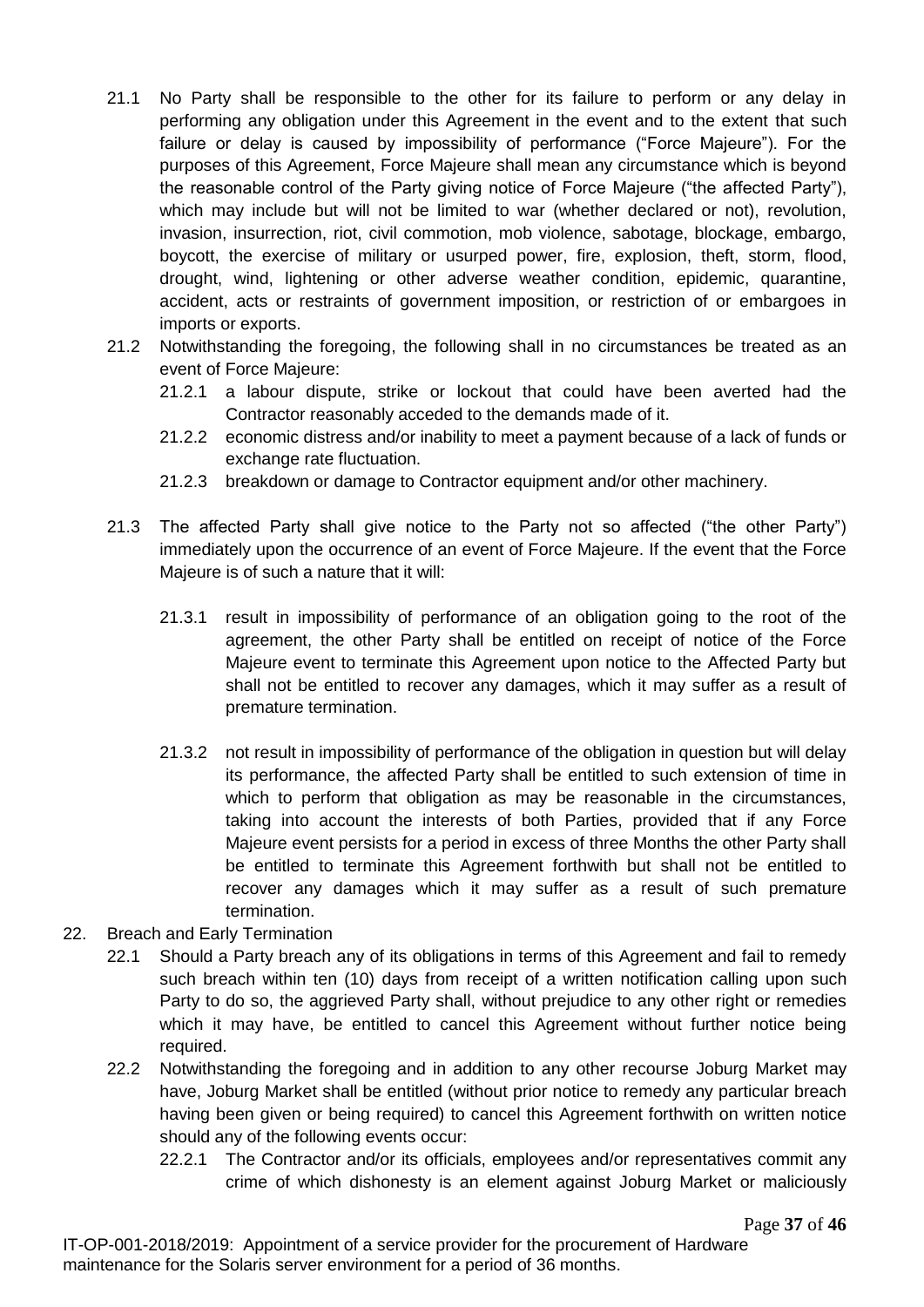destroys the property of Joburg Market or take any violent, abusive, coercive or threatening action against any person whilst on the Property or in relation to customers, Contractors or suppliers of Joburg Market or collude in such conduct.

- 22.2.2 The Contractor repudiates this Agreement by acting, or omitting to act, in a manner that reasonably demonstrates to Joburg Market the Contractor's intention not to be bound by this Agreement.
- 22.2.3 Any composition, compromise or arrangement with the creditors of the Contractor and/or procedure taken in relation to the suspension of payments, moratorium of any indebtedness, winding-up, dissolution, administration or re-organisation by way of arrangement or otherwise of the Contractor including the appointment of a liquidator, administrator, judicial manager other than where such action is dismissed, withdrawn or discharged within ten (10) days of being brought or, if demonstrated to the satisfaction of Joburg Market, within that ten-day period, that such action is frivolous or vexatious and is being contested by the Contractor.
- 22.2.4 The Contractor suspends or ceases to carry on, or threatens to suspend or cease to carry on, all or a material part of its business activities or, whether or not it has acted as aforesaid, abandons any works at Joburg Market's premises or the particular site of work.

23. Dispute Resolution

Save in respect of those provisions of this Agreement which provide for their own remedies or disputes which would be incompatible with arbitration, any dispute which arises and cannot be resolved by the operational personnel of the Parties shall be resolved through a process of alternative dispute resolution in accordance with the procedure set out below:

**Mediation** 

23.1 In the event that the operational personnel of the Parties, acting within the scope of their (delegated) authority, are unable to resolve a dispute, that dispute shall be referred to a joint committee comprising of the Chief Executive Officer of each of the Parties (or their suitably authorised alternate or nominee) who will use their reasonable commercial endeavours to resolve the dispute within twenty (20) days of the dispute having been referred to them; however, should the joint committee be unable to resolve a dispute within that time period, any Party shall have the right to demand that the dispute be referred for determination by an arbitrator agreed on by the Parties.

# **Prescription**

23.2 The Parties agree that upon the failure to reach a mediated resolution that a written demand given by either Party to submit such a dispute in terms of this clause to arbitration is to be deemed a legal process for interrupting extinctive prescription in terms of the Prescription Act (68 of 1969).

# Arbitrator

- 23.3 The arbitrator shall be, if the matter in dispute is principally:
	- 23.3.1 an accounting matter independent auditors agreed between the Parties or, failing such agreement within five (5) business days after the arbitration has been demanded, at the request of either of the Parties shall be nominated by the president for the time being of the South African Institute of Chartered Accountants (or its successor body), whereupon the Parties shall forthwith appoint such person as the arbitrator,
	- 23.3.2 any other matter an impartial attorney or advocate of not less than ten (10) years' standing agreed between the Parties or, failing such agreement within five (5)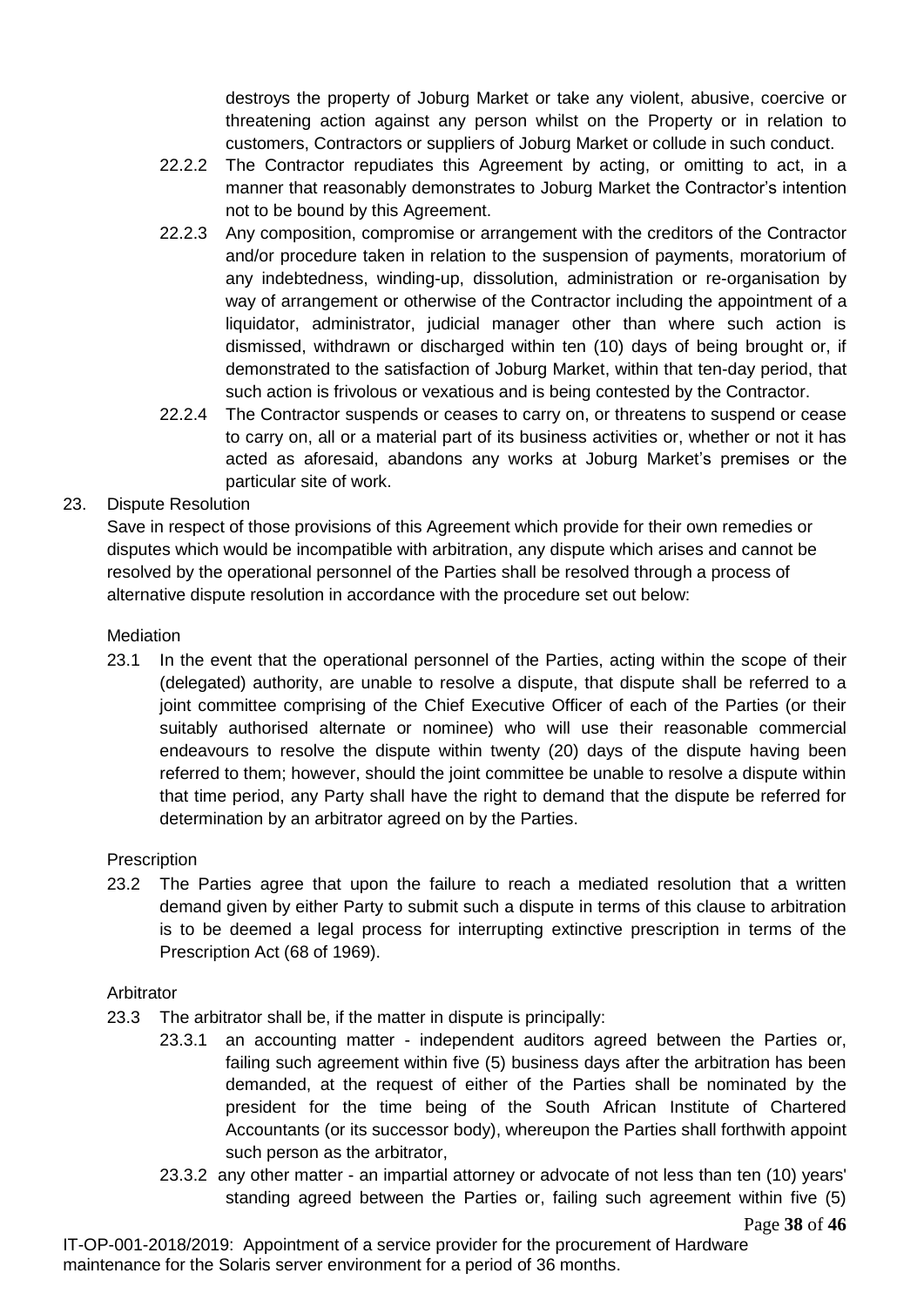business days after the arbitration has been demanded, at the request of either of the Parties shall be nominated by the president for the time being of the Law Society of the Northern Provinces (or its successor body), whereupon the Parties shall forthwith appoint such person as the arbitrator,

- 23.4 Should the Parties to the dispute fail to agree whether the dispute is principally an accounting or any other matter within five (5) business days after the arbitration was demanded, the matter shall be deemed to be any other matter and the provisions in relation to "any other matter" shall apply.
- 23.5 Should any person appointed to do so fail or refuse to nominate an arbitrator, either Party may approach any court having jurisdiction to make such appointment and, to the extent necessary, such court is expressly empowered to do so.
- 23.6 The arbitrator shall:
	- 23.6.1 have power to open up, and review any certificate, opinion, decision, requisition or notice relating to all matters in dispute submitted to him and to determine all such matters in the same manner as if no such certificate, opinion, decision or notice had been issued.
	- 23.6.2 be obliged to give his award in writing fully supported by reasons and shall have the power to give default judgment if any Party fails to make submissions on due date and/or fails to appear at the arbitration.

**Arbitration** 

- 23.7 The arbitration shall be conducted in accordance with, save as set out herein, the Commercial Rules of the Arbitration Foundation of Southern Africa:
	- 23.7.1 held with only the Parties and their representatives present thereat at Johannesburg unless mutual agreement on an alternative place is reached between the Parties; and
	- 23.7.2 where possible, be concluded in twenty (20) days after it has been demanded and the Parties shall use their reasonable commercial endeavours to procure the expeditious completion of the arbitration.
- 23.8 The evidence, representations, transcript and information generally made available during the course of the arbitration and/or arbitrator's award constitute Confidential Information and shall be treated as such.
- 23.9 The costs of the arbitrator and the incidental costs of the arbitration shall be borne equally by the Parties to the dispute subject thereto that the arbitrator shall be competent to make any interim and/or final order as to the costs, or parts thereof, as he deems appropriate.
- 23.10 The award of the arbitrator shall be final and binding on the Parties and any Party shall be entitled to apply to a competent court to have the award made an order of court.
- 23.11 Nothing under this heading shall prevent any Party from seeking urgent relief in the High Court of South Africa.
- 24. Notices and Domicilia
	- 24.1 Any notice or communication required or permitted to be given in terms of this Agreement shall be valid and effective only if in writing. The addresses of the Parties set out in the Contract Schedule shall be the Parties' chosen as its *domicilium citandi et executandi.*
	- 24.2 A Party may by notice to the other Party change the physical address chosen as its *domicilium citandi et executandi* to another physical address provided that the change shall become effective on the tenth day from the deemed receipt of the notice by the other Party.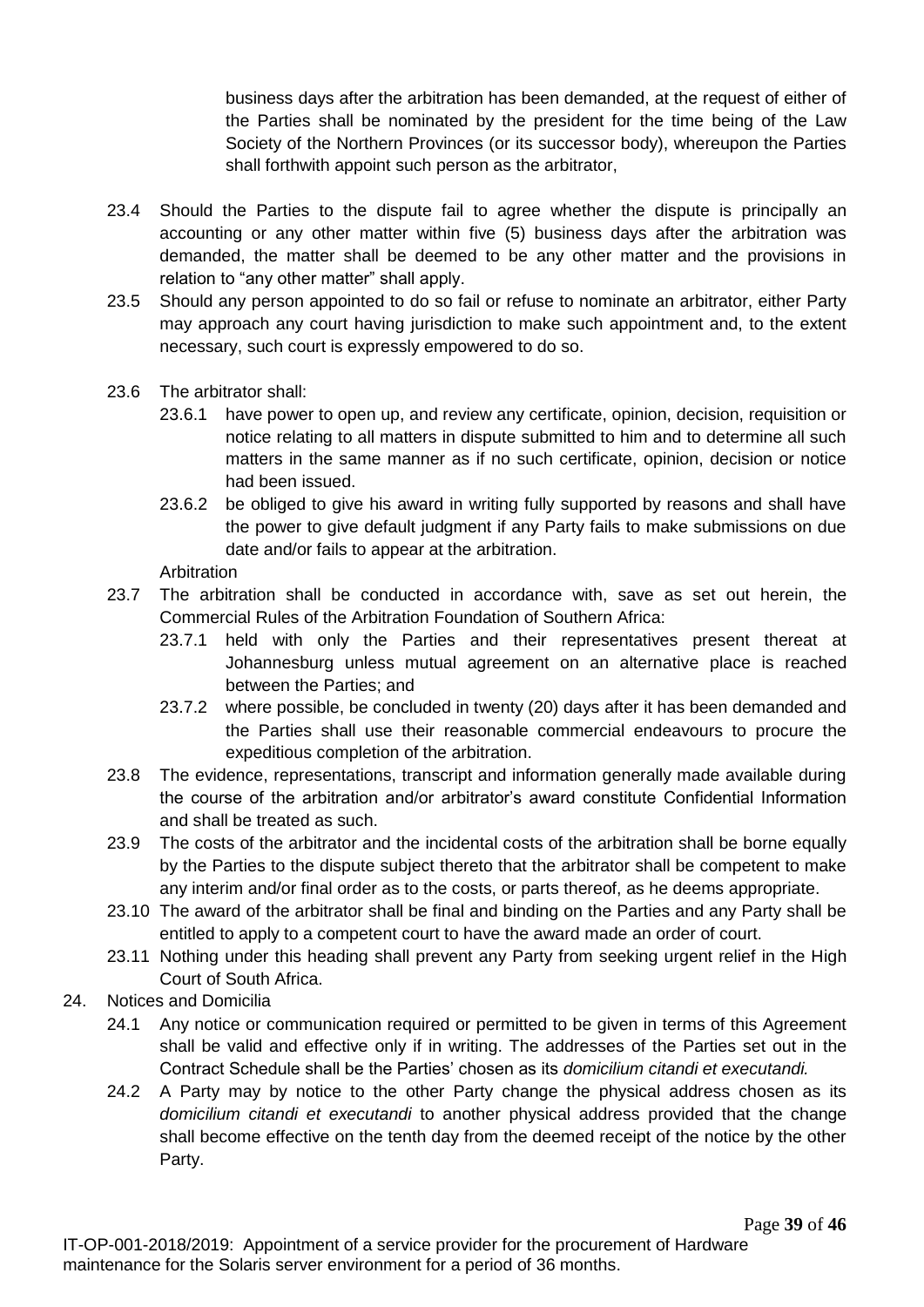- 24.3 Any notice to a Party, and it shall be competent to give notice by fax and email, unless the contrary is proved, deemed to have been received if delivered by:
	- 24.3.1 registered post to the Party's postal address, on the tenth (10th) Day after posting;
	- 24.3.2 hand to a responsible person during ordinary business hours at the Party's physical address, on the date of delivery; or
	- 24.3.3 fax to its usual fax number, on the date of dispatch.
	- 24.3.4 email to its usual email address, on the date of dispatch.
- 24.4 Notwithstanding anything to the contrary herein contained a written notice or communication actually received by a Party shall be an adequate written notice or communication to it notwithstanding that it was not sent to or delivered at its chosen *domicilium citandi et executandi* or its usual fax number or email address.
- 25. Counterparts
	- 25.1 This Agreement may be executed in one or more counterparts, each of which shall be deemed an original, and all of which together shall constitute the same agreement as at the Signature Date of the Party last signing one of the counterparts.
- 26. Legal Advice and Costs
	- 26.1 The Parties acknowledge that the provisions of this Agreement are fair and reasonable in the circumstances and in accordance with the Party's intentions and they had been free to secure legal and professional advice as to the nature and effect of the provisions of this Agreement and that it had either taken such advice or dispensed with the necessity of doing so and, each Party will bear its own costs incidental to the negotiation and preparation of this Agreement
	- 26.2 In the event of a dispute arising between the Parties, the guilty Party shall be liable to the innocent Party for any costs, including attorney and client costs, the cost of expert witnesses, advocates costs as on brief and any other professional costs incurred by a Party arising out of the breach by a quilty Party of any of the provisions of this Agreement.
- 27. General
	- 27.1 This Agreement constitutes the whole agreement between the Parties and supersedes any other discussions, agreements and/or understandings regarding the subject matter hereof. To the extent permissible by law no Party shall be bound by any express or implied term, representation, warranty, promise or the like not recorded herein, whether it induced the contract and/or whether it was negligent or not.
	- 27.2 No amendment or consensual cancellation of this Agreement or any provision or term hereof or of any agreement or other document executed pursuant to or in terms of this Agreement and no settlement of any disputes arising under this Agreement and no extension of time, waiver or relaxation or suspension of or agreement not to enforce or to suspend or postpone the enforcement of any of the provisions or terms of this Agreement or of any agreement or other document issued pursuant to or in terms of this Agreement shall be binding unless recorded in a written document signed by the Parties.
	- 27.3 No extension of time or waiver or relaxation of any of the provisions or terms of this Agreement or any agreement or other document issued or executed pursuant to or in terms of this Agreement, shall operate as an estoppel against any Party in respect of its rights under this Agreement, nor shall it operate so as to preclude such Party thereafter from exercising its rights strictly in accordance with this Agreement.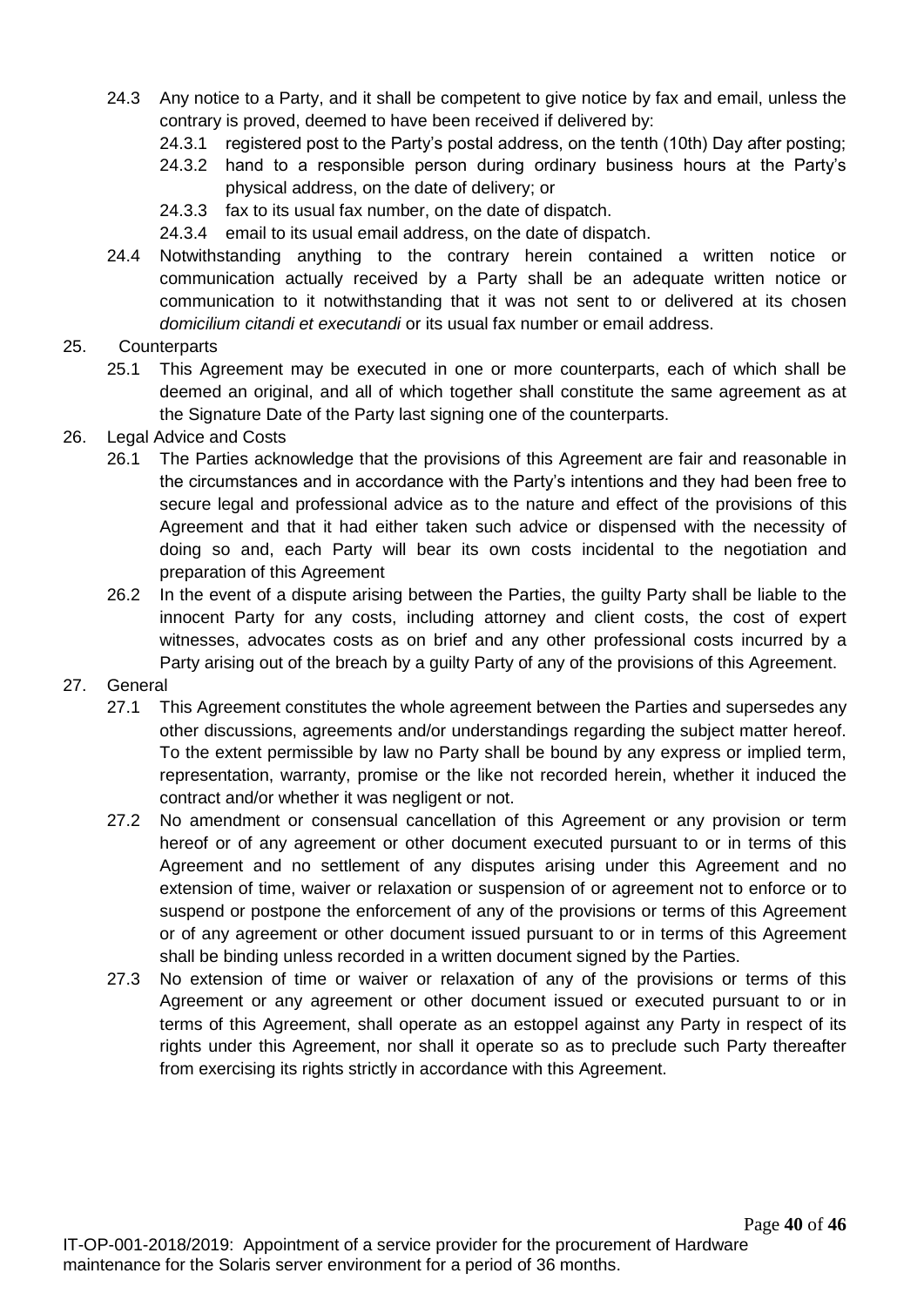27.4 The Parties are in express agreement that it is not the intention of any Party to violate any public policy, statutory or common law, and that if any sentence, paragraph, clause or combination of the same is in violation of the law of the RSA, such sentence, paragraph, clause or combination of the same alone shall be void in the jurisdiction where it is unlawful, and the remainder of such clause and this Agreement shall remain binding upon the Parties hereto.

I \_\_\_\_\_\_\_\_\_\_\_\_\_\_\_\_\_\_\_\_\_\_\_\_\_\_\_\_\_\_\_\_ (full name) the undersigned hereby certify that I've read the content of the general conditions of contract and accept the conditions herein.

\_\_\_\_\_\_\_\_\_\_\_\_\_\_\_\_\_\_\_\_\_\_\_\_\_\_\_\_\_\_\_\_\_\_\_\_\_\_\_ \_\_\_\_\_\_\_\_\_\_\_\_\_\_\_\_\_\_\_\_\_\_\_

\_\_\_\_\_\_\_\_\_\_\_\_\_\_\_\_\_\_\_\_\_\_\_\_\_\_\_\_\_\_\_\_\_\_\_\_\_\_\_ \_\_\_\_\_\_\_\_\_\_\_\_\_\_\_\_\_\_\_\_\_\_\_

**Signature Date** 

**Position Position Name of Bidder**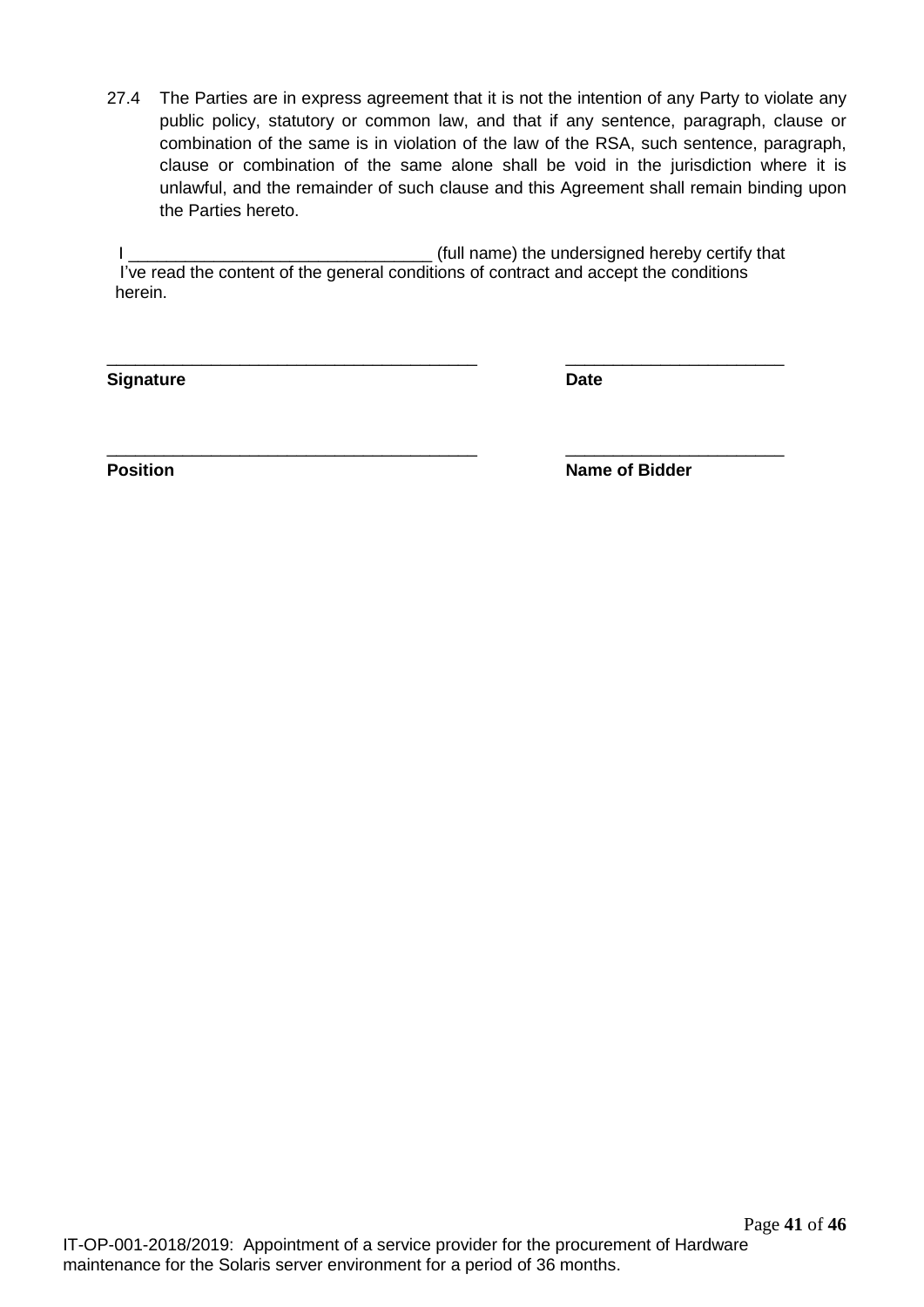# **TERMS OF REFERENCE**

#### **1. SUMMARY BACKGROUND**

The Joburg Market (JM) runs on a Solaris environment for it sales and financial systems. The environments run on 7 servers coupled 2 disk arrays. The servers are split into two duplicate environments for business continuity purposes.

JM wishes to procure a 3 year hardware maintenance service for the Solaris environment.

The environment to be maintained on a comprehensive basis consists of:

#### **5 x SPARC T4 servers, each consisting of:**

- 1 x SPARC T4-1 server: base with 1 SPARC T4 8-core 2.85 GHz processor
- 1 x 1,200 W climate saver PSU
- 1 x DVD drive assembly
- 1 x Express Rail Kit
- 1 x SAS cable kit for installation of internal RAID card
- 8 x Two 4 GB DDR3 registered DIMMs
- 8 x 600 GB 2.5-inch SAS HDD
- 1 x Solaris 10, Oracle VM Server for SPARC, and Electronic Prognostics preinstall
- 1 x Sun Storage 6 GB SAS PCIe RAID HBA, Internal: 8 port and 512 MB memory
- 1 x Fibre channel card

#### **2 x SUN M5000 servers, each consisting of:**

#### Domain 0

2 X CPU Boards - SPARC64 VII+ 2.66GHz CPU Module

4 X Memory Boards with 8 X 4GB Dimms = 128GB Ram

Domain 1

2 X CPU Boards - SPARC64 VI 2.1GHz CPU Module

4 X Memory Boards With 8 X 2GB Dimms = 64GB Ram

#### **Disk arrays**

#### **2 x EMC Clarion CX4-120 with 2 disk shelves each** Disks spread across shelves 3 x 450GB 15K 2/4 GB drives 10 x 146GB 15K 2/4 GB;

20 x 300GB 15K 2/4 GB drives 5 x 146GB 15K 2/4 GB 27 x 600GB 15 RPM HDD – High Performance Disks

#### **Fibre Switches**

2 x Brocade 300 Fibre Switches

The JM runs the following software on these servers:

- Operating System Solaris
- Database Oracle 10g Enterprise Edition
- Sales Application Oracle forms 10g
- Financial application JDE

The JM reserves the right to negotiate terms in the service level agreement if necessary.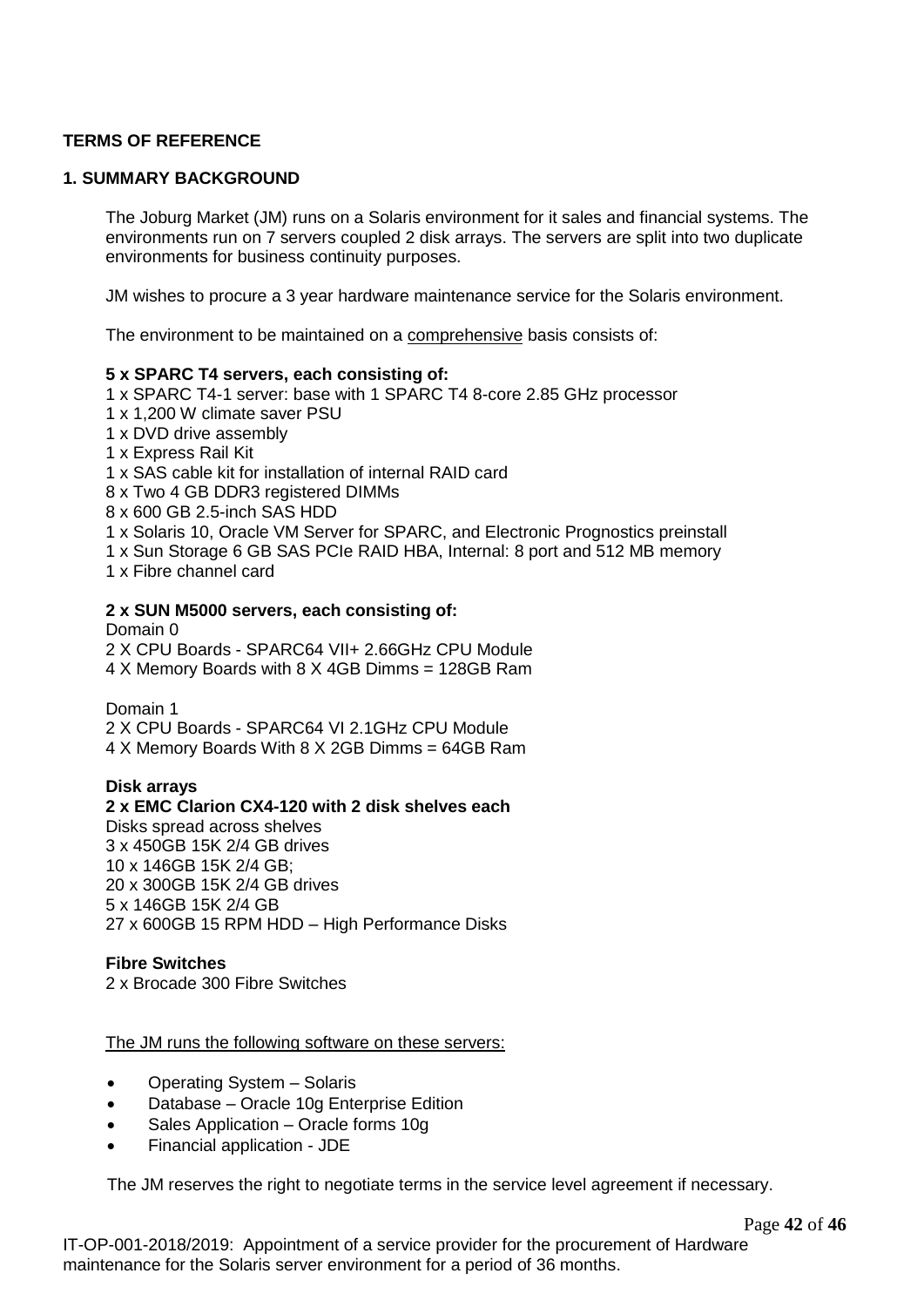### **2. DELIVERABLES:**

#### *Comprehensive Maintenance*

Required for the M5000, T4 servers and disk array as described above

3 year hardware maintenance pricing for the servers, based on 24 hours, 7days per week, 2 hour mean time to respond, 4 hours mean time to repair. Bidders are requested to note that prime time for the Joburg Market for this equipment starts at 04h00 in the morning and after hour calls are normal for this environment.

Maintenance pricing to include all call-out, standby and travelling costs.

## *Ad Hoc Services*

The Joburg Market will require additional services from time to time for expansion or re-configuration of the environment. Such services could be required after normal hours. Bidders are requested to quote their hourly rate for such services.

# **3. SPECIAL CONDITIONS:**

Maintenance will be paid monthly in arrears after receipt of invoice from suppliers. Bidders are requested to state their annual escalation rates, if any

# **4. MINIMUM REQUIREMENTS**

Please note that failure to meet the requirements or to lodge the following documentation and/or proof thereof will lead to an immediate disqualification:

#### **4.1** Mandatory Requirements

a) Registration on the National Treasury Central Database illustrating required compliance 1,2 and 3 below

Or

- 1. Submissions of a valid Tax Clearance Certificate, Master Registration Number or alternatively supply the unique pin number to access the Tax compliance status
- 2. Proof of company registration documents.
- 3. Certified I.D. copies for directors/shareholders, certification not older than three months

# **Including the following**

- b) Completed and signed MBD 1,4,6.1, 8 and 9
- c) General Condition of Contract (GCC) must be signed
- d) Initial / sign for ALL alterations in the tender document, failure to do so **may** lead to a disqualification
- e) Signed JV agreement for Joint Venture companies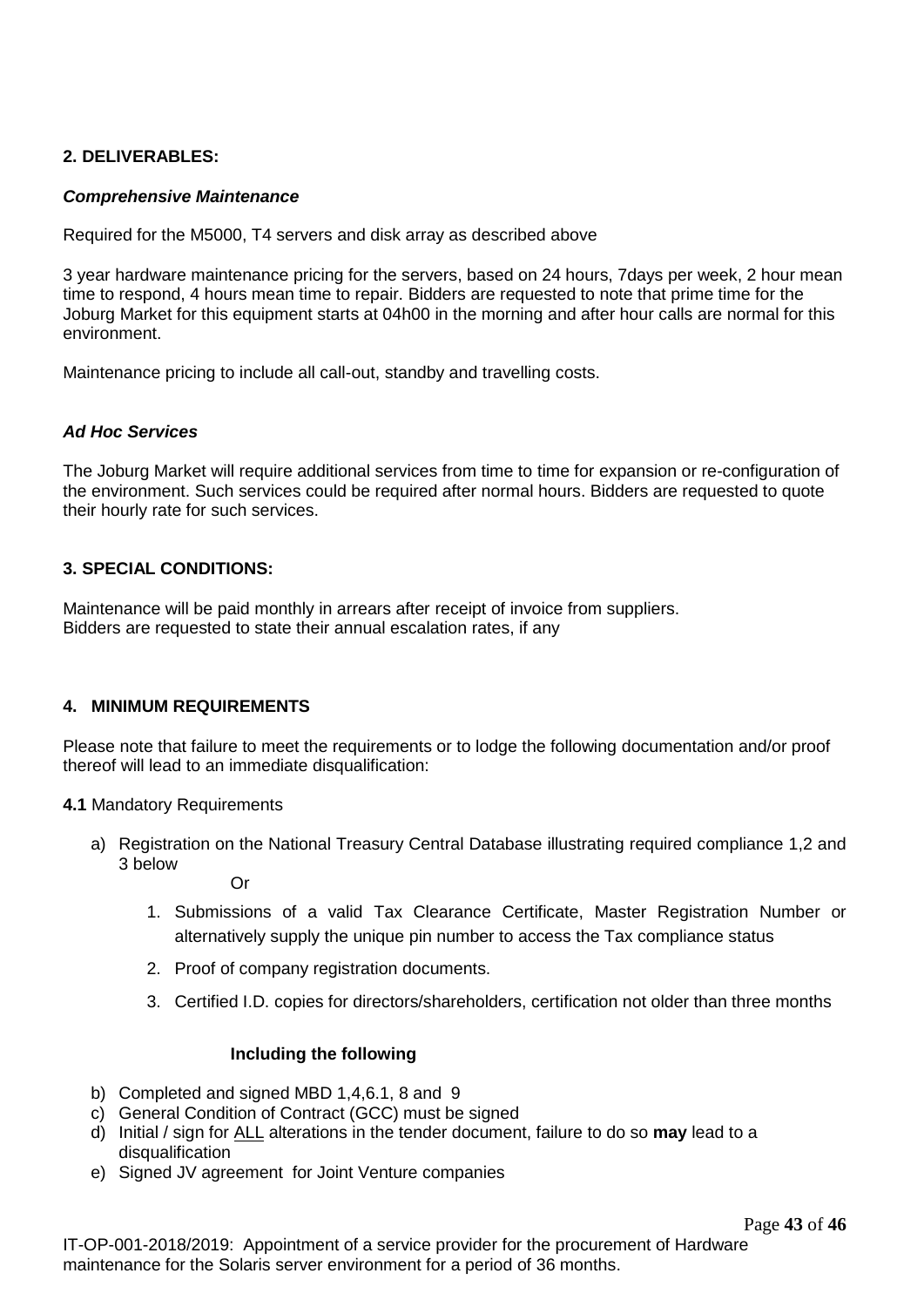Note: Joint Ventures must submit a consolidated BBBEE certificate

**4.2** Additional Requirements

# **These documents may be submitted with the bid but will be required prior to awarding**

- a) Rates and taxes account not older than three months or signed lease agreement
- b) Proof of JV bank account
- c) Copies of share certificates

# **5. EVALUATION CRITERIA**

NOTE: For purpose of comparison and in order to ensure a meaningful evaluation, bidders must submit detailed information in substantiation of compliance to the evaluation criteria mentioned (e.g. details of relevant previous work undertaken, letters from previous /current clients, proof of ownership of manufacturing facility, etc.)

| <b>CRITERION</b>                                                      | <b>WEIGHTING</b> |
|-----------------------------------------------------------------------|------------------|
| Accredited Oracle Gold in South Africa - Attach accreditation         | 20               |
| Accredited field delivery partners for Oracle in South Africa -       | 40               |
| <b>Attach accreditation</b>                                           |                  |
| Accredited EMC reseller in South Africa - <b>Attach accreditation</b> | 40               |
| <b>TOTAL</b>                                                          | 100              |

Minimum Required Score for functionality is: **bidder scoring less than 80 points will not be considered for further evaluation.** Service Providers that qualified pre-evaluation in terms of the functionality cut-off points of 80 points will then be evaluated in terms of price and preference points

The tender document will includes functionality as evaluation criteria to assess the ability of the bidders to execute the project a follow

| <b>CRITERION</b>                                       | <b>COMPLY</b><br><b>Indicate Yes / No</b> | <b>WEIGHTING</b> |
|--------------------------------------------------------|-------------------------------------------|------------------|
| Accredited Oracle Gold Accreditation in South Africa   |                                           | 20               |
| Accredited field delivery partners for Oracle in South |                                           | 40               |
| Africa                                                 |                                           |                  |
| Accredited EMC reseller in South Africa                |                                           | 40               |
| <b>TOTAL</b>                                           |                                           | 100              |

# **Attach accreditation to score points as allocated**

Service Providers that qualified pre-evaluation in terms of the functionality cut-off points of 8**0** points will then be evaluated in terms of price and preference points

**Note:** A bidder/s that scores less than 80 points in respect of functionality, or submits solutions that are not according to requirements will be regarded as submitting a non-responsive bid and will be disqualified.

Bidder/s that meets the minimum required percentage or minimum points will be subject price and preference points evaluation as per the PPPFA Act, No.5 of 2000 amended and its associated Regulations,2017 issued by the National Treasury.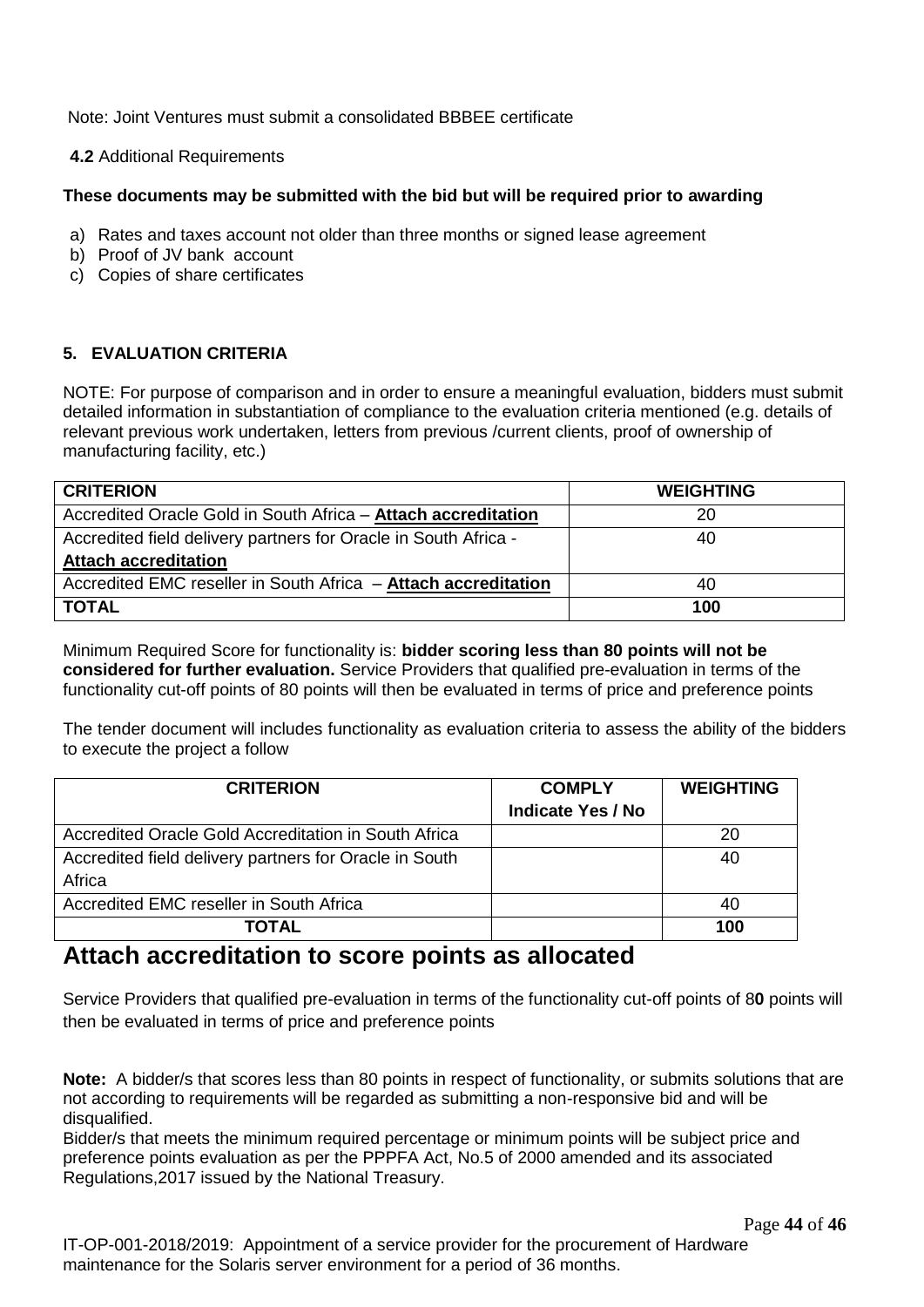# **6. PRICING SCHEDULE**

| <b>ITEM</b>                                               | <b>COST EX VAT Year 1</b> | 2                                 | COST EX VAT Year   COST EX VAT Year<br>3 |
|-----------------------------------------------------------|---------------------------|-----------------------------------|------------------------------------------|
| <b>Comprehensive Hardware</b><br>Maintenance as described |                           |                                   |                                          |
| Take on Cost                                              |                           | N/A                               | N/A                                      |
|                                                           |                           |                                   |                                          |
|                                                           |                           |                                   |                                          |
|                                                           |                           | Total tender amount for 36 months |                                          |

# **The total tender amount to be indicated on the MBD 1**

Use a CPI rate of 6.5% for Year 2 and Year 3 in order to compare total pricing on tender between submissions.

Ad-hoc

| Ad Hoc Hourly rate | Year 1 | Year <sub>2</sub> | Year <sub>3</sub> |
|--------------------|--------|-------------------|-------------------|
|                    |        |                   |                   |
|                    |        |                   |                   |
|                    |        |                   |                   |